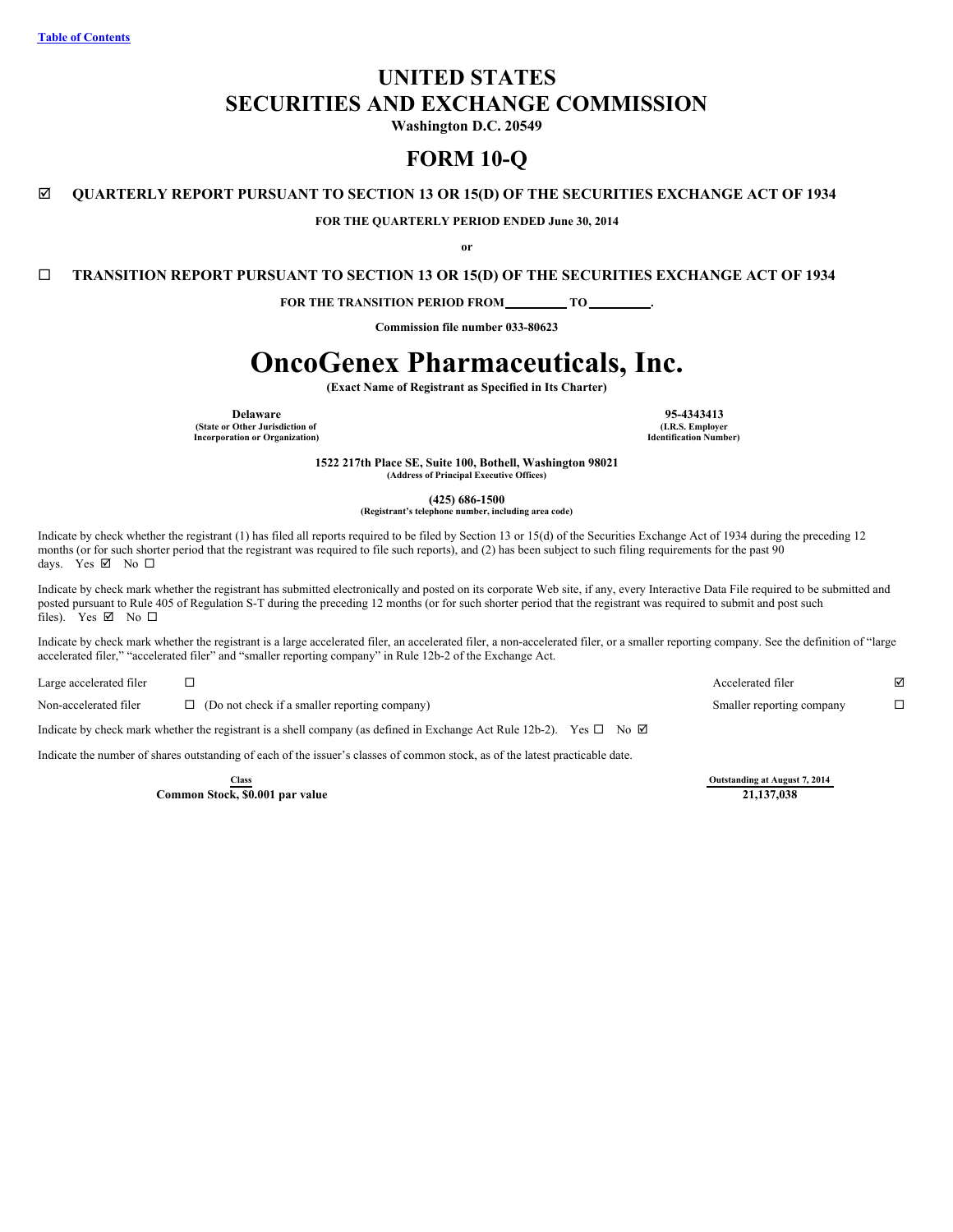#### <span id="page-1-0"></span>**OncoGenex Pharmaceuticals, Inc. Index to Form 10-Q**

Page

|                      |                                                                                                                                       | Number |
|----------------------|---------------------------------------------------------------------------------------------------------------------------------------|--------|
|                      | <b>Part I. Financial Information</b>                                                                                                  |        |
| Item 1.              | <b>Financial Statements (unaudited)</b>                                                                                               | 3      |
|                      | Consolidated Balance Sheets as of June 30, 2014 (unaudited) and December 31, 2013                                                     | 3      |
|                      | Consolidated Statements of Loss and Comprehensive Loss (unaudited) for the three and six months ended June 30, 2014 and June 30, 2013 | 4      |
|                      | Consolidated Statements of Cash Flows (unaudited) for the six months ended June 30, 2014 and June 30, 2013                            | 5      |
|                      | <b>Notes to Consolidated Financial Statements (unaudited)</b>                                                                         | 6      |
| Item 2.              | Management's Discussion and Analysis of Financial Condition and Results of Operations                                                 | 19     |
| Item 3.              | <b>Quantitative and Qualitative Disclosures About Market Risk</b>                                                                     | 28     |
| Item 4.              | <b>Controls and Procedures</b>                                                                                                        | 29     |
|                      | <b>Part II. Other Information</b>                                                                                                     |        |
| Item 1A.             | <b>Risk Factors</b>                                                                                                                   | 30     |
| Item 6.              | <b>Exhibits</b>                                                                                                                       | 51     |
|                      | Items 1, 2, 3, 4 and 5 are not applicable and therefore have been omitted.                                                            |        |
| <b>Signatures</b>    |                                                                                                                                       | 52     |
| <b>Exhibit Index</b> |                                                                                                                                       |        |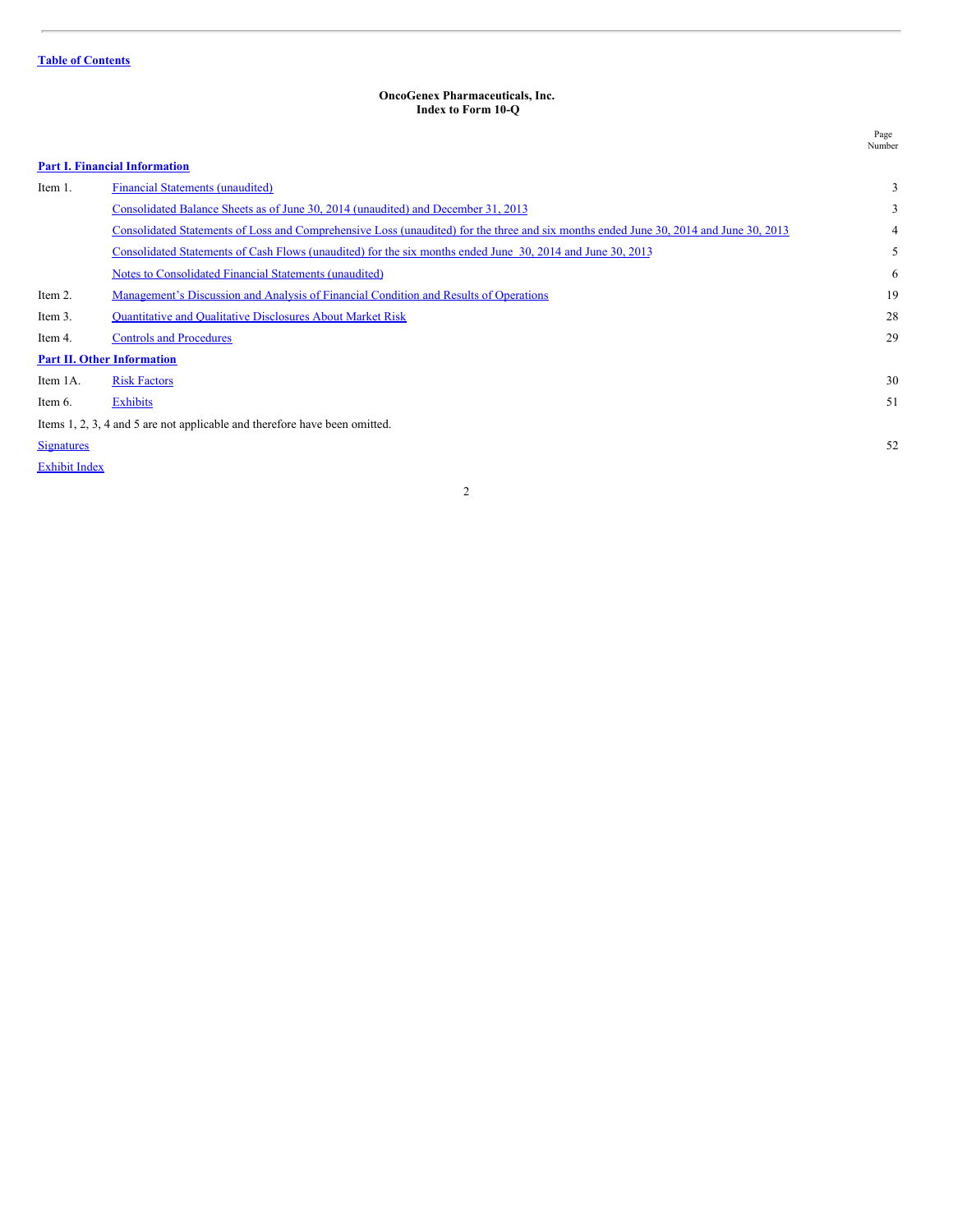# <span id="page-2-0"></span>**PART I. FINANCIAL INFORMATION**

<span id="page-2-1"></span>**Item 1. Consolidated Financial Statements**

# <span id="page-2-2"></span>**OncoGenex Pharmaceuticals, Inc.**

**Consolidated Balance Sheets**

(In thousands, except per share and share amounts)

|                                                                                                                                                              | <b>June 30,</b><br>2014 | December 31,<br>2013   |
|--------------------------------------------------------------------------------------------------------------------------------------------------------------|-------------------------|------------------------|
|                                                                                                                                                              | (Unaudited)             |                        |
| <b>ASSETS</b>                                                                                                                                                |                         |                        |
| <b>Current</b>                                                                                                                                               |                         |                        |
| Cash and cash equivalents [note 4]                                                                                                                           | \$40.614                | $\mathbb{S}$<br>14,593 |
| Short-term investments [note 4]                                                                                                                              |                         | 24,629                 |
| Interest receivable                                                                                                                                          |                         | 218                    |
| Amounts receivable [note 3]                                                                                                                                  | 4,951                   | 8,657                  |
| Prepaid expenses and other current assets                                                                                                                    | 2,288                   | 5,770                  |
| <b>Total current assets</b>                                                                                                                                  | 47,853                  | 53,867                 |
| Restricted cash [note 4]                                                                                                                                     | 251                     | 314                    |
| Property and equipment, net                                                                                                                                  | 354                     | 397                    |
| Other assets                                                                                                                                                 | 1,274                   | 1,111                  |
| <b>Total assets</b>                                                                                                                                          | \$49,732                | 55,689<br>S            |
| <b>LIABILITIES AND STOCKHOLDERS' EQUITY</b>                                                                                                                  |                         |                        |
| Current                                                                                                                                                      |                         |                        |
| Accounts payable                                                                                                                                             | $\mathbb{S}$<br>1,341   | $\mathbb{S}$<br>139    |
| <b>Accrued liabilities</b>                                                                                                                                   | 13,249                  | 11,784                 |
| Accrued compensation                                                                                                                                         | 981                     | 1,705                  |
| Current portion of long-term obligations [note 6]                                                                                                            | 1,106                   | 1,092                  |
| Proceeds received in advance [note 8]                                                                                                                        | 3,174                   |                        |
| Warrant liability <i>[note 4 and note 5]</i>                                                                                                                 | 320                     | 214                    |
| <b>Total current liabilities</b>                                                                                                                             | 20,171                  | 14,934                 |
| Long-term obligations, less current portion <i>[note 6]</i>                                                                                                  | 3,096                   | 3,544                  |
| <b>Total liabilities</b>                                                                                                                                     | 23,267                  | 18,478                 |
| Commitments and contingencies [note 7]                                                                                                                       |                         |                        |
| Stockholders' equity:                                                                                                                                        |                         |                        |
| Common shares [note 5]:                                                                                                                                      |                         |                        |
| \$0.001 par value, 50,000,000 shares authorized and 15,577,172 and 14,707,886 issued and outstanding at June 30, 2014 and December 31,<br>2013, respectively | 15                      | 15                     |
| Additional paid-in capital                                                                                                                                   | 173,149                 | 168,242                |
| Accumulated deficit                                                                                                                                          | (149,340)               | (133,689)              |
| Accumulated other comprehensive income                                                                                                                       | 2,641                   | 2,643                  |
| Total stockholders' equity                                                                                                                                   | 26,465                  | 37,211                 |
| Total liabilities and stockholders' equity                                                                                                                   | \$<br>49,732            | 55,689<br>\$           |
| Subsequent events [note 8]                                                                                                                                   |                         |                        |

See accompanying notes.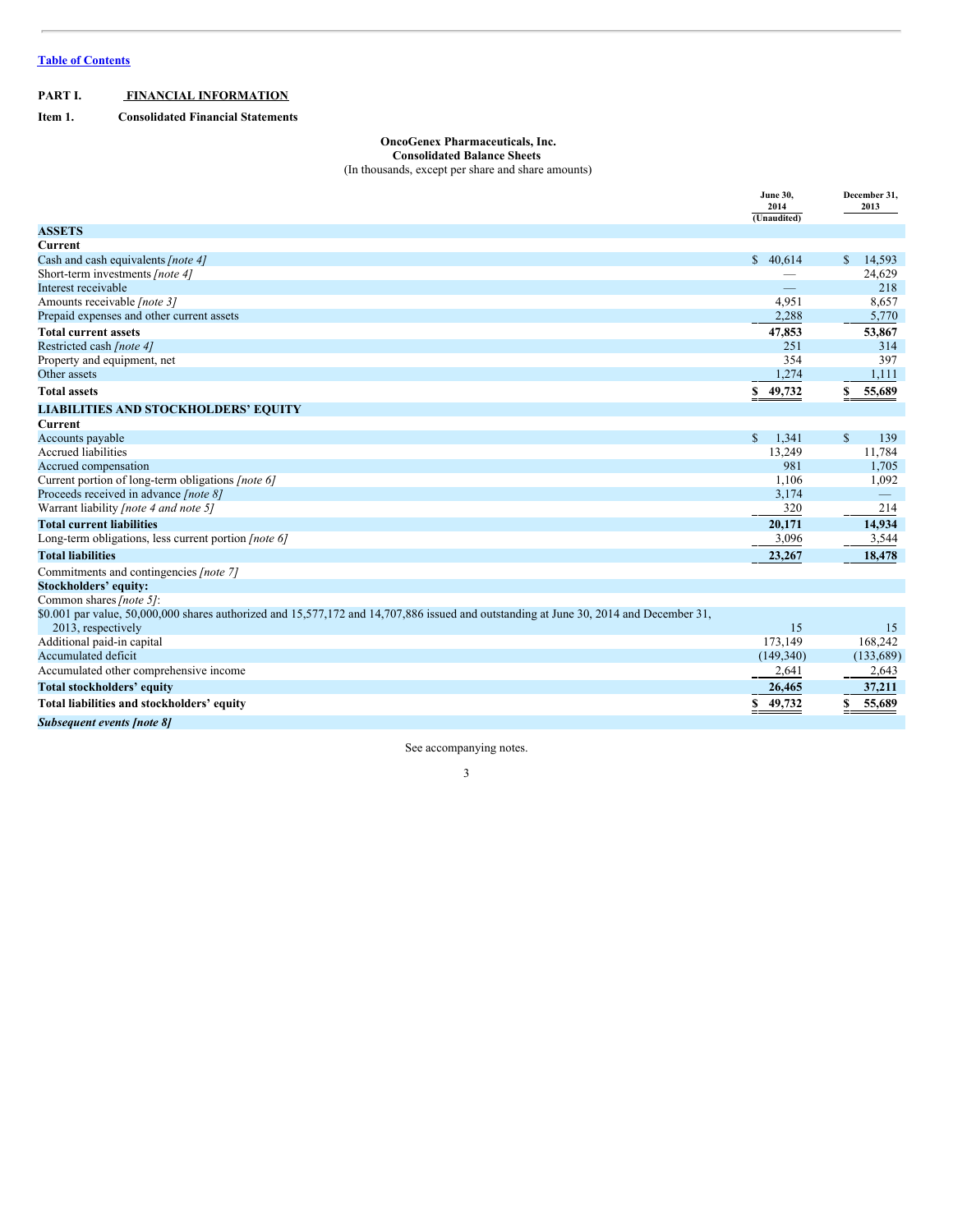# <span id="page-3-0"></span>**OncoGenex Pharmaceuticals, Inc. Consolidated Statements of Loss and Comprehensive Loss (Unaudited)** (In thousands, except per share and share amounts)

|                                                      |                       | <b>Three months</b><br>Ended June 30, |                                      | Six months<br>Ended June 30, |  |  |
|------------------------------------------------------|-----------------------|---------------------------------------|--------------------------------------|------------------------------|--|--|
|                                                      | 2014                  | 2013                                  | 2014                                 | 2013                         |  |  |
| <b>COLLABORATION REVENUE</b> [note 3]                | 4,929<br>$\mathbb{S}$ | $\mathbb{S}$<br>6,340                 | $\mathbb{S}$<br>16,660               | $\mathbf S$<br>11,416        |  |  |
| <b>EXPENSES</b>                                      |                       |                                       |                                      |                              |  |  |
| Research and development                             | 9,883                 | 13,263                                | 26,786                               | 24,118                       |  |  |
| General and administrative                           | 2,676                 | 2,473                                 | 5,433                                | 4,973                        |  |  |
| Total operating expenses                             | 12,559                | 15,736                                | 32,219                               | 29,091                       |  |  |
| <b>OTHER INCOME (EXPENSE)</b>                        |                       |                                       |                                      |                              |  |  |
| Interest income                                      |                       | 39<br>$\overline{4}$                  | 16                                   | 91                           |  |  |
| Other                                                |                       | 36<br>(4)                             | (2)                                  | 132                          |  |  |
| Gain (loss) on warrants                              |                       | 615<br>901                            | (106)                                | 2,335                        |  |  |
| Total other income                                   |                       | 615<br>976                            | (92)                                 | 2,558                        |  |  |
| Net loss                                             | (7,015)               | (8,420)                               | (15, 651)<br>$\overline{\mathbf{z}}$ | (15, 117)                    |  |  |
| <b>OTHER COMPREHENSIVE LOSS</b>                      |                       |                                       |                                      |                              |  |  |
| Net unrealized (loss) on securities                  |                       | (1)<br>(15)                           | (2)                                  | (21)                         |  |  |
| Total other comprehensive loss                       |                       | (1)<br>(15)                           | (2)                                  | (21)                         |  |  |
| <b>Comprehensive loss</b>                            | (7,016)<br>\$         | (8, 435)<br>\$                        | (15, 653)<br>\$                      | (15, 138)                    |  |  |
| Basic and diluted net loss per common share [note 5] |                       | (0.47)<br>(0.57)                      | (1.05)<br>S                          | (1.03)                       |  |  |
| Weighted average number of common shares [note 5]    | 14,987,706            | 14,673,771                            | 14,855,338                           | 14,667,244                   |  |  |

See accompanying notes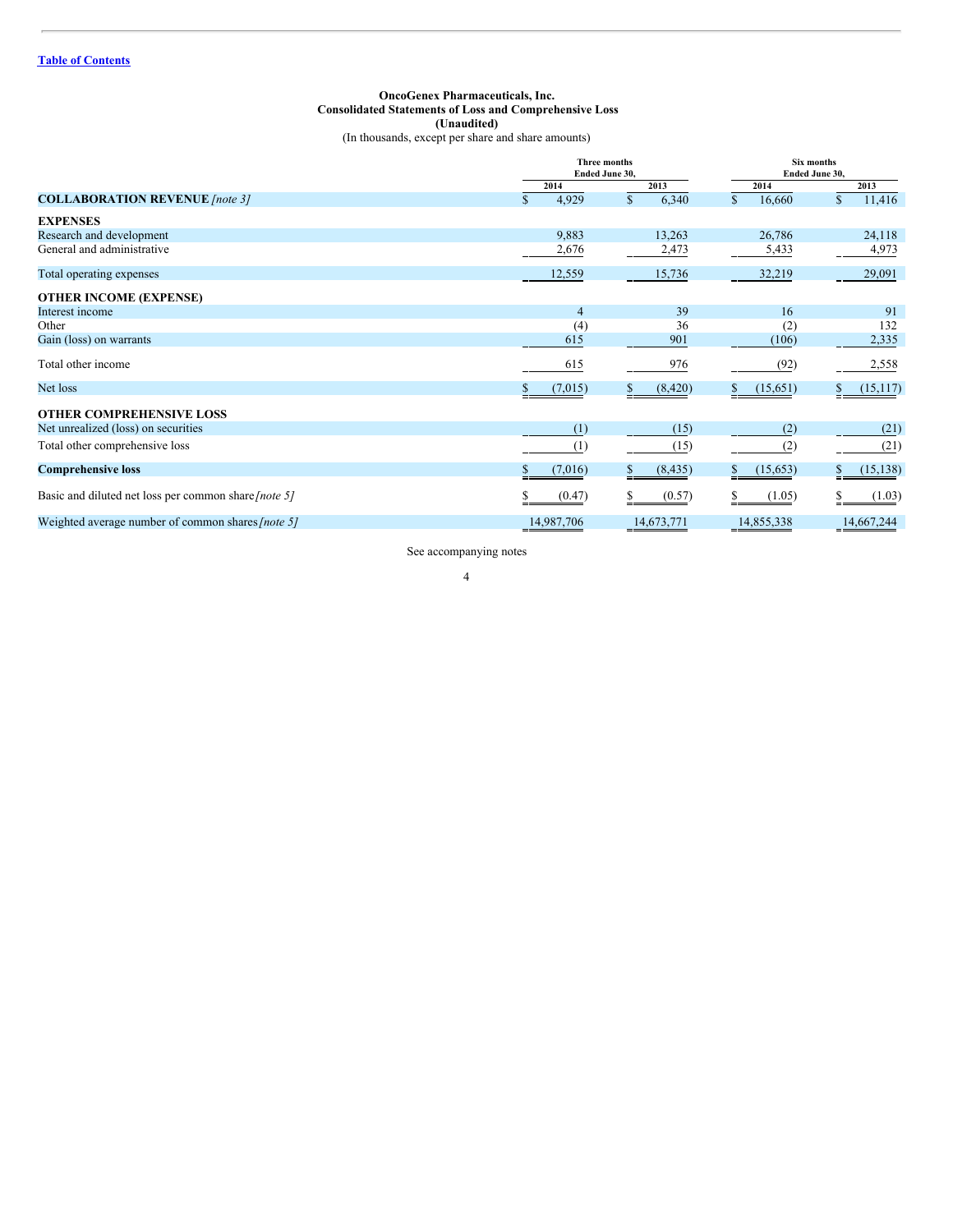# <span id="page-4-0"></span>**OncoGenex Pharmaceuticals, Inc. Consolidated Statements of Cash Flows (Unaudited)** (In thousands)

|                                                                               | Six months ended<br><b>June 30.</b> |                 |
|-------------------------------------------------------------------------------|-------------------------------------|-----------------|
|                                                                               | 2014                                | 2013            |
| <b>OPERATING ACTIVITIES</b>                                                   |                                     |                 |
| Net loss                                                                      | \$(15,651)                          | \$(15,117)      |
| Adjustments to reconcile net loss to net cash used in operating activities:   |                                     |                 |
| (Gain) loss on warrants                                                       | 106                                 | (2,335)         |
| Depreciation                                                                  | 110                                 | 100             |
| Stock-based compensation [note 5[c] and 5[d]]                                 | 2,016                               | 1,603           |
| Changes in operating assets and liabilities:                                  |                                     |                 |
| Interest receivable                                                           | 218                                 | 27              |
| Amounts receivable                                                            | 3,706                               | (5, 725)<br>140 |
| Prepaid expenses and other current and non-current assets<br>Accounts payable | 3,319<br>1,202                      | (1,199)         |
| Accrued liabilities                                                           | 1,465                               | 5,093           |
| Accrued compensation                                                          | (724)                               | (404)           |
| <b>Restricted Cash</b>                                                        | 63                                  |                 |
| Excess lease liability [note 6]                                               | (383)                               | (331)           |
| Lease Obligations                                                             | (51)                                | (10)            |
| Cash used in operating activities                                             | (4,604)                             | (18, 158)       |
| <b>FINANCING ACTIVITIES</b>                                                   |                                     |                 |
| Proceeds received in advance [note 8]                                         | 3,174                               |                 |
| Proceeds from issuance of common shares, net of issuance costs                | 2,860                               |                 |
| Proceeds from exercise of stock options                                       | 30                                  | 10              |
| Cash provided by financing activities                                         | 6.064                               | 10              |
| <b>INVESTING ACTIVITIES</b>                                                   |                                     |                 |
| Purchase of investments                                                       | (215)                               | (30,065)        |
| Proceeds from maturities of investments                                       | 24,845                              | 49,130          |
| Purchase of property and equipment                                            | (67)                                | (225)           |
| Cash provided by investing activities                                         | 24,563                              | 18,840          |
| Effect of exchange rate changes on cash                                       | (2)                                 | (18)            |
| Increase in cash and cash equivalents during the period                       | 26,021                              | 674             |
| Cash and cash equivalents, beginning of the period                            | 14,593                              | 18,075          |
| Cash and cash equivalents, end of the period                                  | \$40,614                            | \$18,749        |

See accompanying notes.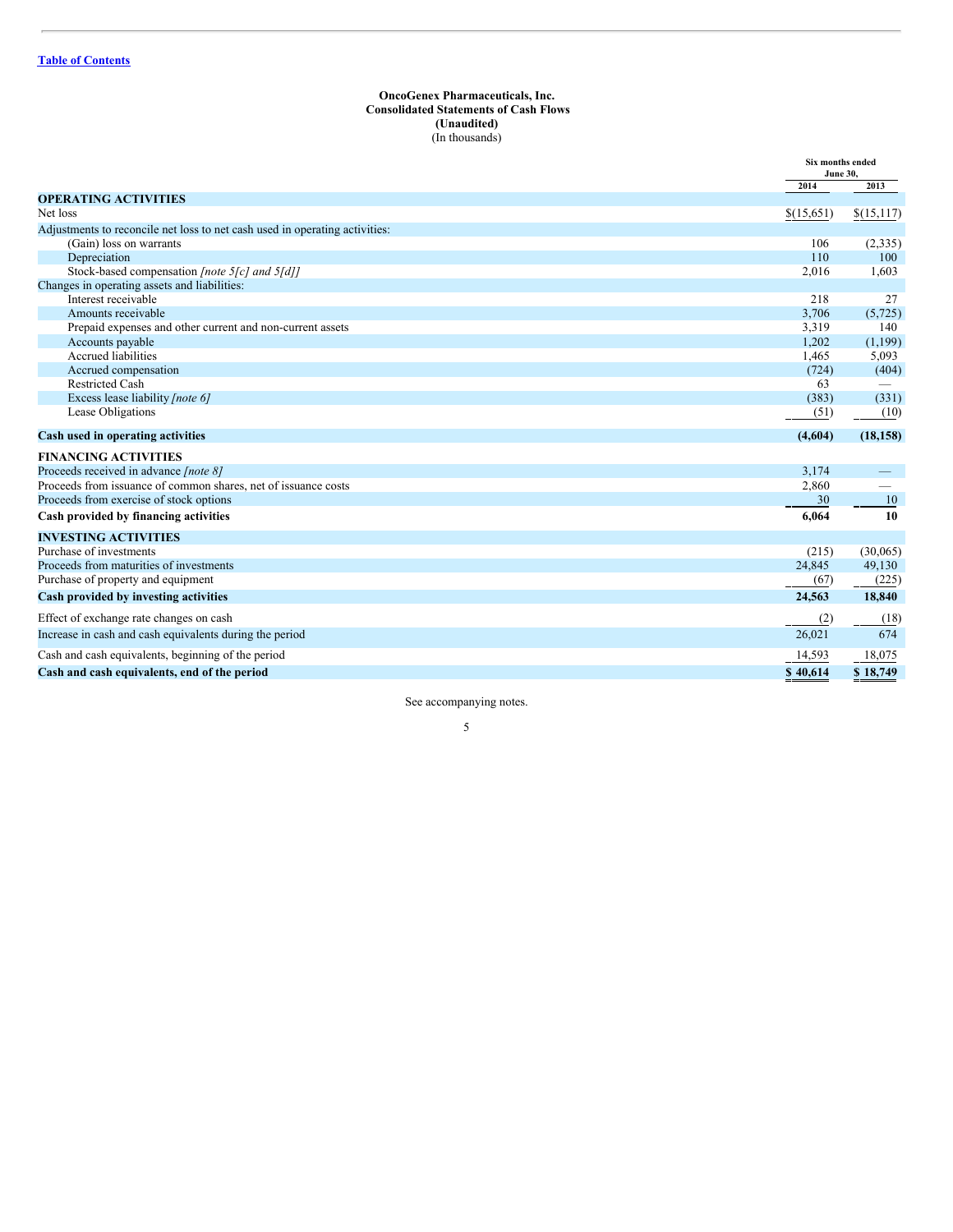# <span id="page-5-0"></span>**OncoGenex Pharmaceuticals, Inc. Notes to Consolidated Financial Statements (Unaudited)**

# **1. NATURE OF BUSINESS AND BASIS OF PRESENTATION**

OncoGenex Pharmaceuticals, Inc. (referred to as "OncoGenex," "we," "us," or "our") is a biopharmaceutical company committed to the development and commercialization of new therapies that address treatment resistance in cancer patients. We were incorporated in the state of Delaware, are headquartered in Bothell, Washington and have a subsidiary in Vancouver, British Columbia.

The unaudited consolidated financial statements have been prepared in accordance with generally accepted accounting principles in the United States for interim financial information and with the instructions to Form 10-Q. Accordingly, they do not include all of the information and footnotes required to be presented for complete financial statements. The accompanying unaudited consolidated financial statements reflect all adjustments (consisting only of normal recurring items) which are, in the opinion of management, necessary for a fair presentation of the results for the interim periods presented. The accompanying consolidated Balance Sheet at December 31, 2013 has been derived from the audited consolidated financial statements included in our Annual Report on Form 10-K for the year then ended. The unaudited consolidated financial statements and related disclosures have been prepared with the assumption that users of the interim financial information have read or have access to the audited consolidated financial statements for the preceding fiscal year. Accordingly, these financial statements should be read in conjunction with the audited consolidated financial statements and the related notes thereto included in the Annual Report on Form 10-K for the year ended December 31, 2013 and filed with the United States Securities and Exchange Commission, or the SEC, on March 11, 2014.

The consolidated financial statements include the accounts of OncoGenex and our wholly owned subsidiary, OncoGenex Technologies Inc., or OncoGenex Technologies. All intercompany balances and transactions have been eliminated.

# **2. ACCOUNTING POLICIES**

# **Pending Adoption of Recent Accounting Pronouncements**

In May 2014, Financial Accounting Standards Board, or FASB, issued ASU No. 2014-09, Revenue from Contracts with Customers (Topic 606): Revenue from Contracts with Customers, which guidance in this update will supersede the revenue recognition requirements in Topic 605, Revenue Recognition, and most industry-specific guidance when it becomes effective. ASU No. 2014-09 affects any entity that enters into contracts with customers to transfer goods or services or enters into contracts for the transfer of nonfinancial assets unless those contracts are within the scope of other standards. The core principal of ASU No. 2014-09 is that a company will recognize revenue when it transfers promised goods or services to customers in an amount that reflects the consideration to which the company expects to be entitled in exchange for those goods or services. In doing so, companies will need to use more judgment and make more estimates than under current guidance. These may include identifying performance obligations in the contract, estimating the amount of variable consideration to include in the transaction price and allocating the transaction price to each separate performance obligation. ASU No. 2014-09 is effective for annual reporting periods beginning after December 15, 2016, including interim periods within that reporting period, which will be our fiscal year 2017 (or December 31, 2017), and entities can transition to the standard either retrospectively or as a cumulative-effect adjustment as of the date of adoption. Early adoption is prohibited. We are currently in the process of evaluating the impact of adoption of ASU No. 2014-09 on our consolidated financial statements and related disclosures<sup>1</sup>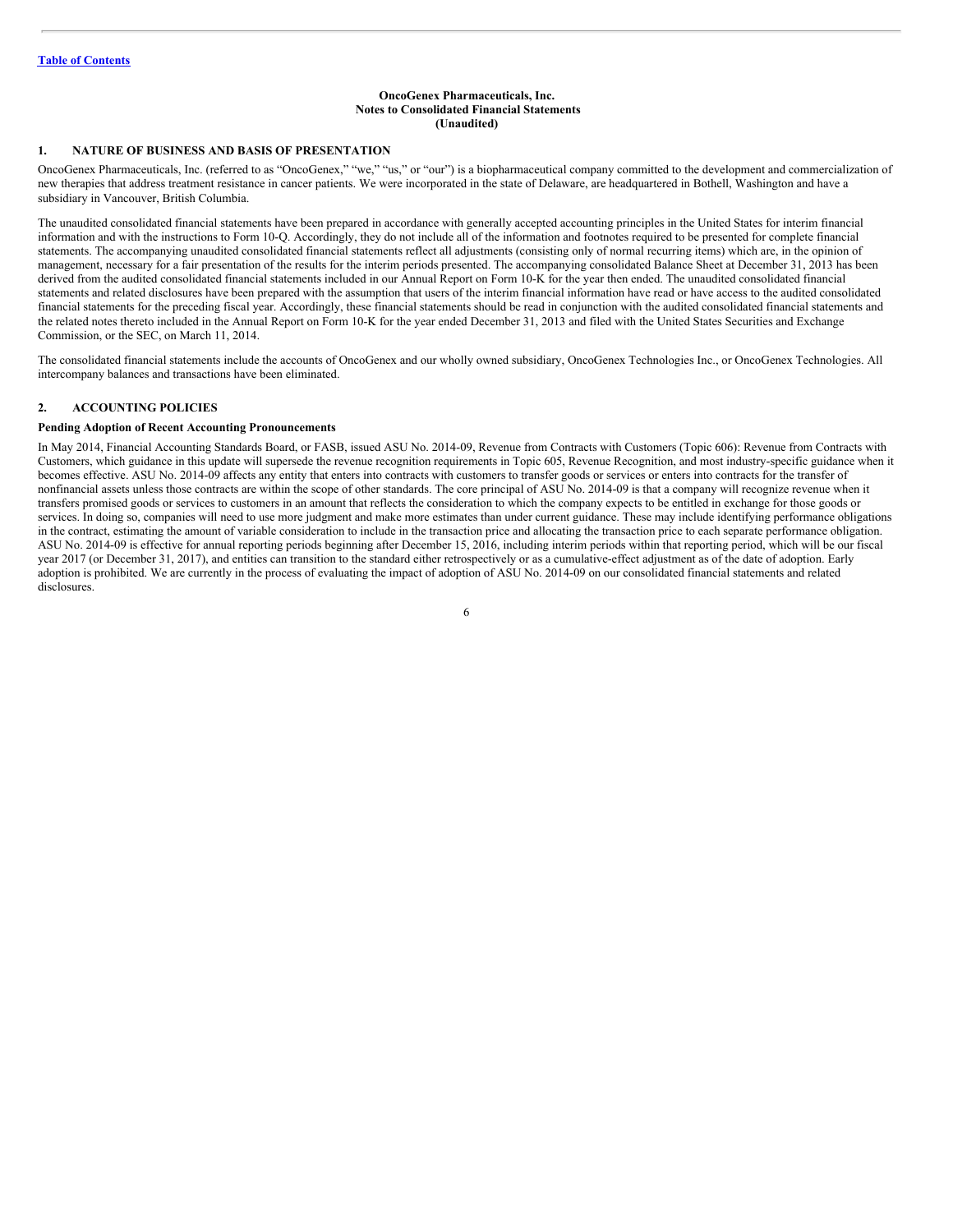# **Recently Adopted Accounting Policies**

In July 2013, the FASB issued ASU No. 2013-11, Income Taxes (Topic 740): Presentation of an Unrecognized Tax Benefit When a Net Operating Loss Carryforward, a Similar Tax Loss, or a Tax Credit Carryforward Exists (a consensus of the FASB Emerging Issues Task Force) (ASU 2013-11), which provides clarification on the financial statement presentation of unrecognized tax benefits. ASU 2013-11 specifies that an unrecognized tax benefit (or a portion thereof) shall be presented in the financial statements as a reduction to a deferred tax asset when a net operating loss carryforward, a similar tax loss, or a tax credit carryforward exists. If such deferred tax asset is not available at the reporting date to settle additional income taxes resulting from the disallowance of a tax position, or the entity does not plan to use the deferred tax asset for such purpose given the option, the unrecognized tax benefit shall be presented in the financial statements as a liability and shall not be combined with deferred tax assets. The amendments in ASU 2013-11 are effective for fiscal years (and interim periods within those years) beginning after December 15, 2013, with early adoption permitted. The adoption of this standard did not have a significant impact on our financial position or results of operations.

In February 2013, the FASB issued Accounting Standards Updates, or ASU, No. 2013-02, "Other Comprehensive Income." This ASU requires an entity to provide information about the amounts reclassified out of accumulated other comprehensive income by component. In addition, an entity is required to present, either on the face of the statement where net income is presented or in the notes, significant amounts reclassified out of accumulated other comprehensive income by the respective line items of net income but only if the amount reclassified is required under generally accepted accounting principles in the United States, or U.S. GAAP, to be reclassified to net income in its entirety in the same reporting period. For other amounts that are not required under U.S. GAAP to be reclassified in their entirety to net income, an entity is required to cross-reference to other disclosures required under U.S. GAAP that provide additional detail about those amounts. The adoption of this standard did not have a significant impact on our financial position or results of operations.

# **3. COLLABORATION AGREEMENT**

In December 2009, we, through our wholly-owned subsidiary, OncoGenex Technologies, entered into a collaboration agreement with Teva Pharmaceutical Industries Ltd., or Teva, for the development and global commercialization of custirsen (and related compounds), a pharmaceutical compound designed to inhibit the production of clusterin, a protein we believe is associated with cancer treatment resistance, or the Licensed Product.

Under the collaboration agreement, Teva paid us upfront payments in the aggregate amount of \$50 million, acquired \$10 million of our common stock at a premium under a separate Stock Purchase Agreement and will make payments of up to \$370 million upon the achievement of developmental and commercial milestones and royalties at percentage rates ranging from the mid-teens to mid-twenties on net sales, depending on aggregate annual net sales of the Licensed Product. We did not receive any payments from Teva resulting from the achievement of developmental or commercial milestones or royalties in 2013 or the first six months of 2014**.**

Under the Stock Purchase Agreement, Teva's \$10 million equity investment in OncoGenex was made at a 20% premium to a thirty-day average closing price, resulting in the issuance of 267,531 of our common shares purchased at a price of \$37.38 per share. The 20% share premium was included as consideration for the custirsen license and was included in Collaboration Revenue.

In connection with the collaboration agreement and pursuant to the terms of agreements between us and Isis Pharmaceuticals, Inc., or Isis, relating to custirsen, we paid Isis \$10 million which was recorded as research and development expense in 2009. We also paid approximately \$0.3 million to the University of British Columbia, or UBC, pursuant to the terms of their license agreement relating to custirsen, which was recorded as research and development expense in 2009. Pursuant to the terms of the agreements, we anticipate that we would be required to pay third parties 31% of any milestone payments that are not based on a percentage of net sales of the Licensed Product. Pursuant to the terms of these agreements, we anticipate we will pay royalties to third-parties of 4.88% to 8.00% of net sales, unless our royalties are adjusted for competition from generic compounds, in which case royalties to third parties will also be subject to adjustment on a country-by-country basis. Certain third-party royalties are tiered based on the royalty rate received by us. Minimum royalty rates payable by us assume certain third-party royalties are not paid at the time that the Licensed Product is marketed due to the expiration of patents held by such third parties. Maximum royalty rates assume all third-party royalty rates currently in effect continue in effect at the time the Licensed Product is marketed. Teva has the exclusive worldwide right and license to develop and commercialize products containing custirsen and related compounds. In March 2014, we exercised our option to enter into negotiations with Teva for a co-promotion agreement for any Licensed Product under the Collaboration Agreement in the United States and Canada.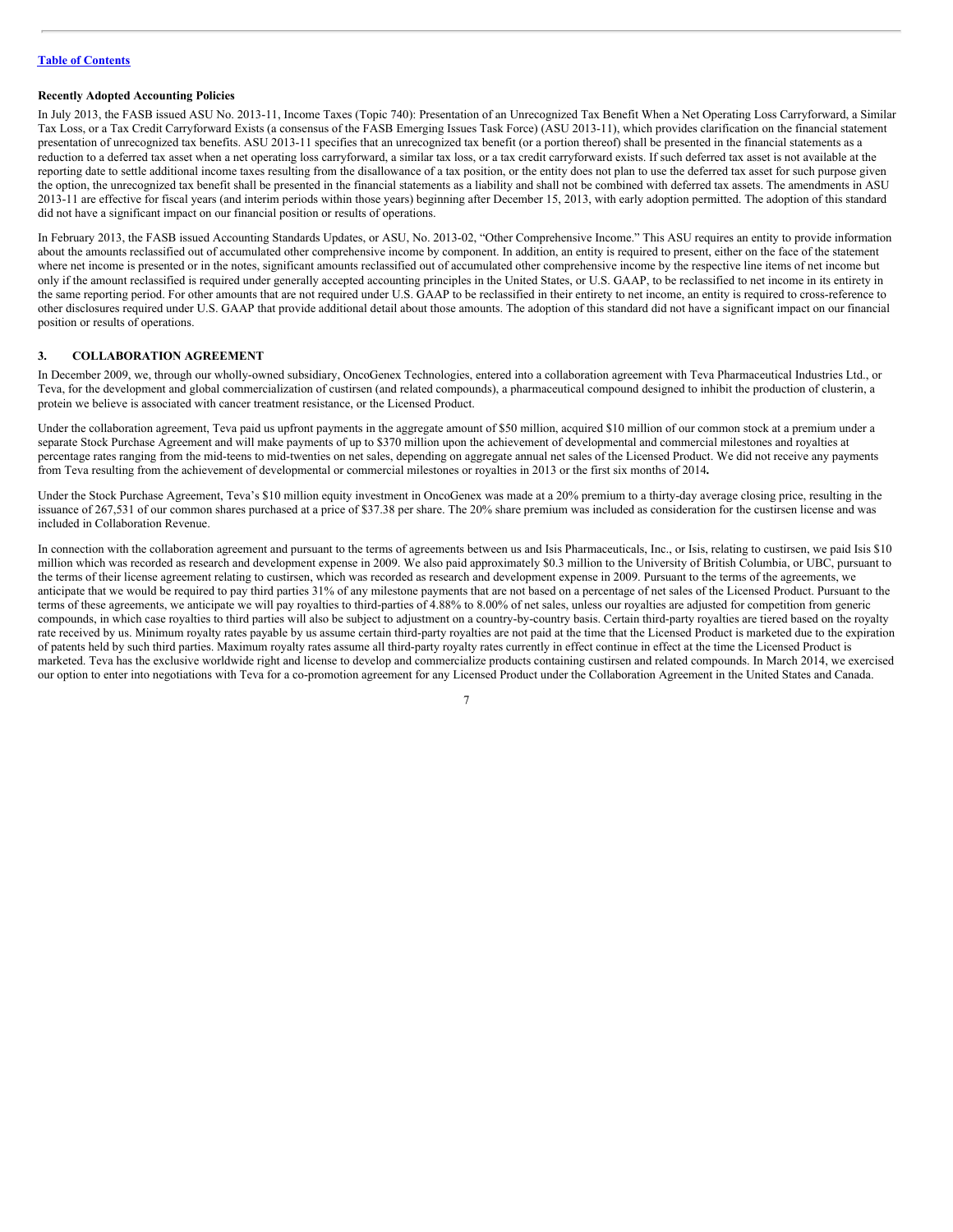Teva is responsible for all costs relating to product commercialization including costs incurred in relation to our co-promotion option, except for start-up costs in advance of commercialization.

In March 2012, OncoGenex Technologies and Teva entered into an amendment to the collaboration agreement. Under this amendment, OncoGenex Technologies and Teva revised the clinical development plan, under which the following three phase 3 clinical trials have been initiated:

- The SYNERGY Trial: The phase 3 clinical trial to evaluate a survival benefit for custirsen in combination with first-line docetaxel treatment in patients with castrate resistant prostate cancer, or CRPC. Top-line survival results indicated that the addition of custirsen to standard first-line docetaxel/prednisone therapy did not meet the primary endpoint of a statistically significant improvement in overall survival, or OS, in men with metastatic CRPC, compared to docetaxel/prednisone alone.
- The AFFINITY Trial: The phase 3 clinical trial to evaluate a survival benefit for custirsen in combination with cabazitaxel treatment as second-line chemotherapy in patients with CRPC.
- The ENSPIRIT Trial: The phase 3 clinical trial to evaluate a survival benefit for custirsen in combination with docetaxel treatment as second-line chemotherapy in patients with NSCLC.

Teva will be responsible for conducting any other studies and development work necessary to obtain required regulatory approvals. We may assume some of these activities if assigned by the joint steering committee. Teva will be responsible for all such costs. The joint steering committee will oversee the development and regulatory approval of any Licensed Product. We may terminate our participation in the joint steering committee at any time.

We have fulfilled our obligation of funding \$30 million towards the development of custirsen. Teva is funding all other expenses under the collaboration agreement, including the three phase 3 clinical trials under the clinical development plan.

The collaboration agreement with Teva will remain in effect, on a country-by-country basis, until the expiration of the obligation of Teva to pay royalties on sales of the Licensed Product in such country (or earlier termination under its terms). After the completion of all three phase 3 clinical trials set forth in the clinical development plan, or upon early termination due to a material adverse change in our patent rights related to custirsen or safety issues or "futility" as defined in the collaboration agreement, Teva may terminate the collaboration agreement at its sole discretion upon three months' notice if notice is given prior to regulatory approval of a Licensed Product and upon six months' notice if notice is given after such regulatory approval. If Teva terminates the collaboration agreement for any reasons other than an adverse change in custirsen patent rights, safety issues or "futility" determination as previously described, it will remain responsible for paying for any remaining costs of all three phase 3 clinical trials, except for specified development expenses that are our responsibility.

Either party may terminate the collaboration agreement for an uncured material breach by the other party, unless such breach is not curable, in which case the agreement may not be terminated unless the other party fails to use commercially reasonable efforts to prevent a similar subsequent breach. Either party also may terminate the collaboration agreement upon the bankruptcy of either party. If the collaboration agreement is terminated by us for other than an uncured material breach by Teva, we will pay Teva a royalty on sales of Licensed Products. The percentage rates of such royalties (which are in the single digits) vary depending on whether termination occurs prior to the first regulatory approval in the United States or a primary European Market or after one of these approvals. These royalties would expire on a country-by-country basis on the earlier of ten years after the first commercial sale of a Licensed Product or certain thresholds related to generic competition.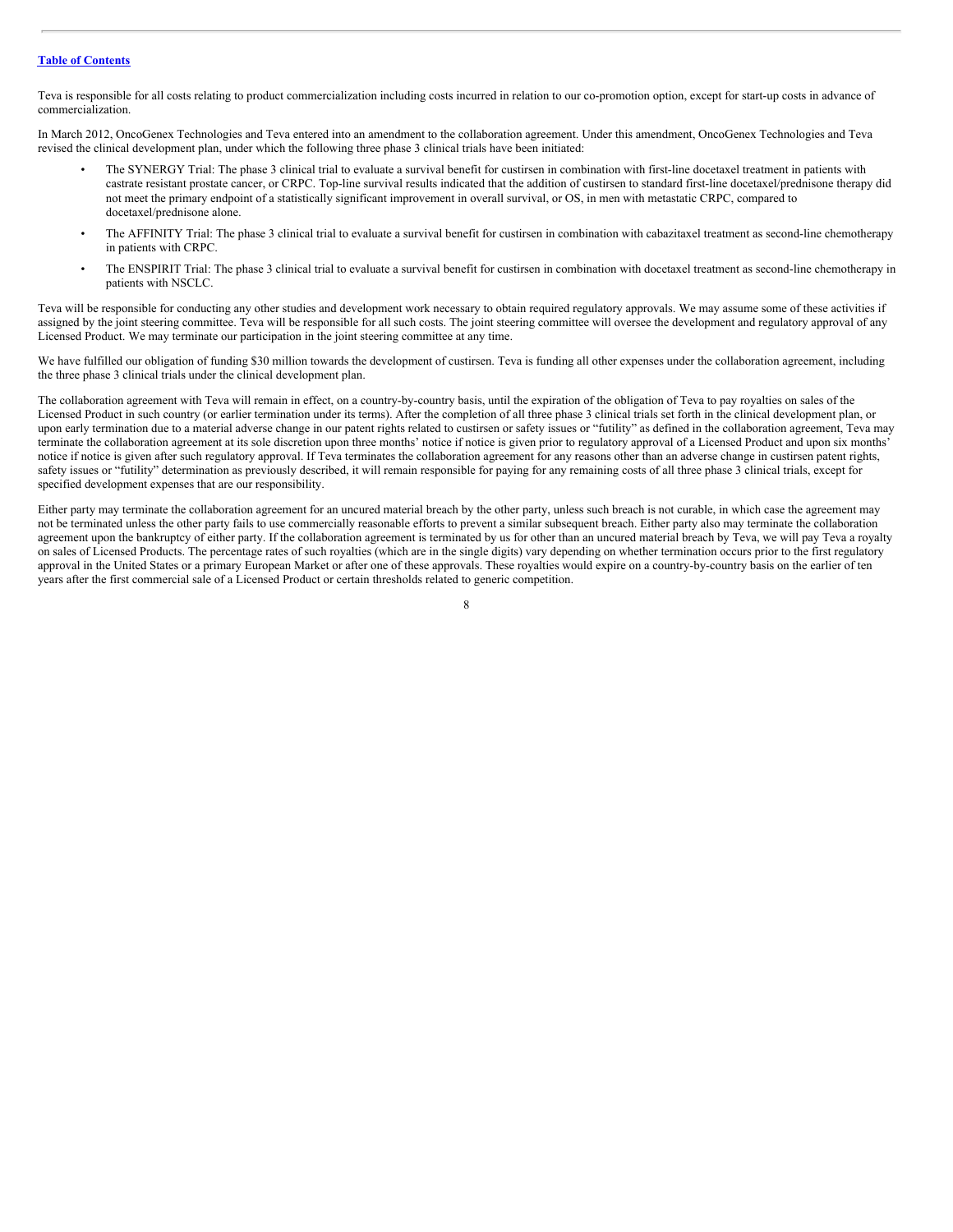In the event of a change of control of OncoGenex, within 90 days of the change of control, Teva may terminate the joint steering committee at its sole discretion, terminate the co-promotion option at its sole discretion if the option has not been exercised by us or, if exercised, but not yet executed by us, or terminate the co-promotion option if in its commercially reasonable opinion co-promotion with our successor would be materially detrimental to Teva's interests.

Of the total \$5.0 million in amounts receivable at June 30, 2014, \$4.9 million represents unbilled expense reimbursements from Teva, for which we bill quarterly in arrears. Consequently, we are exposed to a significant concentration of credit risk.

#### *Amendment to Isis and UBC License Agreements*

To facilitate the execution and performance of the collaboration agreement with Teva, we amended our license agreements with Isis and UBC, as it pertains to custirsen, in December 2009.

The amendment to the license agreement with Isis provides, among other things, that if we are the subject of a change of control with a third party, where the surviving company immediately following such change of control has the right to develop and sell the product, then (i) a milestone payment of \$20 million will be due and payable to Isis 21 days following the first commercial sale of the product in the United States; and (ii) unless such surviving entity had previously sublicensed the product and a royalty rate payable to Isis by us has been established, the applicable royalty rate payable to Isis will thereafter be the maximum amount payable under the license agreement. Any non-royalty milestone amounts previously paid will be credited toward the \$20 million milestone if not already paid. As a result of the \$10 million milestone payment payable to Isis in relation to the collaboration agreement with Teva, the remaining amount owing in the event of change of control discussed above is a maximum of \$10 million. As we have now licensed the product to Teva and established a royalty rate payable to Isis, no royalty rate adjustments would apply if Teva acquires us and is the surviving company. The \$30 million in advanced reimbursement of development activities has been fully spent by us prior to the third anniversary of the collaboration agreement with Teva. As a result, we do not owe any payment to Isis related to the \$30 million advance reimbursement from Teva.

# **4. FAIR VALUE MEASUREMENTS**

Assets and liabilities recorded at fair value in the balance sheets are categorized based upon the level of judgment associated with the inputs used to measure their fair value. For certain of our financial instruments including amounts receivable and accounts payable the carrying values approximate fair value due to their short-term nature.

ASC 820 "Fair Value Measurements and Disclosures," specifies a hierarchy of valuation techniques based on whether the inputs to those valuation techniques are observable or unobservable. In accordance with ASC 820, these inputs are summarized in the three broad levels listed below:

- Level  $1 -$ Quoted prices in active markets for identical securities.
- Level 2 Other significant inputs that are observable through corroboration with market data (including quoted prices in active markets for similar securities).
- Level  $3$  Significant unobservable inputs that reflect management's best estimate of what market participants would use in pricing the asset or liability.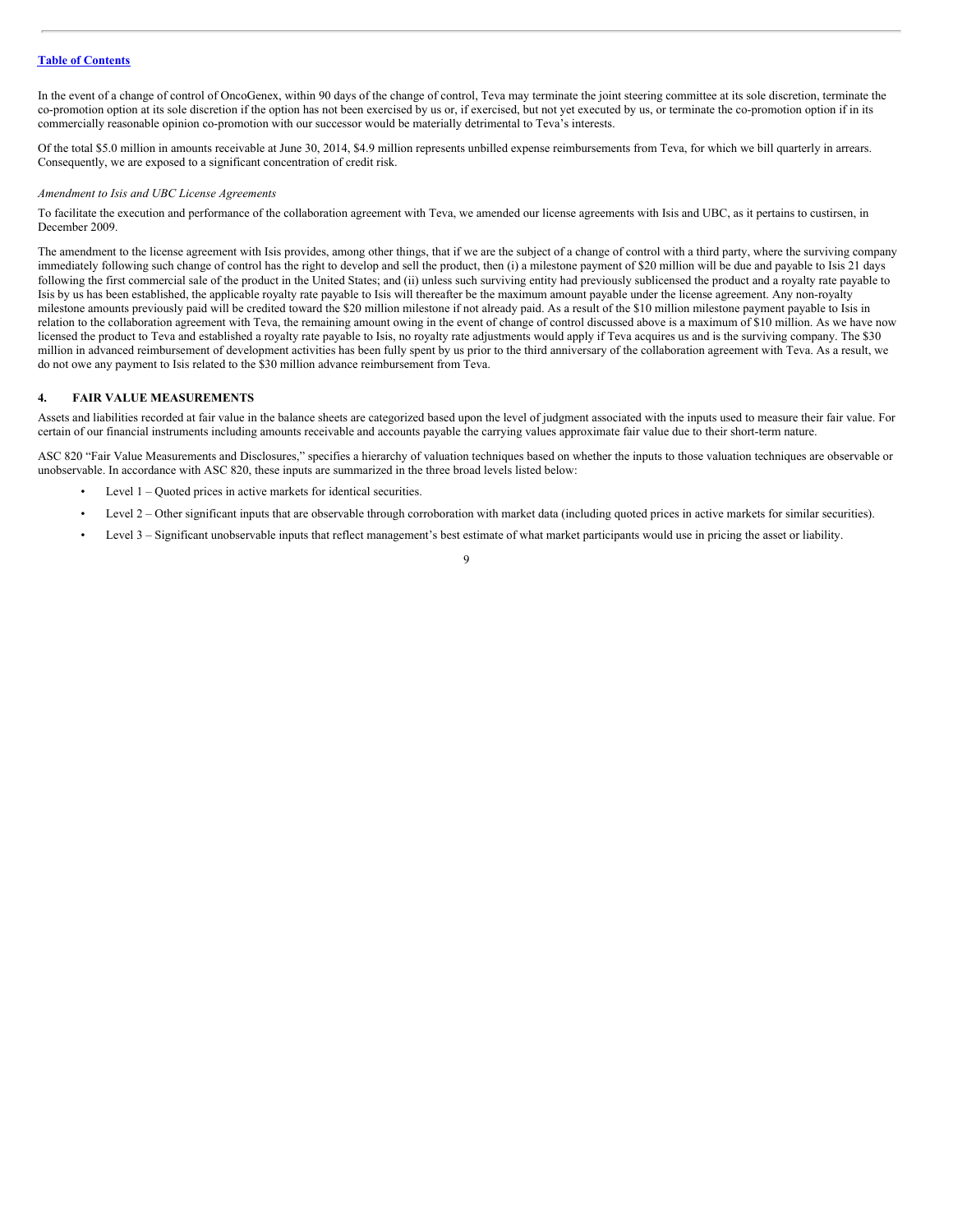As quoted prices in active markets are not readily available for certain financial instruments, we obtain estimates for the fair value of financial instruments through third-party pricing service providers.

In determining the appropriate levels, we performed a detailed analysis of the assets and liabilities that are subject to ASC 820.

We invest our excess cash in accordance with investment guidelines that limit the credit exposure to any one financial institution other than securities issued by the U.S. Government. These securities are not collateralized and mature within one year.

A description of the valuation techniques applied to our financial instruments measured at fair value on a recurring basis follows.

#### *Financial Instruments*

# *Cash*

Significant amounts of cash are held on deposit with large well-established U.S. and Canadian financial institutions.

#### *U.S. Government and Agency Securities*

U.S. Government Securities U.S. government securities are valued using quoted market prices. Valuation adjustments are not applied. Accordingly, U.S. government securities are categorized in Level 1 of the fair value hierarchy.

U.S. Agency Securities U.S. agency securities are comprised of two main categories consisting of callable and non-callable agency issued debt securities. Non-callable agency issued debt securities are generally valued using quoted market prices. Callable agency issued debt securities are valued by benchmarking model-derived prices to quoted market prices and trade data for identical or comparable securities. Actively traded non-callable agency issued debt securities are categorized in Level 1 of the fair value hierarchy. Callable agency issued debt securities are categorized in Level 2 of the fair value hierarchy.

#### *Corporate and Other Debt*

Corporate Bonds and Commercial Paper The fair value of corporate bonds and commercial paper is estimated using recently executed transactions, market price quotations (where observable), bond spreads or credit default swap spreads adjusted for any basis difference between cash and derivative instruments. The spread data used are for the same maturity as the bond. If the spread data does not reference the issuer, then data that reference a comparable issuer are used. When observable price quotations are not available, fair value is determined based on cash flow models with yield curves, bond or single name credit default swap spreads and recovery rates based on collateral values as significant inputs. Corporate bonds and commercial paper are generally categorized in Level 2 of the fair value hierarchy; in instances where prices, spreads or any of the other aforementioned key inputs are unobservable, they are categorized in Level 3 of the hierarchy.

#### *Warrants*

As of June 30, 2014, we recorded a \$0.3 million warrant liability. We reassess the fair value of the common stock warrants at each reporting date utilizing a Black-Scholes pricing model. Inputs used in the pricing model include estimates of stock price volatility, expected warrant life and risk-free interest rate. The computation of expected volatility was based on the historical volatility of shares of our common stock for a period that coincides with the expected life of the warrants. Warrants are categorized in Level 3 of the fair value hierarchy. A small change in the estimates used may have a relatively large change in the estimated valuation.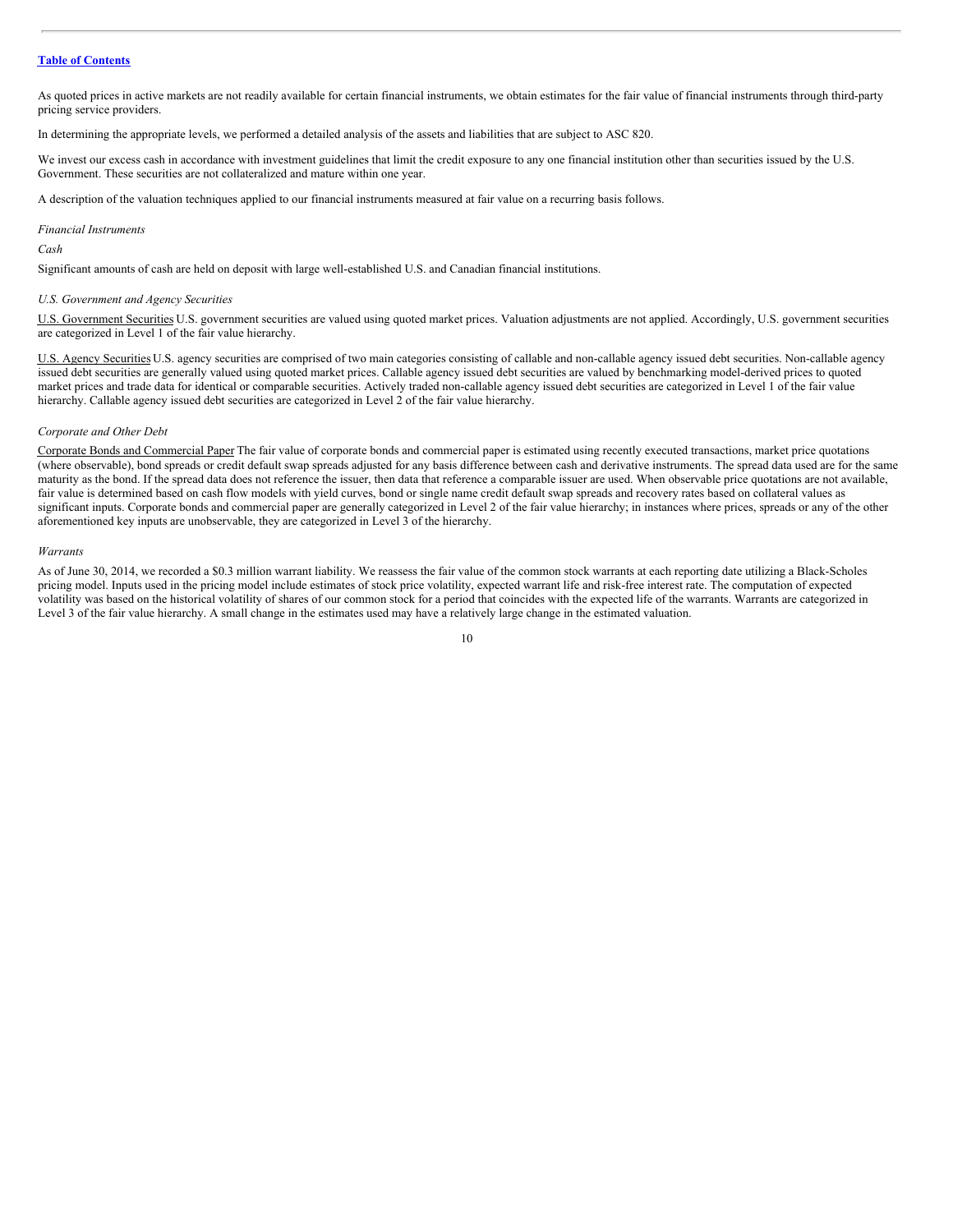The following table presents information about our assets and liabilities that are measured at fair value on a recurring basis, and indicates the fair value hierarchy of the valuation techniques we utilized to determine such fair value (in thousands):

| June 30, 2014                        | Level 1  | <b>Level 2</b> | Level 3                  | Total    |
|--------------------------------------|----------|----------------|--------------------------|----------|
| <b>Assets</b>                        |          |                |                          |          |
| Cash                                 | \$18,244 | $s -$          | $\overline{\phantom{a}}$ | \$18,244 |
| Money market securities              | 22,370   |                | $\overline{\phantom{a}}$ | 22,370   |
| Restricted cash                      | 251      | _              | __                       | 251      |
| Corporate bonds and commercial paper | _        |                |                          |          |
| <b>Total assets</b>                  | \$40,865 | $\mathbf{s}$ — | <u> ъ — </u>             | \$40,865 |
| <b>Liabilities</b>                   |          |                |                          |          |
| Warrants                             | $\sim$   | <u>&gt; —</u>  | \$ 320                   | 320      |

The following table presents the changes in fair value of our total Level 3 financial liabilities for the six months ended June 30, 2014. There have been no transfers of assets or liabilities to or from level 3 (in thousands):

|                                      | Liability at         | Unrealized   | Liability at |
|--------------------------------------|----------------------|--------------|--------------|
|                                      | December 31.         | Loss on<br>. | June 30,     |
|                                      | 2013                 | warrants     | 2014         |
| <sup><i>I</i></sup> arrant liability | $\sim$ 1<br>214<br>w | 106          | 320          |

Marketable securities consist of the following (in thousands):

|                                      | Amortized<br>Cost | <b>Gross</b><br>Unrealized<br>Gains | <b>Gross</b><br><b>Unrealized</b><br>Losses | <b>Estimated</b><br><b>Fair Value</b> |
|--------------------------------------|-------------------|-------------------------------------|---------------------------------------------|---------------------------------------|
| <b>June 30, 2014</b>                 |                   |                                     |                                             |                                       |
| Cash                                 | \$18,244          |                                     |                                             | \$18,244                              |
| Money market securities              | 22,370            |                                     |                                             | 22,370                                |
| Total cash and cash equivalents      | \$40,614          |                                     |                                             | \$40,614                              |
| Money market securities              | 251               |                                     |                                             | 251                                   |
| <b>Total restricted cash</b>         | 251<br>\$         |                                     |                                             | 251                                   |
| Corporate bonds and commercial paper |                   |                                     |                                             |                                       |
| <b>Total short-term investments</b>  |                   |                                     |                                             |                                       |

Our gross realized gains and losses on sales of available-for-sale securities were not material for the three and six months ended June 30, 2014 and 2013.

All securities included in cash and cash equivalents had maturities of 90 days or less at the time of purchase. All securities included in short-term investments have maturities of within one year of the balance sheet date. The cost of securities sold is based on the specific identification method.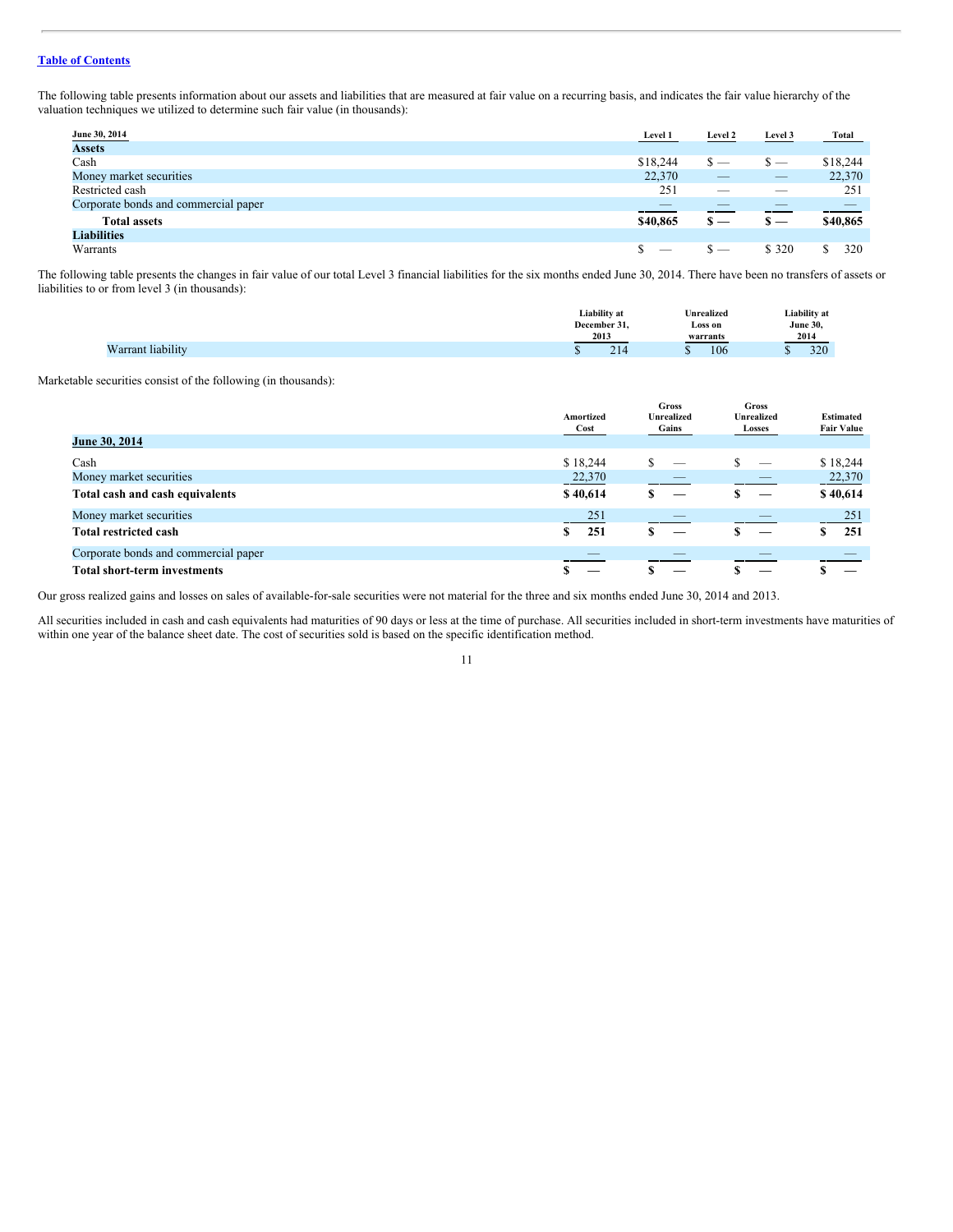We only invest in A (or equivalent) rated securities. We do not believe that there are any other than temporary impairments related to our investment in marketable securities at June 30, 2014, given the quality of the investment portfolio and subsequent proceeds collected on sale of securities that reached maturity.

# **5. COMMON STOCK**

# **[a] Authorized**

50,000,000 authorized common shares, par value of \$0.001, and 5,000,000 preferred shares, par value of \$0.001.

## **[b] Issued and outstanding shares**

# *"At the Market" Equity Of ering Program*

From April 1, 2014 through June 30, 2014, we have offered and sold 809,214 shares of our common stock pursuant to our At-the-Market Issuance Sales Agreement with MLV & Co. LLC. These sales resulted in net proceeds to us of approximately \$2.9 million. As of June 30, 2014, shares of our common stock having an aggregate value of approximately \$22.0 million remained available for sale under this offering program.

# *Equity Award Issuances and Settlements*

During the six month period ended June 30, 2014, we issued 10,000 and 49,348 common shares to satisfy stock option exercises and restricted stock unit settlements, respectively, compared with the issuance of 3,475 and 20,004 common shares to satisfy stock option exercises and restricted stock unit settlements, respectively, during the six month period ended June 30, 2013.

# **[c] Stock options**

#### *2010 Performance Incentive Plan*

As of June 30, 2014, we had reserved, pursuant to various plans, 3,058,616 common shares for issuance upon exercise of stock options and settlement of restricted stock units by employees, directors, officers and consultants of ours, of which 1,258,984 were reserved for options currently outstanding, 870,595 were reserved for restricted stock units currently outstanding and 929,037 were available for future equity grants.

#### *Stock Option Summary*

Options vest in accordance with terms as determined by our Board of Directors, or the Board, which terms are typically four years for employee and consultant grants and one to three years for Board option grants. The expiry date for each option is set by the Board, which is typically seven to ten years. The exercise price of the options is determined by the Board, but will be at least equal to the fair value of the share at the grant date.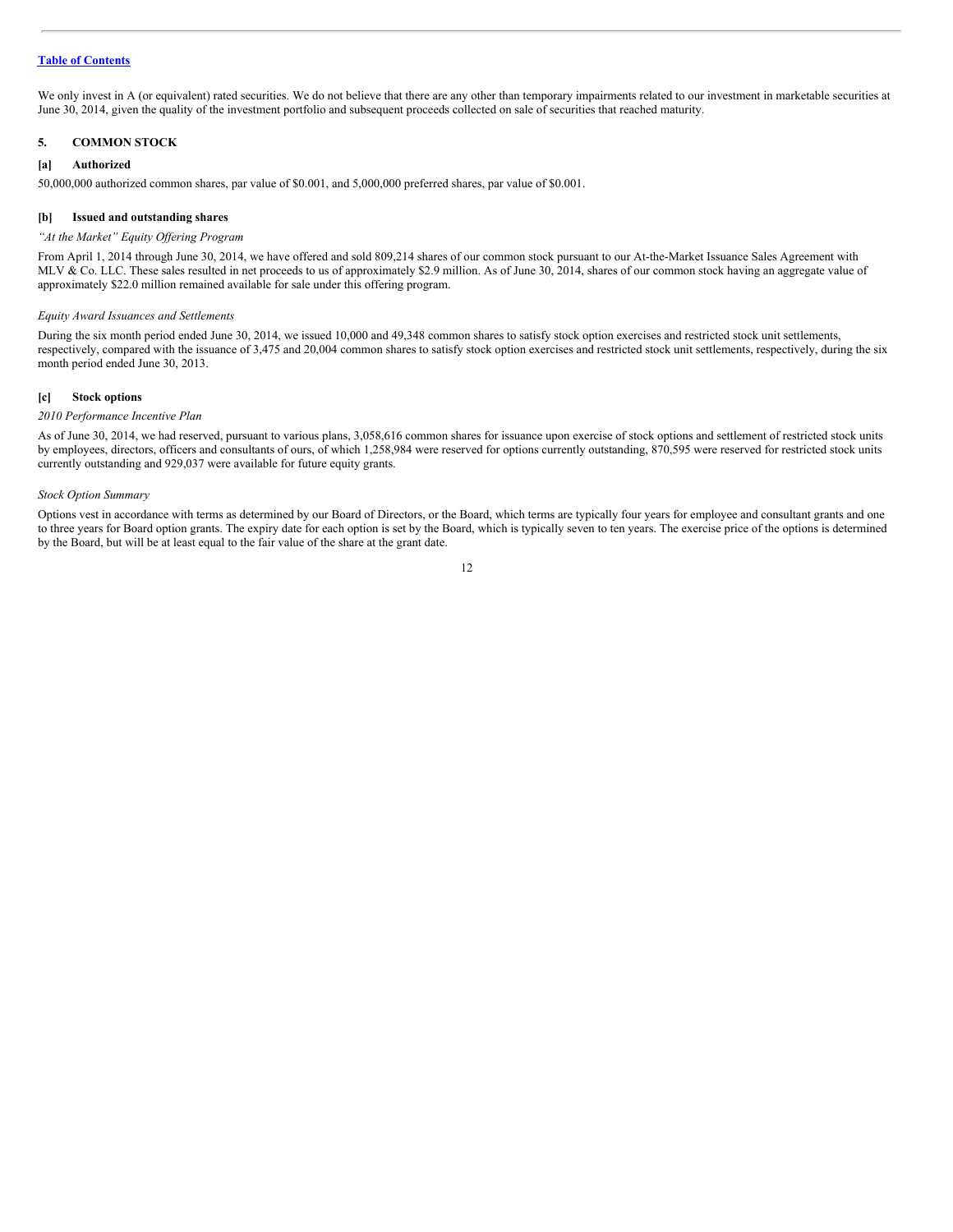Stock option transactions and the number of stock options outstanding are summarized below:

|                                   | Number        |                 |
|-----------------------------------|---------------|-----------------|
|                                   | of            | Weighted        |
|                                   | Optioned      | Average         |
|                                   | Common        | <b>Exercise</b> |
|                                   | <b>Shares</b> | Price           |
|                                   | #             |                 |
| <b>Balance, December 31, 2013</b> | 1,007,491     | 11.39           |
| Option grants                     | 285,097       | 11.07           |
| Option expired                    | (12,169)      | 18.93           |
| Option exercises                  | (10,000)      | 3.00            |
| <b>Option forfeitures</b>         | (11, 435)     | 11.92           |
| Balance, June 30, 2014            | 1,258,984     | 11.24           |

The fair value of each stock award for employees and directors is estimated on the grant date and for consultants at each reporting period, using the Black-Scholes optionpricing model based on the weighted-average assumptions noted in the following table:

|                          | Six months ended<br><b>June 30,</b> |           |
|--------------------------|-------------------------------------|-----------|
|                          | 2014                                | 2013      |
| Risk-free interest rates | 1.81%                               | 1.16%     |
| Expected dividend yield  | $0\%$                               | $0\%$     |
| Expected life            | 5.9 years                           | 5.8 years |
| Expected volatility      | 81.61%                              | 87.17%    |

The expected life was calculated based on the simplified method as permitted by the SEC's Staff Accounting Bulletin 110,*Share-Based Payment*. We consider the use of the simplified method appropriate because we believe our historical stock option exercise activity may not be indicative of future stock option exercise activity because of the Borealis-1 clinical data results we expect to receive in 2015, the structural changes to our business that may result and the potential impact of that data on our business operations and future stock option exercise activity. The expected volatility of options granted was calculated based on the historical volatility of the shares of our common stock. The risk-free interest rate is based on a U.S. Treasury instrument whose term is consistent with the expected life of the stock options. In addition to the assumptions above, as required under ASC 718, management made an estimate of expected forfeitures and is recognizing compensation costs only for those equity awards expected to vest. Forfeiture rates are estimated using historical actual forfeiture rates. These rates are adjusted on a quarterly basis and any change in compensation expense is recognized in the period of the change. We have never paid or declared cash dividends on our common stock and do not expect to pay cash dividends in the foreseeable future.

The results for the periods set forth below included share-based compensation expense for stock options and restricted stock units in the following expense categories of the consolidated statements of loss (in thousands):

|                                       | <b>Three Months</b><br>Ended<br><b>June 30,</b> |       |         | <b>Six Months</b><br>Ended<br><b>June 30,</b> |
|---------------------------------------|-------------------------------------------------|-------|---------|-----------------------------------------------|
| (In thousands)                        | 2014                                            | 2013  | 2014    | 2013                                          |
| Research and development              | 495                                             | \$415 | 942     | 727                                           |
| General and administrative            | 521                                             | 440   | 1.074   | 876                                           |
| <b>Total share-based compensation</b> | \$1,016                                         | \$855 | \$2,016 | \$1,603                                       |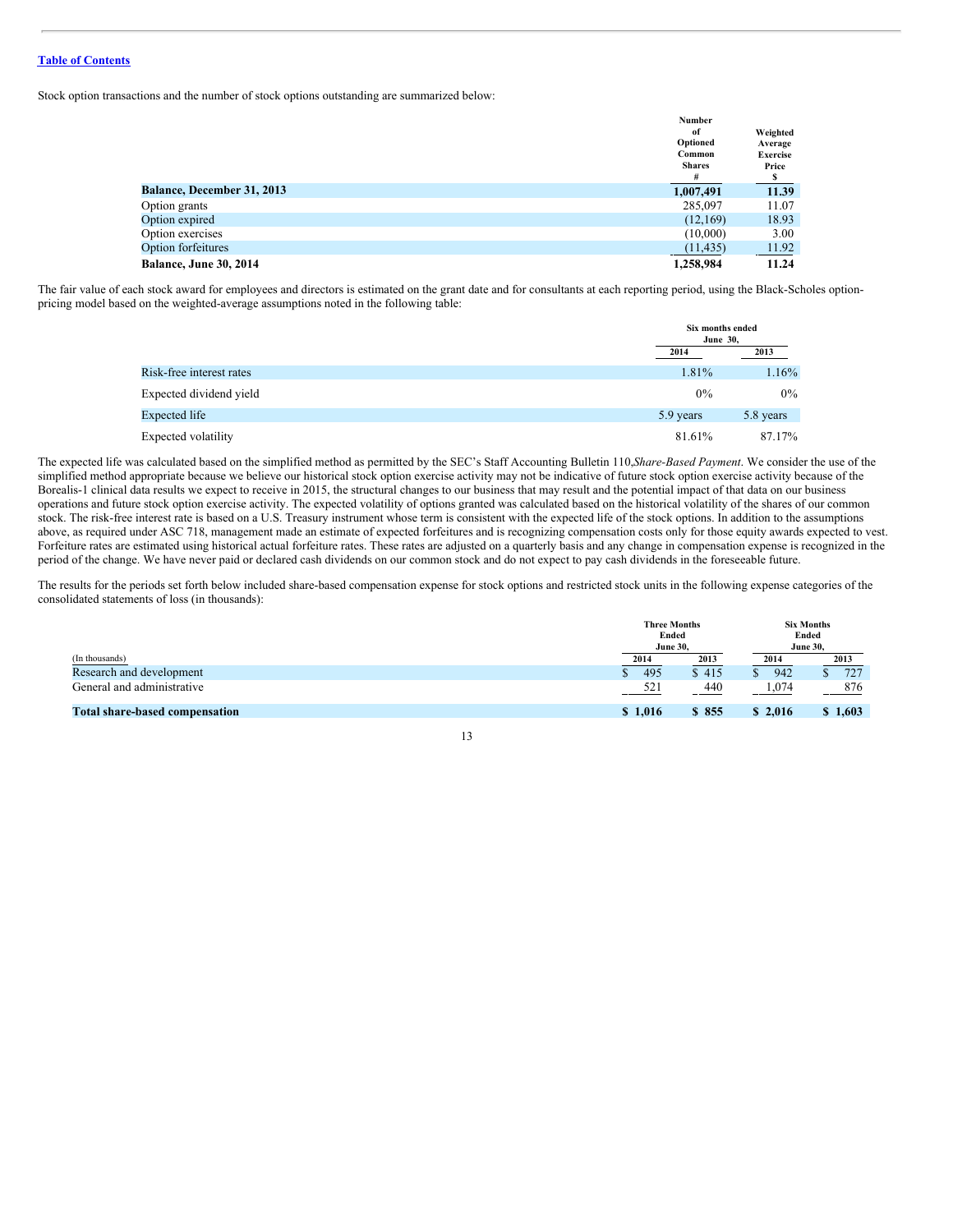As of June 30, 2014 and December 31, 2013, the total unrecognized compensation expense related to stock options granted was \$3.7 million and \$2.7 million respectively, which is expected to be recognized as expense over a period of approximately 2.75 years.

For the three and six months ended June 30, 2014 a total of 3.7 million of shares underlying options, restricted stock units and warrants have not been included in the loss per share computation, as their effect on diluted per share amounts would have been anti-dilutive. For the same periods in 2013 a total of 3.0 million of shares underlying options, restricted stock units and warrants have not been included in the loss per share computation.

# **[d] Restricted Stock Unit Awards**

We grant restricted stock unit awards that generally vest and are expensed over a four year period. We also grant restricted stock unit awards that vest in conjunction with certain performance conditions to certain executive officers, key employees and consultants. At each reporting date, we are required to evaluate whether achievement of the performance conditions is probable. Compensation expense is recorded over the appropriate service period based upon our assessment of accomplishing each performance condition. For the three and six months ended June 30, 2014, \$0.6 million and \$1.1 million, respectively, of compensation expense was recognized related to these awards, compared to \$0.4 million and \$0.7 million for the three and six months ended June 30, 2013, respectively.

The following table summarizes our restricted stock unit award activity during the six months ended June 30, 2014:

|                              |                             | Weighted-<br>Average<br>Grant |
|------------------------------|-----------------------------|-------------------------------|
|                              | <b>Stock</b><br>Awards<br># | Date Fair<br>Value            |
| <b>Outstanding January 1</b> | 356,589                     | 12.06                         |
| Granted                      | 766,300                     | 6.72                          |
| Vested                       | (49,348)                    | 11.84                         |
| Forfeited or expired         | (202, 946)                  | <u>12.15</u>                  |
| <b>Outstanding June 30</b>   | 870,595                     | 7.35                          |

As of June 30, 2014, we had approximately \$4.2 million in total unrecognized compensation expense related to our restricted stock unit awards that is to be recognized over a weighted-average period of approximately 3.25 years.

# **[e] Non-employee options and restricted stock units**

We recognize non-employee stock-based compensation expense over the period of expected service by the non-employee. As the service is performed, we are required to update our valuation assumptions, re-measure unvested options and restricted stock units and record the stock-based compensation using the valuation as of the vesting date. This differs from the accounting for employee awards where the fair value is determined at the grant date and is not subsequently adjusted. This re-measurement may result in higher or lower stock-based compensation expense in the Consolidated Statements of Loss and Comprehensive Loss. As such, changes in the market price of our stock could materially change the value of an option or restricted stock unit and the resulting stock-based compensation expense.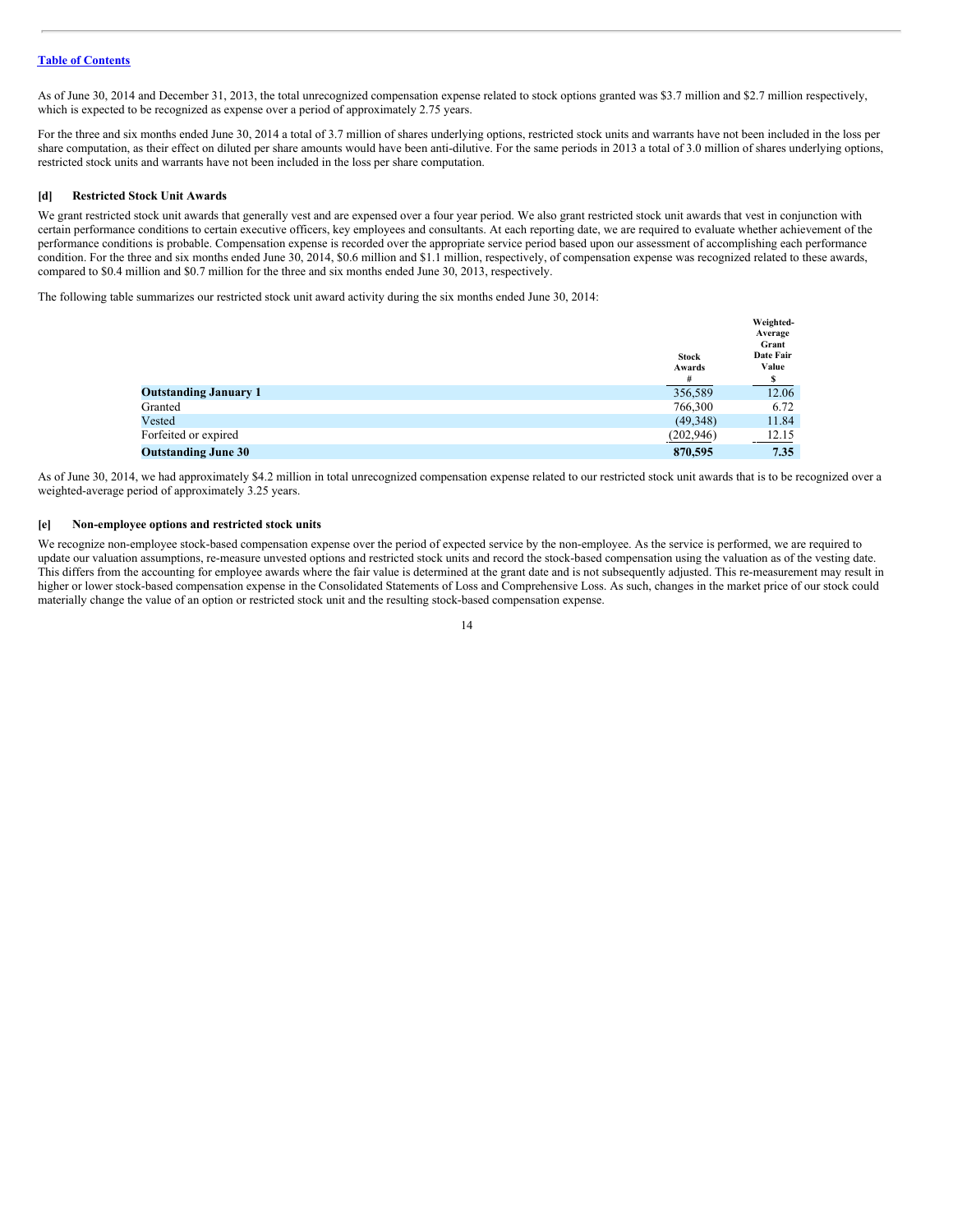# **[f] Stock Warrants**

As of June 30, 2014, there were exercisable warrants outstanding to purchase 1,587,301 shares of common stock at an exercise price of \$20 per share, expiring in October 2015. No warrants were exercised during the six month periods ended June 30, 2014 or 2013. The estimated fair value of warrants issued is reassessed at each balance sheet date using the Black-Scholes option pricing model. The following assumptions were used to value the warrants on the following balance sheet dates:

|                          |           | <b>Six Months Ended</b><br><b>June 30,</b> |  |
|--------------------------|-----------|--------------------------------------------|--|
|                          | 2014      | 2013                                       |  |
| Risk-free interest rates | $0.22\%$  | 0.45%                                      |  |
| Expected dividend yield  | 0%        | $0\%$                                      |  |
| Expected life            | 1.3 years | 2.3 years                                  |  |
| Expected volatility      | 93%       | 44%                                        |  |

# **6. EXCESS LEASE LIABILITY**

On August 21, 2008, Sonus Pharmaceuticals, Inc., or Sonus, completed a transaction, or the Arrangement, with OncoGenex Technologies whereby Sonus acquired all of the outstanding preferred shares, common shares and convertible debentures of OncoGenex Technologies. Sonus then changed its name to OncoGenex Pharmaceuticals, Inc. Prior to the Arrangement, Sonus entered into a non-cancellable lease arrangement for office space located in Bothell, Washington, which is considered to be in excess of our current requirements. The estimated value of the liability remaining with respect to excess facilities was \$3.9 million as of December 31, 2013. In the six months ended June 30, 2014, with respect to excess facilities, \$0.4 million was amortized into income resulting in a remaining liability of \$3.5 million at June 30, 2014. The liability is computed as the present value of the difference between the remaining lease payments due less the estimate of net sublease income and expenses and has been accounted for in accordance with ASC 805-20, "Business Combinations -Identifiable Assets and Liabilities, and Any Noncontrolling Interest." This represents our best estimate of the liability. Subsequent changes in the liability due to changes in estimates of sublease and occupancy assumptions are recognized as adjustments to the related liability with an offset to restructuring (gain)/loss in future periods.

|                                            | Liability at | Amortization   | Liability at    |
|--------------------------------------------|--------------|----------------|-----------------|
|                                            | December 31, | of excess      | <b>June 30,</b> |
| (In thousands)                             | 2013         | lease facility | 2014            |
| Current portion of excess lease facility   | .081         | 16             | 1.097           |
| Long-term portion of excess lease facility | 2.825        | 399            | 2,426           |
| Total                                      | 1.906        | (383)          | 3.523           |

# **7. COMMITMENTS AND CONTINGENCIES**

#### *Teva Pharmaceutical Industries Ltd.*

In December 2009, we, through our wholly-owned subsidiary, OncoGenex Technologies, entered into a Collaboration Agreement with Teva for the development and global commercialization of custirsen (and related compounds). Under the Collaboration Agreement, Teva made upfront payments in the aggregate amount of \$50 million, and will make additional payments up to \$370 million upon the achievement of developmental and commercial milestones and royalties at percentage rates ranging from the mid-teens to mid-twenties on net sales. Teva also acquired \$10 million of our common stock at a premium under a separate Stock Purchase Agreement. We have fulfilled our obligation to contribute \$30 million in direct and indirect costs towards the development of custirsen. Accordingly, Teva will fund all other expenses under the clinical development plan. The expenses funded by Teva during the three and six months ended June 30, 2014 and 2013 represent all of our revenues in such periods.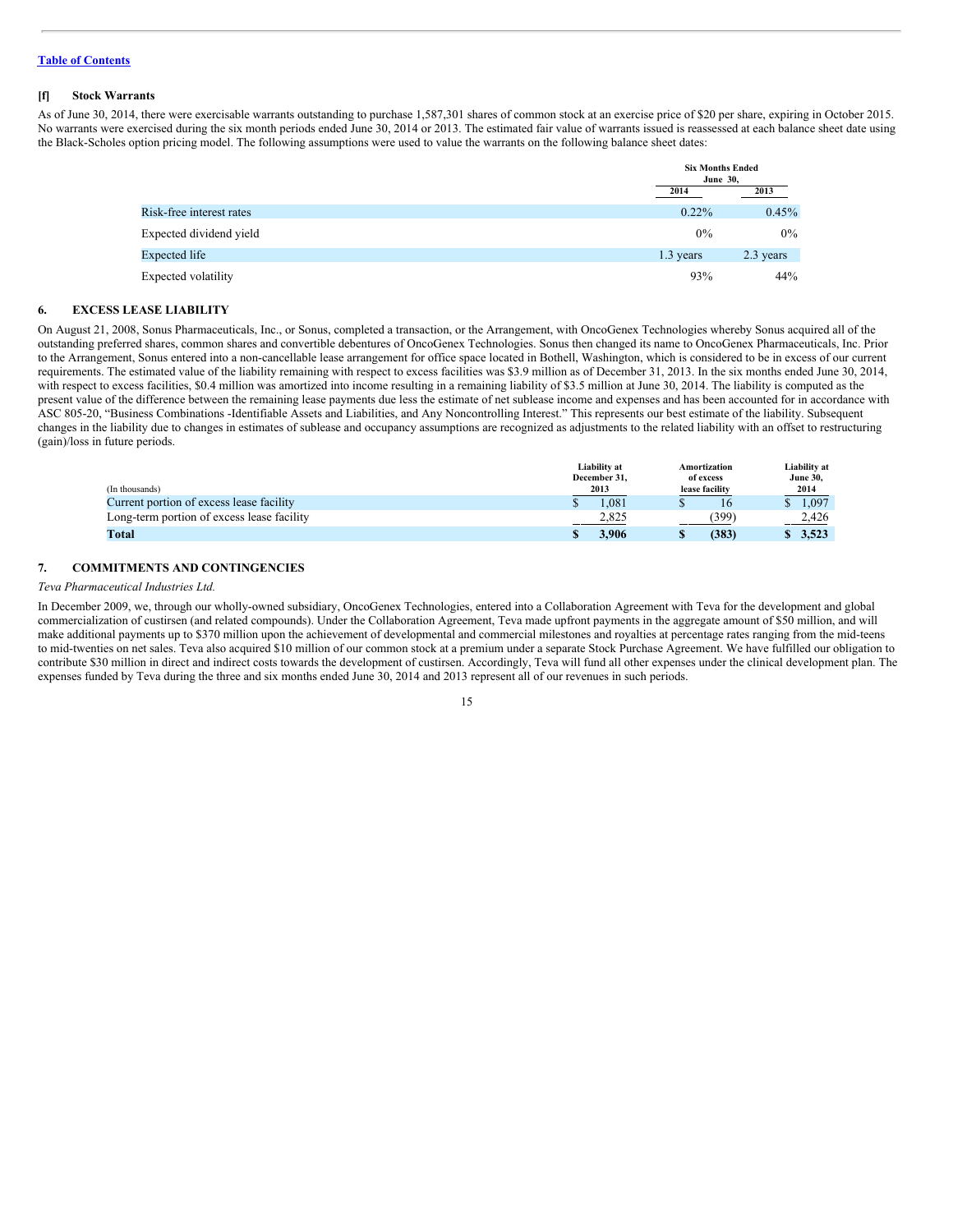Pursuant to the Collaboration Agreement, we agreed to collaborate with Teva in the development and global commercialization of custirsen. Teva received the exclusive worldwide right and license to develop and commercialize products containing custirsen and related compounds, or the Licensed Products. We have an option to co-promote custirsen in the United States and Canada. In March 2014, we exercised our option to enter into negotiations with Teva for a co-promotion agreement for any Licensed Product under the Collaboration Agreement in the United States and Canada.

In addition to the development costs noted above, Teva is also responsible for all costs relating to product commercialization including costs incurred in relation to our copromotion option, except for start-up costs in advance of commercialization.

#### *Isis Pharmaceuticals Inc. and University of British Columbia*

We are obligated to pay milestone payments of up to CAD \$1.6 million and \$7.75 million pursuant to license agreements with the UBC and Isis, respectively, upon the achievement of specified product development milestones related to apatorsen and OGX-225 and low to mid-single digit royalties on future product sales.

In addition, we are required to pay to Isis 30% of all non-royalty revenue (defined to mean revenue not based on net sales of products) we receive related to custirsen. Isis has disclosed in its SEC filings that it is entitled to receive 30% of the up to \$370 million in milestone payments we may receive from Teva as part of the collaboration agreement; however, we believe that certain of the milestone payments related to sales targets may qualify as royalty revenue (defined to mean revenue based on net sales of products), and therefore be subject to the lesser payment obligations. No assurance can be provided that we will be entitled to receive these milestone payments or, if we are, that the applicable amount payable to Isis will be less than 30%. We are also obligated to pay to UBC certain patent costs and annual license maintenance fees for the extent of the patent life of CAD \$8,000 per year. We paid Isis and UBC USD \$0.8 million and CAD \$0.1 million, respectively, in 2010 upon the initiation of a phase 2 clinical trial of apatorsen in patients with CRPC. We did not make any royalty payments to Isis under the terms of the agreement in 2013 or the first six months of 2014. The UBC agreements have effective dates ranging from November 1, 2001 to April 5, 2005 and each agreement expires upon the later of 20 years from its effective date or the expiry of the last patent licensed thereunder, unless otherwise terminated.

Unless otherwise terminated, the Isis agreements for custirsen and apatorsen will continue for each product until the later of 10 years after the date of the first commercial product sale, or the expiration of the last to expire of any patents required to be licensed in order to use or sell the product, unless OncoGenex Technologies abandons either custirsen or apatorsen and Isis does not elect to unilaterally continue development. The Isis agreement for OGX-225 will continue into perpetuity unless OncoGenex Technologies abandons the product and Isis does not elect to unilaterally continue development.

To facilitate the execution and performance of the Collaboration Agreement with Teva, we amended the license agreement with Isis and UBC, as it pertains to custirsen, in December 2009.

The amendment to the license agreement with Isis provides, among other things, that if we are subject to change of control with a third party, where the surviving company immediately following such change of control has the right to develop and sell the product, then (i) a milestone payment of \$20 million will be due and payable to Isis 21 days following the first commercial sale of the product in the United States; and (ii) unless such surviving entity had previously sublicensed the product and a royalty rate payable to Isis by us has been established, the applicable royalty rate payable to Isis will thereafter be the maximum amount payable under the license agreement. Any non-royalty milestone amounts previously paid will be credited toward the \$20 million milestone if not already paid. As a result of the \$10 million milestone payment payable to Isis in relation to the Collaboration Agreement, the remaining amount owing in the event of change of control discussed above is a maximum of \$10 million. Because we have now licensed the product to Teva and established a royalty rate payable to Isis, no royalty rate adjustments would apply if Teva were to acquire us and become the surviving company.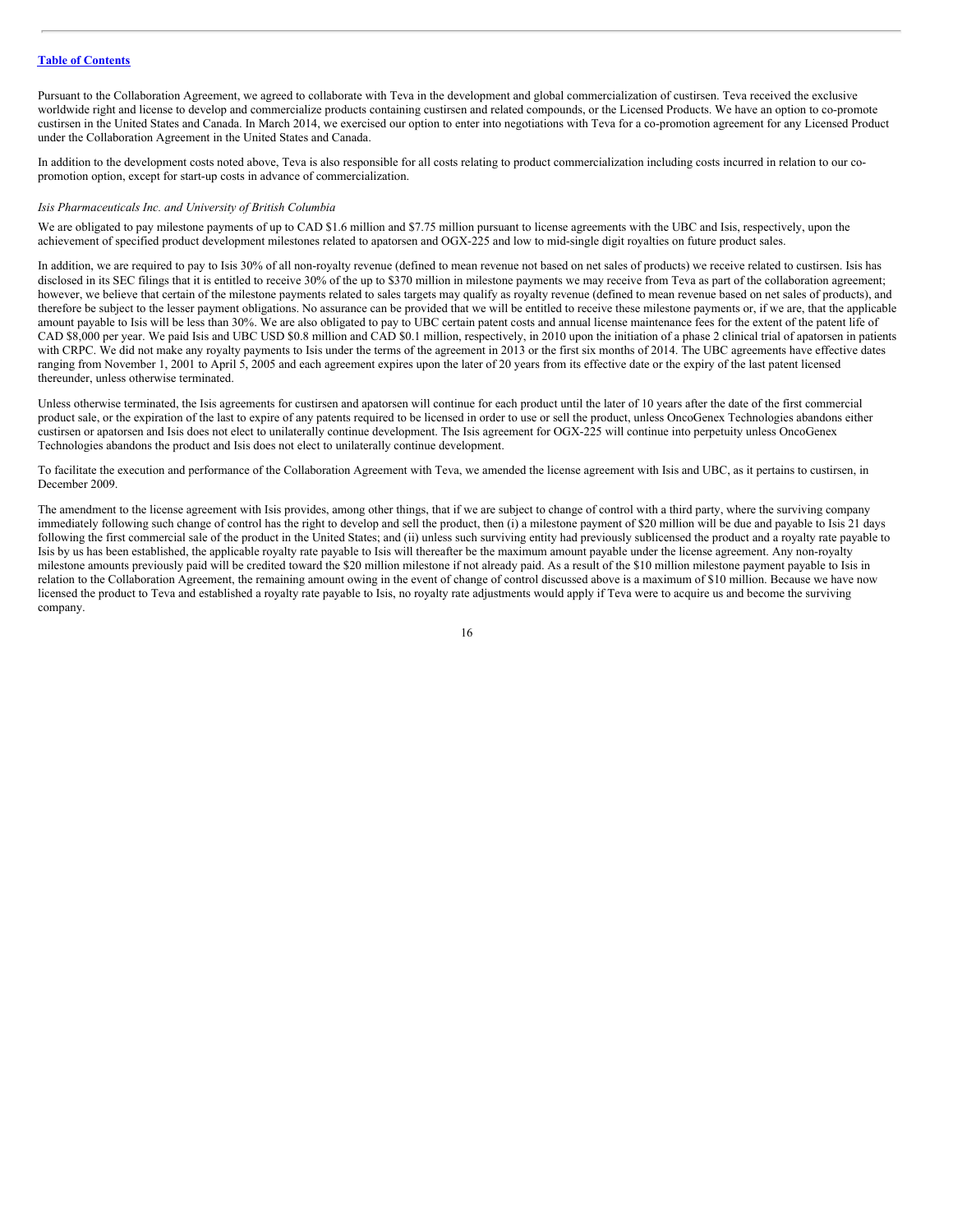#### *Lease Arrangements*

We have an operating lease agreement for office space being used in Vancouver, Canada, which expires in September 2015.

Future minimum lease payments under the Vancouver lease are as follows (in thousands):

|              | CAD                               |
|--------------|-----------------------------------|
| 2014         | $\sim$<br><sup>\$</sup><br>υı     |
| 2015         | 78<br>and the company's company's |
| <b>Total</b> | \$129                             |

In November 2006, prior to the Arrangement, Sonus entered into a non-cancellable operating lease agreement for office space in Bothell, Washington, expiring in 2017 (note 6). In connection with the lease, Sonus was required to provide a cash security deposit of approximately \$0.5 million, which is included in Other Assets. In addition, a standby letter of credit for \$0.3 million is deposited in a restricted money market account as collateral. We have recorded a liability in the excess facilities lease charge of \$3.5 million at June 30, 2014 (note 6).

If we are unable to exit or sublet portions of this leased space, the future minimum lease payments are as follows (in thousands):

| 2014         | \$1,123  |
|--------------|----------|
| 2015         | 2,313    |
| 2016         | 2,382    |
| Remainder    | $-2,454$ |
| <b>Total</b> | \$8,272  |

Consolidated rent expense related to the Bothell, Washington and Vancouver, Canada offices in the three and six months ended June 30, 2014 was \$0.7 million \$1.4 million, respectively. Consolidated rent expense for the three and six months ended June 30, 2013 was \$0.7 million and \$1.4 million, respectively.

#### *Guarantees and Indemnifications*

We indemnify our officers, directors and certain consultants for certain events or occurrences, subject to certain limits, while the officer, director or consultant is or was serving at our request in such capacity. The term of the indemnification period is equal to each officer's, director's and consultant's lifetime.

The maximum amount of potential future indemnification is unlimited; however, we have obtained director and officer insurance that limits our exposure and may enable us to recover a portion of any future amounts paid. We believe that the fair value of these indemnification obligations is minimal. Accordingly, we have not recognized any liabilities relating to these obligations as of June 30, 2014.

We have agreements with certain organizations with which we do business that contain indemnification provisions pursuant to which we typically agree to indemnify the party against certain types of third-party claims. We accrue for known indemnification issues when a loss is probable and can be reasonably estimated. There were no accruals for or expenses related to indemnification issues for any period presented.

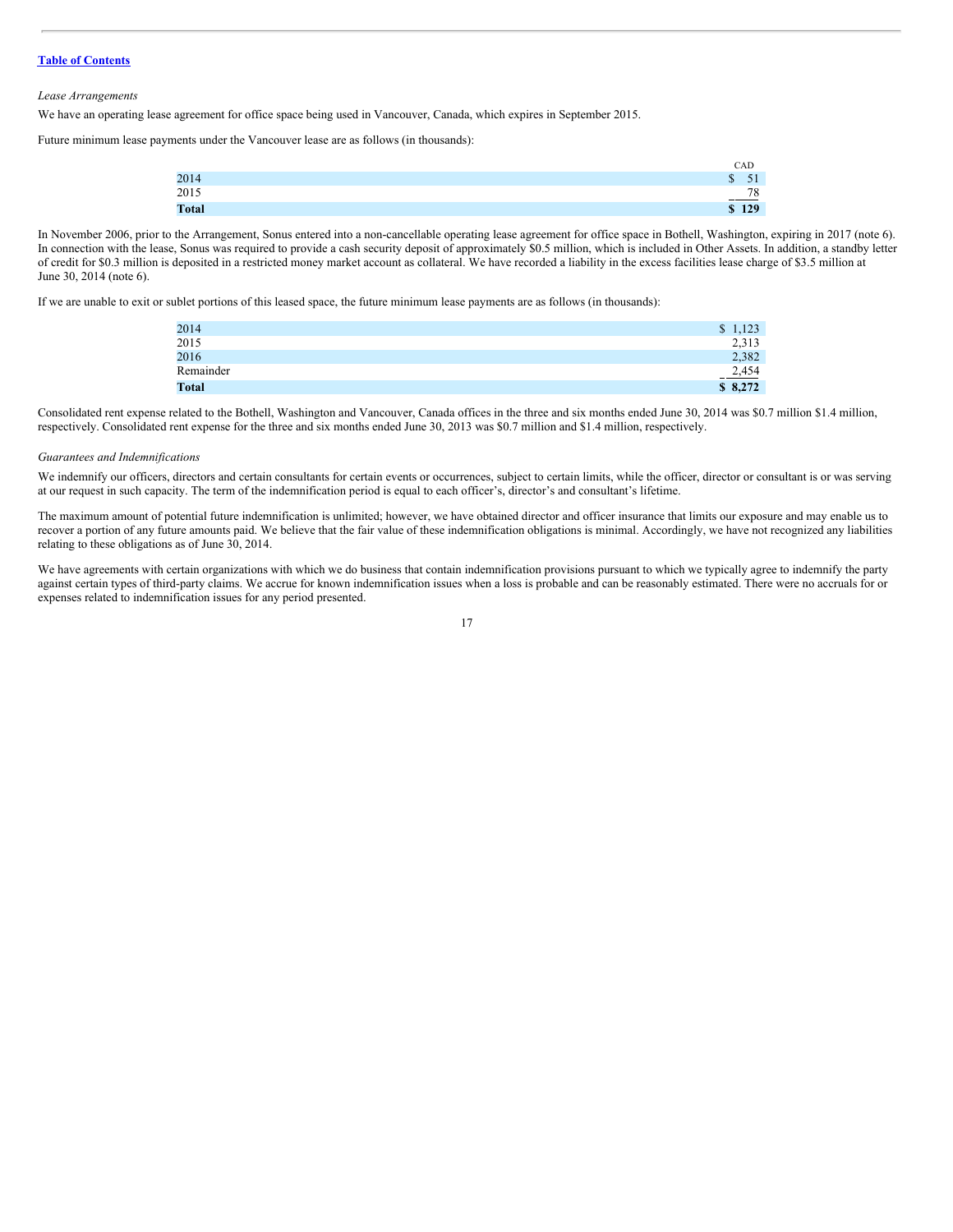# **8. SUBSEQUENT EVENTS**

In July 2014, we completed an underwritten registered offering pursuant to which we sold 5,559,866 Series A units at a price per unit of \$3.48 and 1,340,538 Series B units at a price per unit of \$3.47.

Each Series A unit consisted of one share of common stock and a Series A warrant to purchase up to one-half of one share of common stock at an initial exercise price of \$4.00 per share. Each Series A warrant is exercisable at any time on or after the date of issuance until the fifth anniversary of the issuance of the Series A warrants.

The Series B units were offered and sold to those purchasers whose purchase of Series A units in the offering would have resulted in the purchaser, together with its affiliates and certain related parties, beneficially owning more than 9.99% of our outstanding common stock following the completion of the offering. Each Series B unit consisted of a Pre-Funded Series B warrant to purchase up to one share of common stock at an initial exercise price of \$0.01 per share and a Series B warrant to purchase up to one-half of one share of common stock at an initial exercise price of \$4.00 per share. Each Pre-Funded Series B warrant and Series B warrant is exercisable at any time on or after the date of issuance until the fifth anniversary of the issuance of the Pre-Funded Series B warrants and Series B warrants, respectively.

We received net proceeds of approximately \$22.4 million, after deducting the underwriting discount and offering expenses. Of the \$22.4 million in net proceeds, \$3.2 million was received in advance of the completion of the transaction on June 30, 2014 and has been recognized on the consolidated balance sheet under current liabilities as Proceeds received in advance.

| I |
|---|
|   |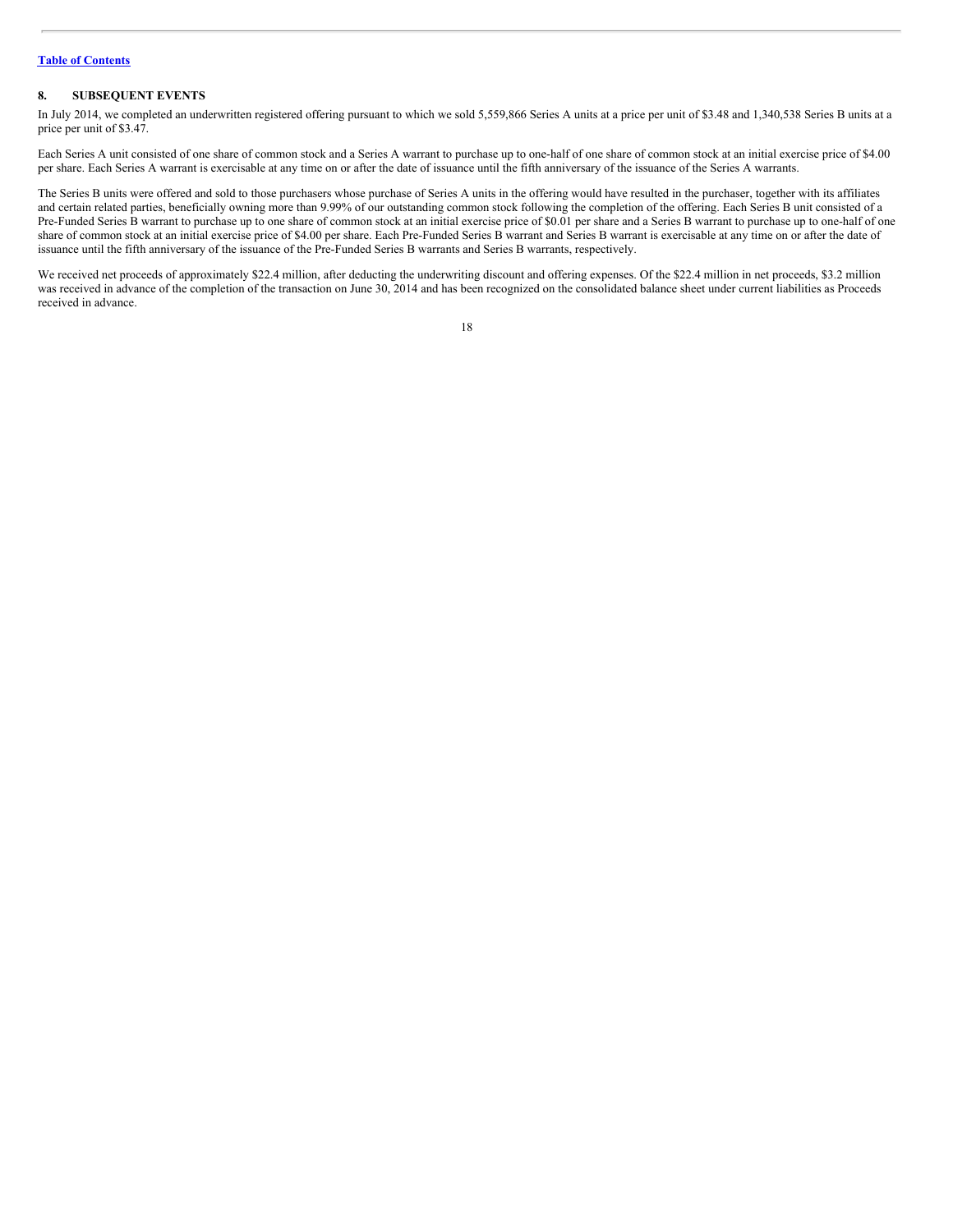# <span id="page-18-0"></span>**Item 2. Management's Discussion and Analysis of Financial Condition and Results of Operations**

# **INFORMATION REGARDING FORWARD LOOKING STATEMENTS**

This document contains "forward-looking statements" within the meaning of the Private Securities Litigation Reform Act of 1995. These forward-looking statements involve a number of risks and uncertainties. We caution readers that any forward-looking statement is not a guarantee of future performance and that actual results could differ materially from those contained in the forward-looking statement. These statements are based on current expectations of future events. Such statements include, but are not limited to, statements about future financial and operating results, plans, objectives, expectations and intentions, costs and expenses, interest rates, outcome of contingencies, financial condition, results of operations, liquidity, business strategies, cost savings, objectives of management and other statements that are not historical facts. You can find many of these statements by looking for words like "believes," "expects," "anticipates," "estimates," "may," "should," "will," "could," "plan," "intend" or similar expressions in this document or in documents incorporated by reference into this document. We intend that such forward-looking statements be subject to the safe harbors created thereby. Examples of these forward-looking statements include, but are not limited to:

- progress and preliminary and future results of clinical trials conducted by us or our collaborators;
- anticipated regulatory filings and requirements and future clinical trials conducted by us or our collaborators;
- timing and amount of future contractual payments, product revenue and operating expenses;
- market acceptance of our products and the estimated potential size of these markets; and
- our anticipated future capital requirements and the terms of any capital financing agreements.

These forward-looking statements are based on the current beliefs and expectations of our management and are subject to significant risks and uncertainties. If underlying assumptions prove inaccurate or unknown risks or uncertainties materialize, actual results may differ materially from current expectations and projections. Factors that might cause such a difference include those discussed in Item 1A "Risk Factors," as well as those discussed elsewhere in the Quarterly Report on Form 10-Q. You are cautioned not to place undue reliance on these forward-looking statements, which speak only as of the date of this document or, in the case of documents referred to or incorporated by reference, the date of those documents.

All subsequent written or oral forward-looking statements attributable to us or any person acting on our behalf are expressly qualified in their entirety by the cautionary statements contained or referred to in this section. We do not undertake any obligation to release publicly any revisions to these forward-looking statements to reflect events or circumstances after the date of this document or to reflect the occurrence of unanticipated events, except as may be required under applicable U.S. securities law. If we do update one or more forward-looking statements, no inference should be drawn that we will make additional updates with respect to those or other forward-looking statements.

#### **Overview**

We are a biopharmaceutical company committed to the development and commercialization of new therapies that address treatment resistance in cancer patients. We have three product candidates in our pipeline: custirsen, apatorsen and OGX-225, each of which has a distinct mechanism of action and represents a unique opportunity for cancer drug development. Of the product candidates in our pipeline, custirsen and apatorsen are clinical-stage assets.

Our product candidates custirsen, apatorsen and OGX-225 focus on mechanisms of treatment resistance in cancer patients and are designed to block the production of specific proteins that we believe promote treatment resistance and survival of tumor cells and are over-produced in response to a variety of cancer treatments. Our aim in targeting these particular proteins is to disable the tumor cell's adaptive defenses, thereby rendering the tumor cells more susceptible to attack with a variety of cancer therapies. We believe this approach will increase survival time and improve the quality of life for cancer patients.

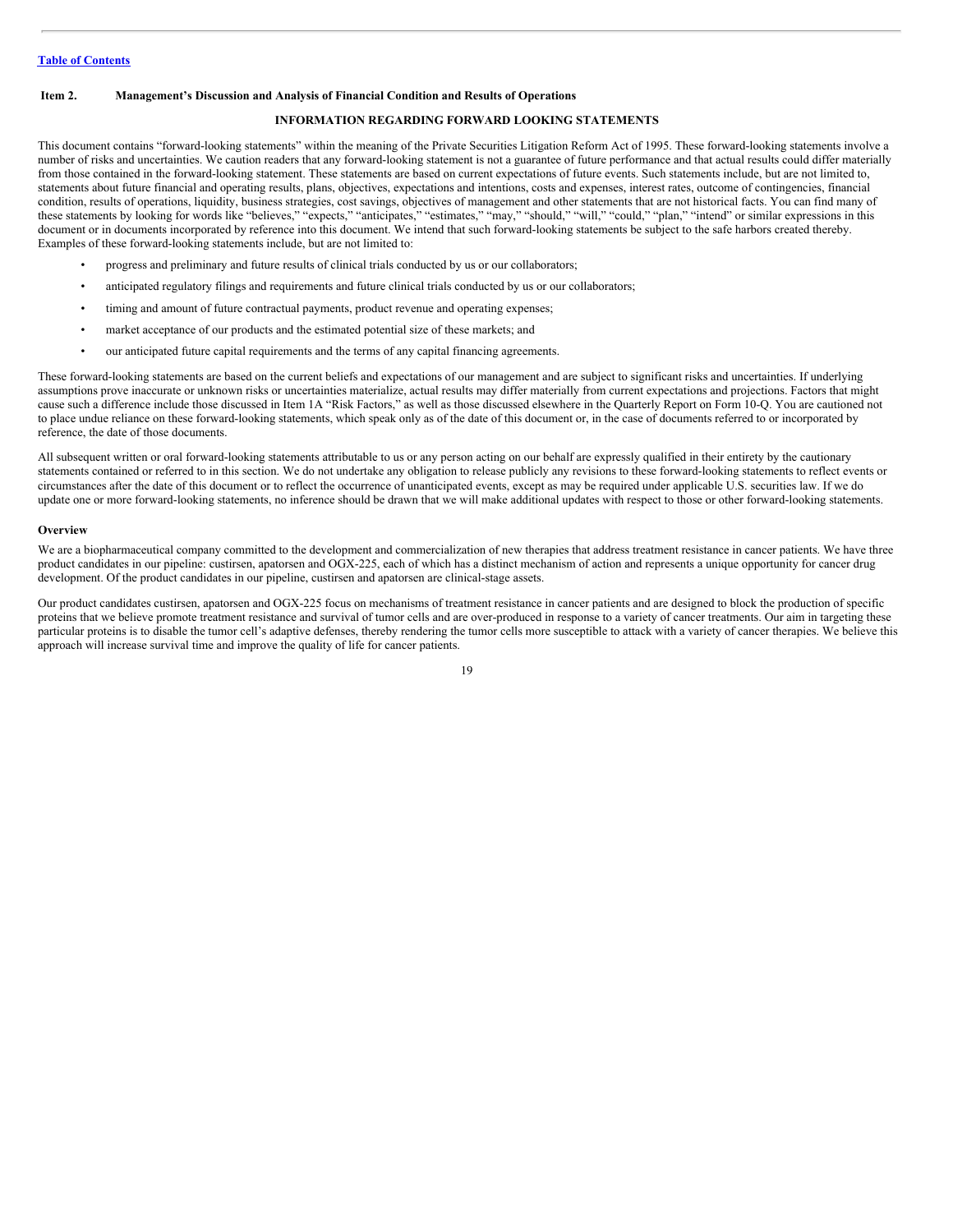# *Product Candidate Custirsen*

In December 2009, we entered into a collaboration agreement with Teva for the development and global commercialization of custirsen (and related compounds targeting clusterin, excluding apatorsen and OGX-225).

We and Teva have developed a clinical development plan under which the following three phase 3 clinical trials have been initiated:

- The SYNERGY Trial: The Phase 3 clinical trial to evaluate a survival benefit for custirsen in combination with first-line docetaxel treatment in patients with castrate resistant prostate cancer, or CRPC. Top-line survival results indicated that the addition of custirsen to standard first-line docetaxel/prednisone therapy did not meet the primary endpoint of a statistically significant improvement in overall survival, or OS, in men with metastatic CRPC, compared to docetaxel/prednisone alone (median survival 23.4 months vs. 22.2 months, respectively; hazard ratio 0.93 and one-sided p value 0.207). The adverse events observed were similar to custirsen's known adverse event profile. Results of the SYNERGY trial will be presented at the European Society for Medical Oncology (ESMO) 2014 Congress in September 2014 in Madrid.
- The AFFINITY Trial: The Phase 3 clinical trial to evaluate a survival benefit for custirsen in combination with cabazitaxel treatment as second-line chemotherapy in patients with CRPC. We expect to enroll approximately 630 patients to show a survival benefit with  $85\%$  power based on a hazard ratio of 0.75. We initiated this Phase 3 clinical trial in August 2012 and expect to complete enrollment in the second half of 2014.
- The ENSPIRIT Trial: The Phase 3 clinical trial to evaluate a survival benefit for custirsen in combination with docetaxel treatment as second-line chemotherapy in patients with non-small cell lung cancer, or NSCLC. We expect to enroll approximately 1,100 patients in order to show a survival benefit with 90% power based on a hazard ratio of 0.80. This trial was initiated by Teva in September 2012. Two formal interim futility analyses are planned, which may result in early termination of the trial if there is inadequate evidence of clinical benefit or futility**.** We expect to evaluate both progression-free survival, or PFS (PFS rate at 14 weeks in 170 patients), and overall survival, or OS (OS at 100 events), during the first interim futility analysis. If both endpoints meet the predefined criteria for inadequate PFS clinical benefit and OS futility, the trial would be stopped. The second interim futility analysis is based on OS futility determination only. The trial will not be stopped early in order to claim efficacy. The first interim futility analysis is expected to be conducted in 2014.

Custirsen has received Fast Track designation from the U.S. Food and Drug Administration, or FDA, for second-line treatment of metastatic CRPC when combined with cabazitaxel and prednisone and for the second-line treatment of advanced NSCLC when combined with docetaxel in patients with disease progression following treatment with a first-line, platinum-based chemotherapy doublet regimen.

We and collaborating investigators have conducted five phase 2 clinical trials to evaluate the ability of custirsen to enhance the effects of therapy in patients with prostate, nonsmall cell lung and breast cancers. Results have been presented for each of these phase 2 trials. Our phase 3 registration trials have been designed based on our phase 2 clinical trials. Data from these phase 2 studies demonstrate the potential benefit of adding custirsen, a second generation antisense molecule, to existing cancer therapies.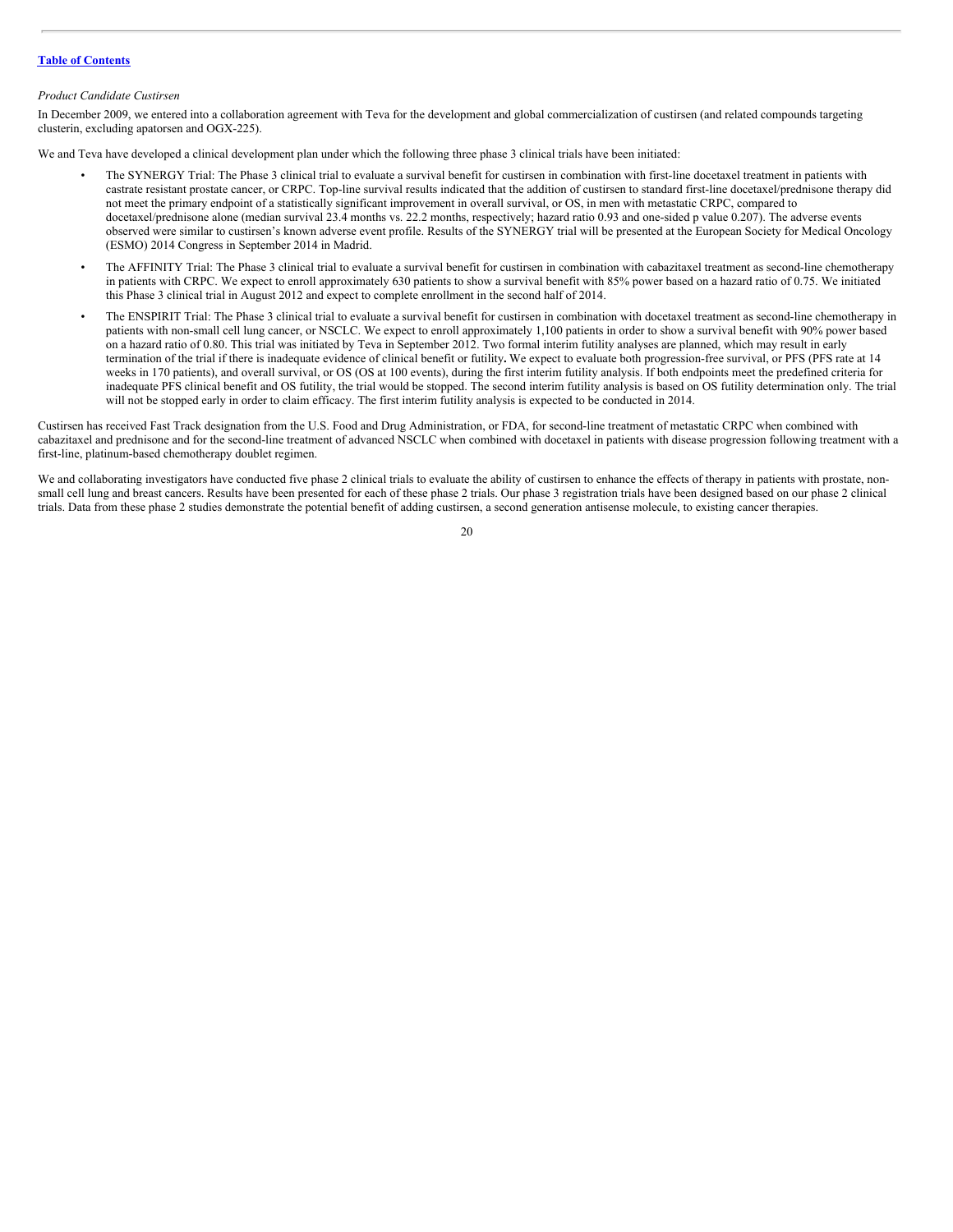# *Product Candidate Apatorsen*

Apatorsen is our product candidate designed to inhibit production of heat shock protein 27, or Hsp27, a cell-survival protein expressed in many types of cancers including bladder, non-small cell lung, pancreatic, prostate and breast cancers. Hsp27 expression is stress-induced, including by many anti-cancer therapies. Overexpression of Hsp27 is thought to be an important factor leading to the development of treatment resistance and is associated with metastasis and negative clinical outcomes in patients with various tumor types.

In 2013, we initiated the "ORCA" (**O**n-going studies evaluating treatment **R**esistance in **CA**ncer) program which encompasses clinical studies designed to evaluate whether inhibition of Hsp27 can lead to improved prognosis and treatment outcomes for cancer patients. Our goal is to advance cancer treatment by conducting clinical trials for apatorsen across multiple cancer indications including bladder, lung, pancreatic and prostate cancers. We are conducting parallel clinical trials to evaluate apatorsen in several cancer indications and treatment combinations to accelerate the development of apatorsen. As part of this strategy, we are supporting specific investigator-sponsored trials to allow assessment of a broader range of clinical indications for future OncoGenex-sponsored trials and possible market approval.

Our current apatorsen development activities for bladder cancer include the following clinical trials:

- The Borealis-1™ Trial: An OncoGenex-sponsored Phase 2 trial of apatorsen in patients with metastatic bladder cancer. Borealis-1 is a three-arm, randomized, placebo-controlled trial evaluating apatorsen in combination with first-line gemcitabine and cisplatin treatment in the metastatic setting. Each arm has enrolled approximately 60 patients and the trial is being conducted in sites throughout the United States, Canada and Europe. The trial is being conducted as an eventdriven trial such that we anticipate the final analysis will have at least 80% power to show a critical hazard ratio of approximately 0.66 to 0.72. This type of Phase 2 trial design will allow us to better predict the potential size of and success for a Phase 3 trial where a survival benefit will be the primary endpoint. Borealis-1™ patient enrollment was completed in July 2013. The anticipated timing of survival results are expected to be announced in the first quarter of 2015.
- The Borealis-2™ Trial: The investigator-sponsored, randomized Phase 2 trial evaluating apatorsen in combination with docetaxel treatment compared to docetaxel treatment alone in patients with advanced or metastatic bladder cancer who have disease progression following first-line platinum-based chemotherapy. This trial is designed to have adequate power to detect a survival benefit corresponding to a hazard ratio of approximately 0.667. The primary analysis is to be performed at one-sided 0.10 significance level with 90% power to detect a difference in overall survival. We expect to enroll approximately 200 patients. Patients may also continue weekly apatorsen infusions as maintenance treatment until disease progression or unacceptable toxicity if they complete all 10 cycles of docetaxel, or are discontinued from docetaxel due to docetaxel toxicity. This trial was initiated in April 2013 and is enrolling patients.

Our current apatorsen development activities for NSCLC include the following clinical trials:

• The Spruce™ Trial: An investigator-sponsored, randomized, placebo-controlled Phase 2 trial evaluating apatorsen in patients with previously untreated advanced non-squamous NSCLC. The trial is expected to randomize approximately 155 patients with non-squamous NSCLC to receive either apatorsen plus carboplatin and pemetrexed therapy or placebo plus carboplatin and pemetrexed therapy**.** The aim of the trial is to determine if adding apatorsen to carboplatin and pemetrexed therapy can extend PFS outcome. Additional analyses are expected to include tumor response rates, overall survival, safety, tolerability and the effect of therapy on Hsp27 levels. This trial was initiated in August 2013 and is enrolling patients. We expect to complete patient enrollment in the first half of 2015.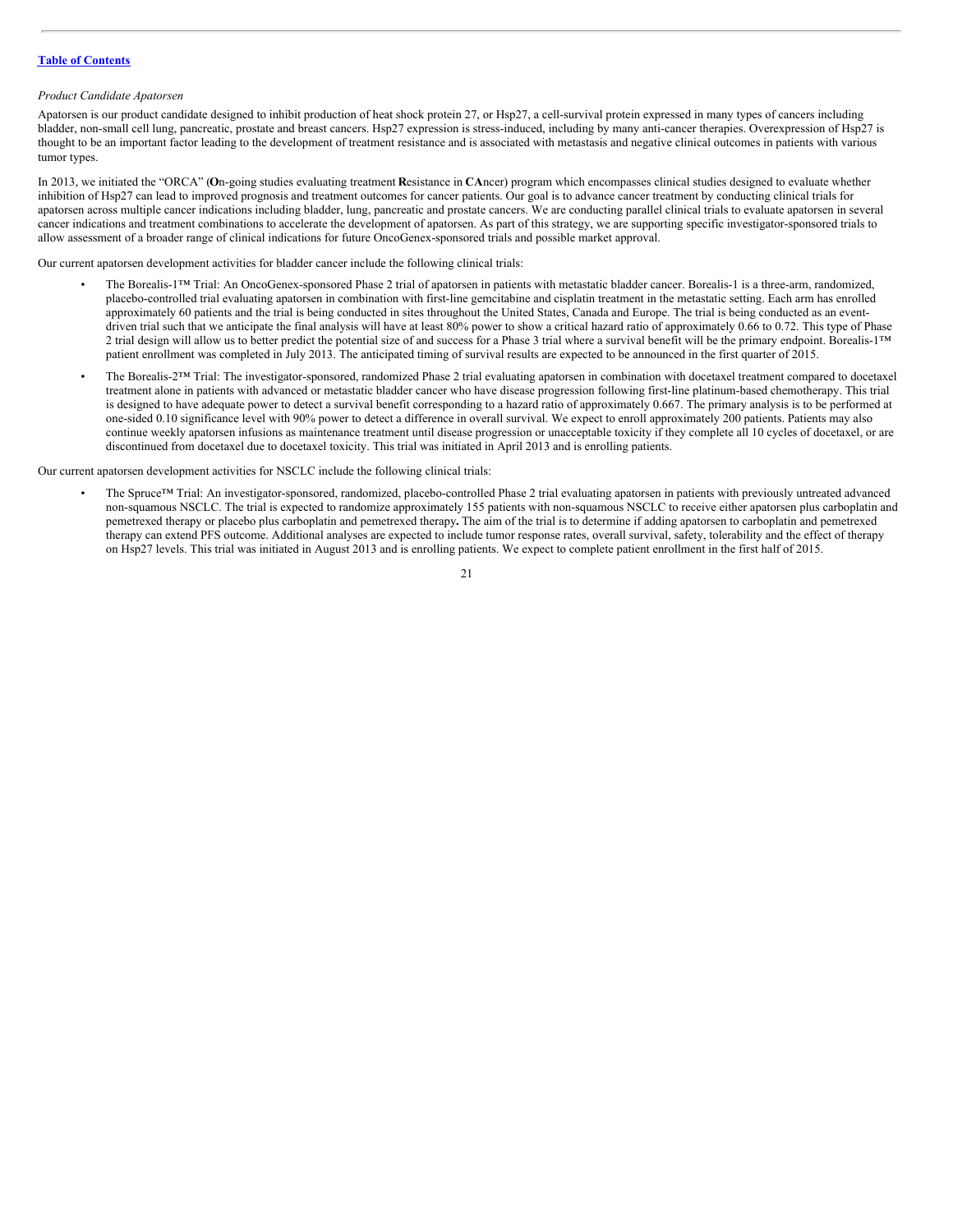• The Cedar™ Trial: An investigator-sponsored, randomized Phase 2 trial evaluating apatorsen in patients with previously untreated advanced squamous NSCLC. The trial is expected to randomize approximately 140 patients with squamous NSCLC to receive apatorsen plus gemcitabine and carboplatin therapy or gemcitabine and carboplatin therapy alone. The aim of the trial is to determine if adding apatorsen to gemcitabine and carboplatin therapy can extend PFS outcome. Additional analyses will include tumor response rates, overall survival, safety, and health-related quality of life. Additional analyses are expected to determine the effect of therapy on Hsp27 levels and to explore potential biomarkers that may help predict response to treatment. The trial was initiated in July 2014.

Our current apatorsen development activities for pancreatic cancer include the following clinical trial:

• The Rainier™ Trial: An investigator-sponsored, randomized, placebo-controlled Phase 2 trial evaluating apatorsen in combination with Abraxane® (paclitaxel protein-bound particles for injectable suspension)(albumin-bound) and gemcitabine in approximately 130 patients with previously untreated metastatic pancreatic cancer. The objective of the trial will be overall survival, with additional analyses to evaluate PFS, tumor response rates, safety, tolerability, and the effect of therapy on Hsp27 levels. The trial was initiated in August 2013 and is enrolling patients. We expect to complete patient enrollment in the early second half of 2015.

Our current apatorsen development activities for prostate cancer include the following clinical trial:

The Pacific™ Trial: An investigator-sponsored, randomized Phase 2 trial evaluating apatorsen in men with CRPC who are experiencing a rising PSA while receiving Zytiga® (abiraterone acetate). The aim of the trial is to determine if adding apatorsen to Zytiga treatment can reverse or delay treatment resistance by evaluating the PFS rate at a milestone Day 60 assessment. Other secondary endpoints such as PSA and objective responses, time to disease progression, CTCs and Hsp27 levels are expected to be evaluated. We expect approximately 80 patients will be enrolled. The trial was initiated in December 2012 and is enrolling patients.

Results of these trials may direct future company-sponsored trials in indications that show promising clinical benefits.

#### *Product Candidate OGX-225*

OGX-225 is our product candidate designed to inhibit the production of Insulin Growth Factor Binding Proteins -2 and -5 (IGFBP-2, IGFBP-5), two proteins that when overexpressed affect the growth of cancer cells. Increased IGFBP-2 and IGFBP-5 production are observed in many human cancers, including prostate, breast, colorectal, nonsmall cell lung, glioblastoma, acute myeloid leukemia, acute lymphoblastic leukemia, neuroblastoma, and melanoma. The increased production of these proteins is linked to faster rates of cancer progression, treatment resistance, and shorter survival duration in humans.

Preclinical studies with human prostate and breast cancer cells have shown that reducing IGFBP-2 and IGFBP-5 production with OGX-225 sensitized these tumor types to hormone ablation therapy or chemotherapy and induced tumor cell death. We have begun development activities for OGX-225 and toxicology studies are ongoing.

#### **Collaboration Revenue**

Revenue recognized to date is attributable to the upfront payment we received in the fourth quarter of 2009 pursuant to our Collaboration Agreement with Teva, as well as cash reimbursements from Teva for certain costs incurred by us under the clinical development plan. Our policy is to account for these reimbursements as collaboration revenue.

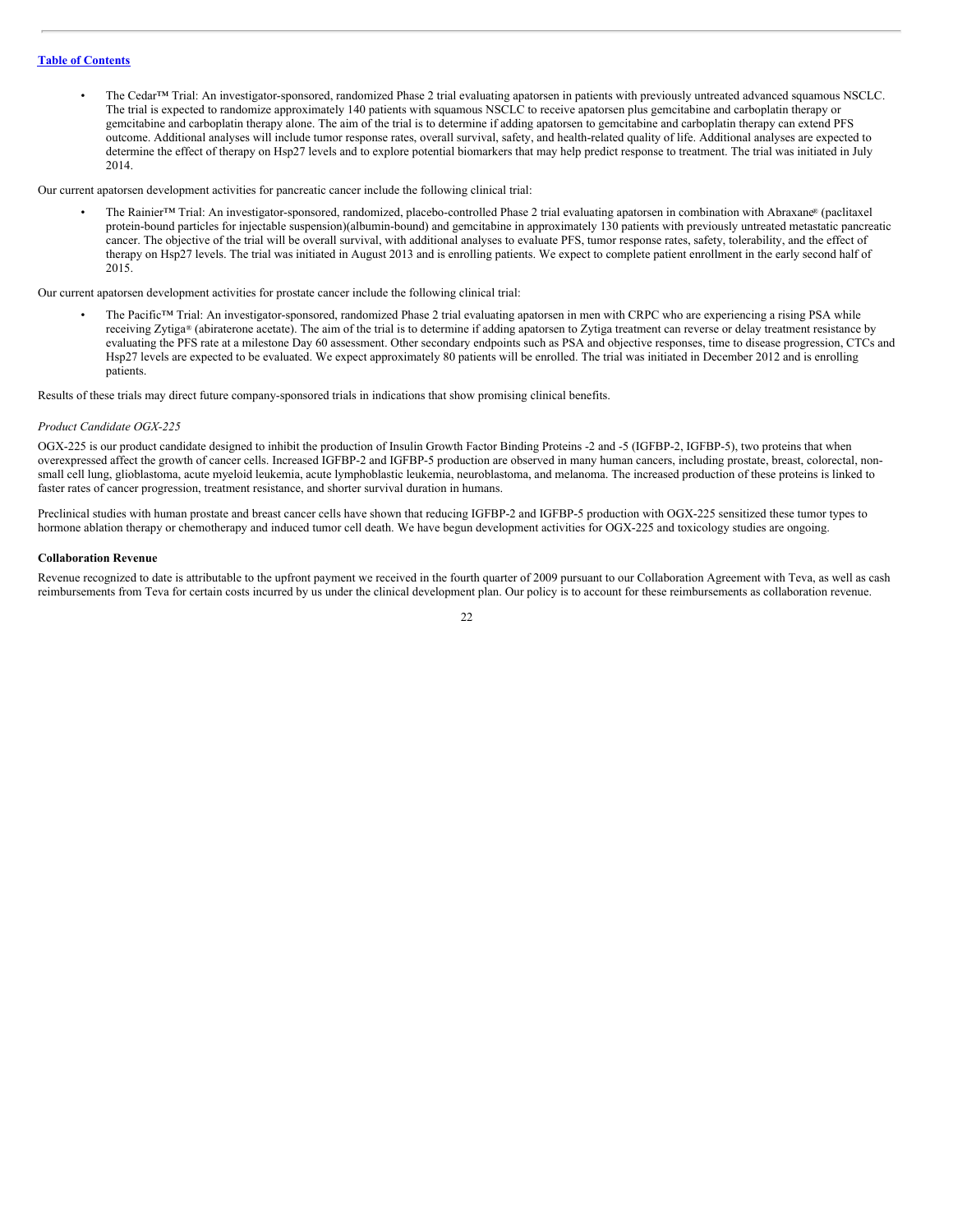We are eligible to receive payments of up to \$370 million upon the achievement of developmental and commercial milestones set forth in our collaboration agreement with Teva. At present, we are unable to predict the timing or likelihood of such milestone payments. We did not receive any payments from Teva as a result of the achievement of developmental or commercial milestones in 2013 or the first six months of 2014. Isis has disclosed in its SEC, filings that it is entitled to receive 30% of the up to \$370 million in milestone payments we may receive from Teva as part of the collaboration agreement. We disagree with its assessment but believe there may be some lesser payment obligation. See Note 3 of Notes to Consolidated Financial Statements included elsewhere in this Quarterly Report on Form 10-Q for further details on our collaboration with Teva.

# **Research and Development Expenses**

Research and development, or R&D, expenses consist primarily of costs for clinical trials, contract manufacturing, personnel costs, milestone payments to third parties, facilities, regulatory activities, preclinical studies and allocations of other R&D-related costs. External expenses for clinical trials include fees paid to clinical research organizations, clinical trial site costs and patient treatment costs.

Currently, we manage our clinical trials through contract research organizations and independent medical investigators at their sites and at hospitals and expect this practice to continue. Through our clinical development programs, we are developing each of our product candidates in parallel for multiple disease indications. Due to the number of ongoing projects and our ability to utilize resources across several projects, we do not record or maintain information regarding the indirect operating costs incurred for our research and development programs on a program-specific basis. In addition, we believe that allocating costs on the basis of time incurred by our employees does not accurately reflect the actual costs of a project.

Several of our clinical trials have been supported by grant funding that was received directly by the hospitals and/or clinical investigators conducting the clinical trials as investigator-sponsored trials, thereby allowing us to complete these clinical trials at a lower cost to us.

Per the terms of our collaboration agreement with Teva, we have spent the required \$30 million in development costs related to custirsen. Teva is required to fund all additional expenses under our clinical development plan.

Since our drug candidates are in the early stages of development, we cannot estimate completion dates for development activities or when we might receive material net cash inflows from our R&D projects, if ever.

Our projects or intended R&D activities may be subject to change from time to time as we evaluate our R&D priorities and available resources.

# **General and Administrative Expenses**

General and administrative, or G&A, expenses consist primarily of salaries and related costs for our personnel in executive, finance and accounting, corporate external communications, human resources and other administrative functions, as well as consulting costs, including market research, business consulting and intellectual property. Other costs include professional fees for legal and auditing services, insurance and facility costs.

#### **Warrant liability**

At June 30, 2014, there were exercisable warrants outstanding to purchase 1,587,301 shares of common stock at an exercise price of \$20 per share, expiring in October 2015. No warrants were exercised during the three months ended June 30, 2014 or 2013.

We reassess the fair value of the common stock warrants at each reporting date utilizing a Black-Scholes pricing model. Inputs used in the pricing model include estimates of stock price volatility, expected warrant life and risk-free interest rate. The computation of expected volatility was based on the historical volatility of shares of our common stock for a period that coincides with the expected life of the warrants.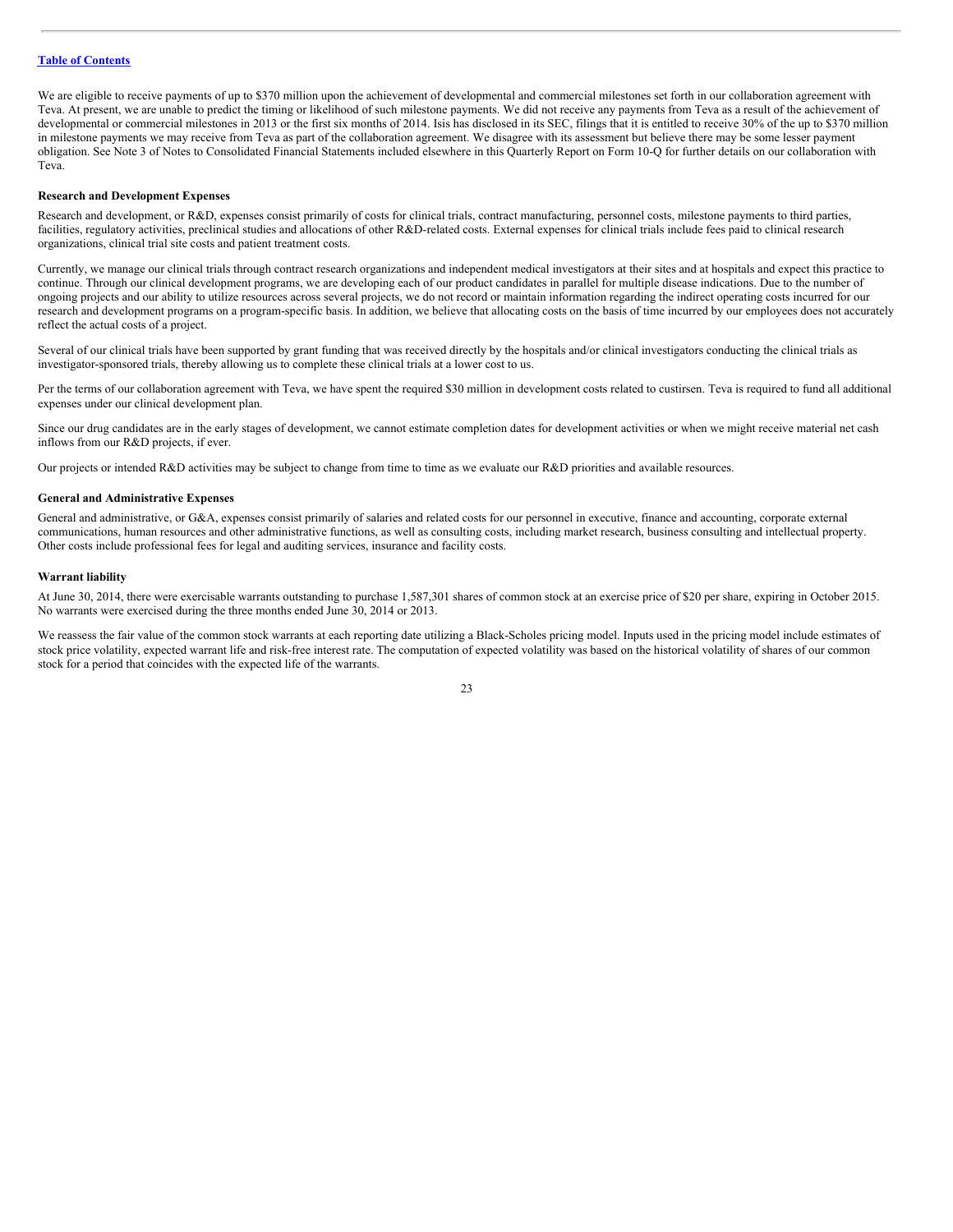# **Results of Operations**

*Three and Six Months Ended June 30, 2014 and 2013*

# *Revenue*

Revenue for the three and six months ended June 30, 2014 decreased to \$4.9 million and increased to \$16.7 million, respectively, from \$6.3 million and \$11.4 million for the three and six months ended June 30, 2013, respectively. The decrease for the three months ended June 30, 2014 as compared to 2013 was due primarily to higher revenue earned through reimbursement of combination drugs used in the AFFINITY trial during the second quarter of 2013. The increase in the six months ended June 30, 2014 as compared to 2013 was due to an increase in revenue earned through our strategic collaboration with Teva, as a result of the clinical development activities associated with the AFFINITY trial.

#### *Research and Development Expenses*

Our research and development expenses for our clinical development programs for the three and six months ended June 30, 2014 and 2013 are as follows (in thousands):

|                                         |         | Three months ended<br><b>June 30.</b> |          | Six months ended<br><b>June 30,</b> |  |
|-----------------------------------------|---------|---------------------------------------|----------|-------------------------------------|--|
|                                         | 2014    | 2013                                  | 2014     | <u>2013</u>                         |  |
| Clinical development programs:          |         |                                       |          |                                     |  |
| Custirsen                               | \$4,618 | \$5,939                               | \$15,965 | \$10,568                            |  |
| Apatorsen (OGX-427)                     | 2,600   | 4.416                                 | 5,314    | 7,972                               |  |
| Other research and development          | 2,665   | 2,908                                 | 5,507    | 5,578                               |  |
| Total research and development expenses | \$9,883 | \$13,263                              | \$26,786 | \$24,118                            |  |

R&D expenses for the three and six months ended June 30, 2014 decreased to \$9.9 million and increased to \$26.8 million, respectively, from \$13.3 million and \$24.1 million in the three and six months ended June 30, 2013, respectively. The decrease for the three months ended June 30, 2014 as compared to 2013 was due primarily to purchases of combination drugs used in the AFFINITY trial during the second quarter of 2013 and lower clinical trial costs for Borealis-1. This was partially offset by increased costs related to our investigator-sponsored trials.

The increase for the six months ended June 30, 2014 as compared to 2013 was due primarily to purchases of combination drugs used in the AFFINITY trial during the first quarter of 2014 and increased costs related to our investigator-sponsored trials. These increases were partially offset by lower clinical trial costs for Borealis-1. Costs for the AFFINITY trial, custirsen manufacturing costs, compensation for work performed by our employees and certain other costs under the custirsen clinical development plan are reimbursed by Teva.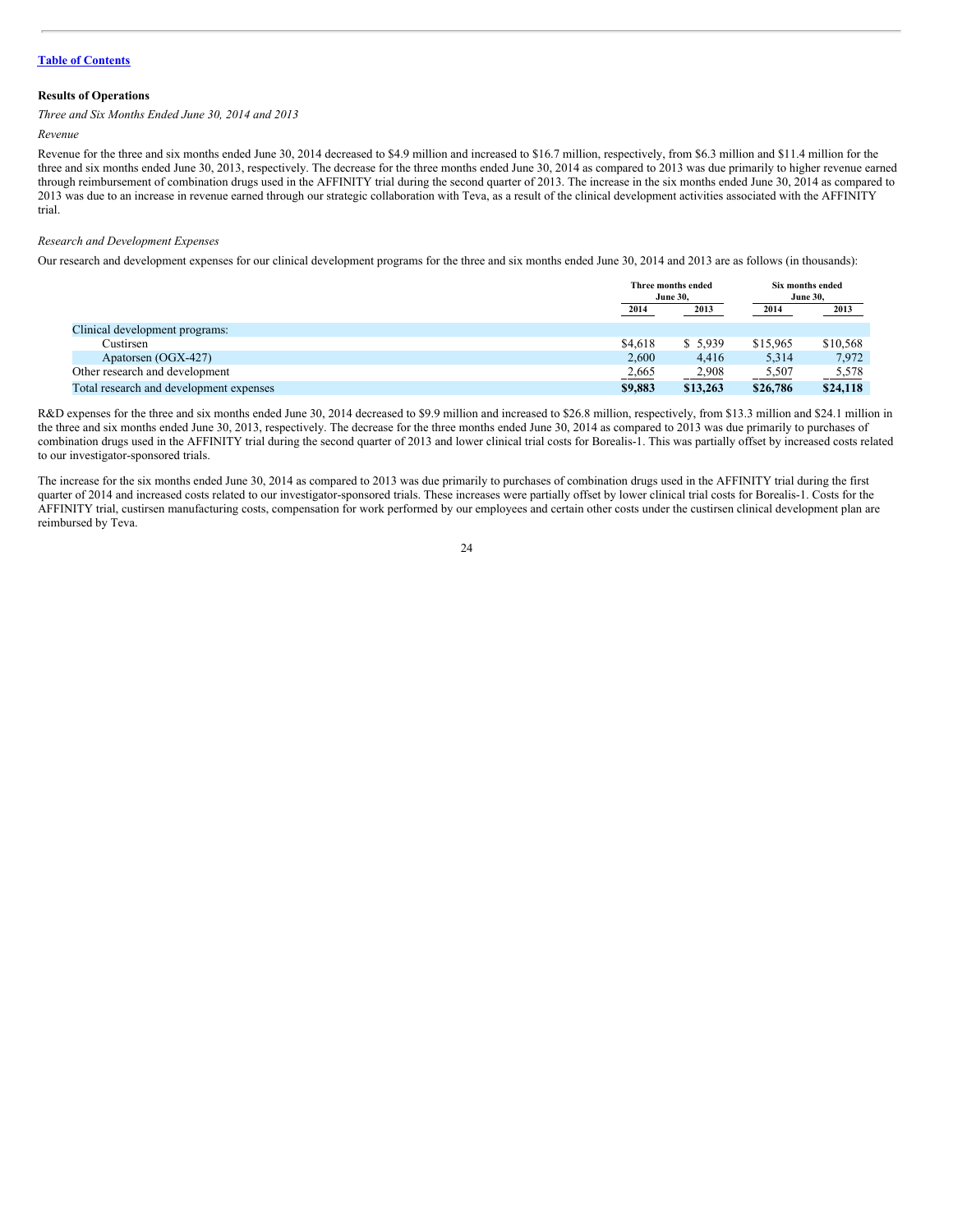#### *General and Administrative Expenses*

G&A expenses for the three and six months ended June 30, 2014 increased to \$2.7 million and \$5.4 million, respectively, from \$2.5 million and \$5.0 million in the three and six months ended June 30, 2013, respectively. The increase in 2014 as compared to 2013 was primarily due to higher consulting costs.

#### *Gain (Loss) on Warrants*

We recorded a gain of \$0.6 million and a loss of \$0.1 million on the revaluation of our outstanding warrants during the three and six months ended June 30, 2014, respectively. We recorded gains of \$0.9 million and \$2.3 million on revaluation of the warrants during the three and six months ended June 30, 2013, respectively. We revalue the warrants at each balance sheet date to fair value. If unexercised, the warrants will expire in October 2015.

# **Liquidity and Capital Resources**

We have incurred an accumulated deficit of \$149.3 million through June 30, 2014, and we expect to incur substantial additional losses in the future as we expand our R&D activities and other operations, as more fully described below. We have not generated any revenue from product sales to date, and we may not generate product sales revenue in the near future, if ever.

Our operations to date have been primarily funded through the sale of our equity securities and payments received from Teva. As of June 30, 2014, our cash, cash equivalents, and short-term investments increased to \$40.6 million from \$39.2 million as of December 31, 2013, primarily as a result of proceeds received from the sale of common stock through our "at the market" equity offering program and, an advance payment of a portion of the proceeds from the underwritten registered direct offering completed in July 2014.

In July 2014, we completed an underwritten registered direct offering of 5,559,866 Series A units at a price per unit of \$3.48 and 1,340,538 Series B units at a price per unit of \$3.47. Each Series A unit consisted of one share of common stock, par value \$0.001 per share, and a Series A warrant to purchase up to one-half of one share of common stock at an initial exercise price of \$4.00 per share. Each Series B unit consisted of a Pre-Funded Series B warrant to purchase up to one share of common stock at an initial exercise price of \$4.00 per share and a Series B warrant to purchase up to one-half of one share of common stock at an initial exercise price of \$4.00 per share. We received net proceeds of approximately \$22.4 million, after deducting the underwriting discount and offering expenses.

Based on our current expectations, we believe our capital resources will be sufficient to fund our currently planned operations into the third quarter of 2016. Our currently planned operations are set forth below under the heading "Operating Capital and Capital Expenditure Requirements."

# **Cash Flows**

#### *Cash Used in Operations*

For the six months ended June 30, 2014, net cash used in operating activities decreased to \$4.6 million from \$18.2 million in the six months ended June 30, 2013. The decrease in cash used in operations in 2014 compared to 2013 is attributable to an increase in cash reimbursements from Teva in 2014.

#### *Cash Provided by Financing Activities*

For the six months ended June 30, 2014, net cash provided by financing activities increased to \$6.1 million from \$10,000 in the six months ended June 30, 2013. The increase in cash provided by financing activities in the six months ended June 30, 2014 and 2013 was the result of proceeds from the sale of shares of common stock through our "at the market" equity offering program, an advance payment of a portion of the proceeds from the underwritten registered direct offering completed in July 2014 and the exercise of stock options**.**

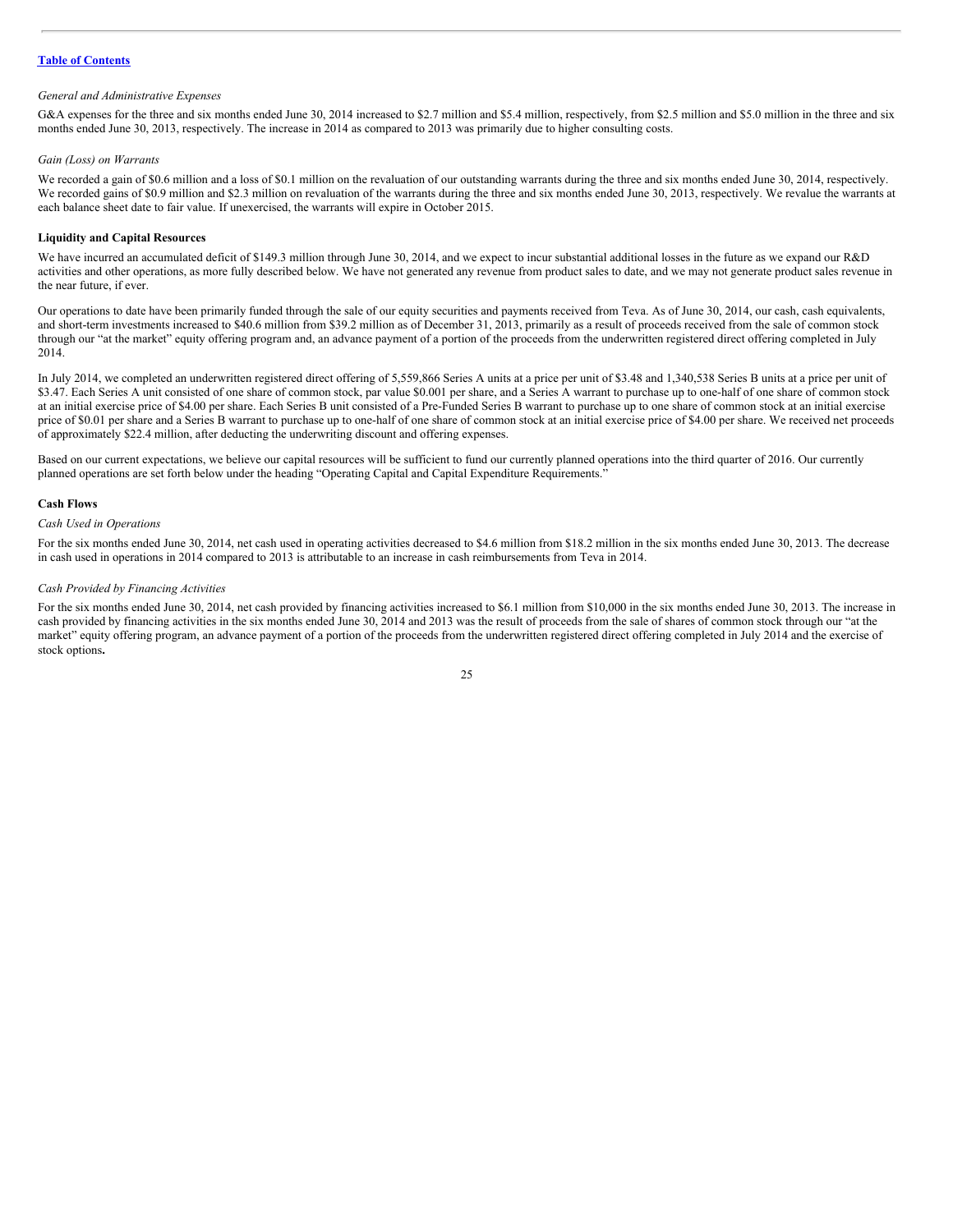# *Cash Provided by Investing Activities*

For the six months ended June 30, 2014, net cash provided by investing activities increased to \$24.6 million from \$18.8 million for the six months ended June 30, 2013. Net cash provided by investing activities in the six months ended June 30, 2014 and 2013 was due to transactions involving marketable securities in the normal course of business.

# **Operating Capital and Capital Expenditure Requirements**

Based on our current expectations we believe that our cash, cash equivalents, short-term investments and receivables from Teva will be sufficient to fund our currently planned operations into the third quarter of 2016, which may include:

- completing patient enrollment in 2014 for the AFFINITY trial, a Phase 3 trial that is evaluating a survival benefit for custirsen in combination with cabazitaxel as second-line chemotherapy in approximately 630 patients with CRPC with final results expected late 2015 or early 2016, depending on timing of the event-driven final analysis;
- continuing enrollment in the ENSPIRIT trial, a Phase 3 trial that is evaluating a survival benefit for custirsen in combination with docetaxel as second-line chemotherapy in approximately 1,100 patients with NSCLC and the first interim futility analysis that is expected to be conducted in 2014;
- announcing Borealis-1 trial results, an OncoGenex-sponsored randomized, placebo-controlled Phase 2 trial evaluating apatorsen in combination with standard first-line chemotherapy in approximately 180 patients with metastatic bladder cancer by end of Q1 2015;
- completing enrollment in the Borealis-2 trial, an investigator-sponsored, randomized, controlled Phase 2 trial evaluating apatorsen in patients with advanced or metastatic bladder cancer who have disease progression following initial platinum-based chemotherapy first-line treatment and are eligible to receive docetaxel second-line chemotherapy;
- completing the BL-01 trial, an investigator-sponsored Phase 1 trial evaluating apatorsen when administered directly into the bladder in patients with superficial or muscle-invasive bladder cancer with final results expected to be reported in 2015;
- completing enrollment in the Spruce trial, an investigator-sponsored, randomized, placebo-controlled Phase 2 trial evaluating apatorsen treatment with carboplatin and pemetrexed chemotherapy in patients with previously untreated advanced non-squamous NSCLC;
- continued enrollment in the Cedar trial, an investigator-sponsored, randomized Phase 2 trial evaluating apatorsen treatment with gemcitabine and carboplatin chemotherapy in patients with previously untreated advanced squamous NSCLC;
- completing enrollment in the Rainier trial, an investigator-sponsored, randomized, placebo-controlled Phase 2 trial evaluating apatorsen in combination with Abraxane® and gemcitabine in patients with previously untreated metastatic pancreatic cancer;
- completing the PR-01 trial, an investigator-sponsored Phase 2 trial evaluating apatorsen treatment in combination with prednisone in patients with prostate cancer who have not received chemotherapy with final results expected to be published in 2015;
- continuing enrollment in the Pacific trial, an investigator-sponsored randomized Phase 2 trial evaluating apatorsen treatment in combination with Zytiga in patients with prostate cancer with preliminary results expected in 2015; and
- Completion of OGX-225 toxicology studies and long-term apatorsen toxicology studies.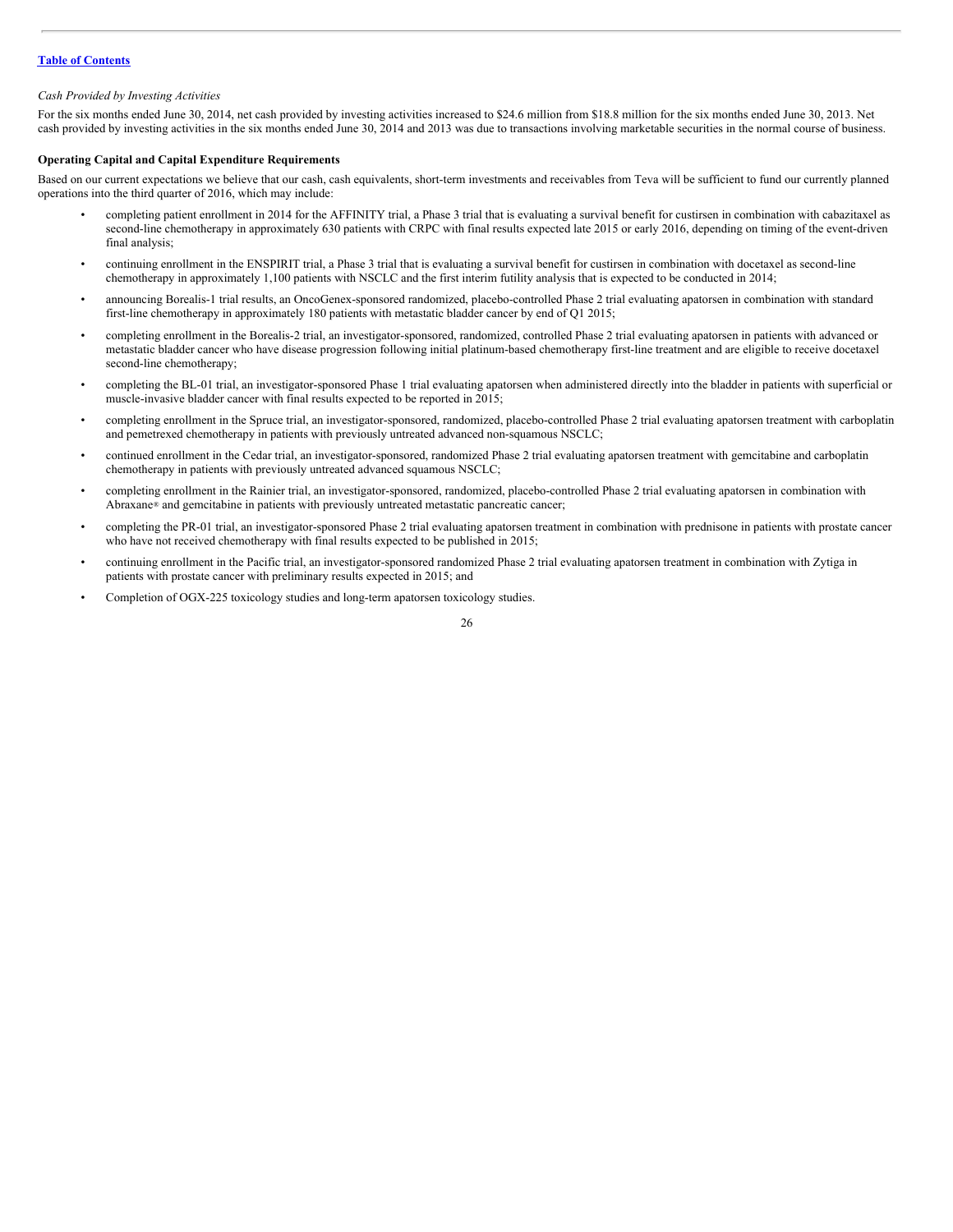We believe we have sufficient operating capital to fund our currently planned operations into the third quarter of 2016, which planned operations include the expected release of final survival results from the Borealis-1 trial in the first quarter of 2015, the completion of enrollment in the AFFINITY, Spruce and Rainier trials and; results from the AFFINITY trial by late 2015 or early 2016.

Results from the additional custirsen and apatorsen trials may be released at a date that is beyond the period for which we currently project we have available cash resources. We have based this estimate on assumptions that may prove to be wrong, and we could utilize our available capital resources sooner than we currently expect. If we were to conduct development activities with respect to our other product candidates beyond those development activities described above, including activities with respect to OGX-225, or if the clinical trials cost more than we anticipate, we would require additional funding to support such operations. If we need to extend our cash availability or to conduct any such currently unplanned development activities, we would seek such necessary funding through the licensing or sale of certain of our product candidates, by executing a partnership or collaboration agreement, or through private or public offerings of our equity or debt, including the sale of common stock pursuant to an at-the market offering. However, we can provide no assurance that such funding would be available to us on favorable terms, or at all.

Our future capital requirements will depend on many factors, including:

- maintaining our relationship with Teva and Teva's ongoing level of focus and efforts to develop custirsen;
- our ability to obtain additional funding through a partnership or collaboration agreement with a third party or licenses of certain of our product candidates, or through private or public offerings of our equity or debt;
- timing, costs and results of clinical trials, preclinical development and regulatory approvals;
- success of custirsen, apatorsen and our other product candidates, including receipt of milestone and royalty payments;
- timing, costs and results of drug discovery and R&D; and
- costs related to obtaining, defending and enforcing patents.

#### **Off-Balance Sheet Arrangements**

We do not have any off-balance sheet financing arrangements at June 30, 2014.

# **Contingencies and Commitments**

We previously disclosed certain contractual obligations and contingencies and commitments relevant to us within the financial statements and Management Discussion and Analysis of Financial Condition and Results of Operations in our Annual Report on Form 10-K for the year ended December 31, 2013, as filed with the SEC on March 11, 2014. There have been no material changes to our "Contractual Obligations" table in Part II, Item 7, "Management's Discussion and Analysis of Financial Condition and Results of Operations" of our 2013 Form 10-K. For more information regarding our current contingencies and commitments, see note 7 to the financial statements included above.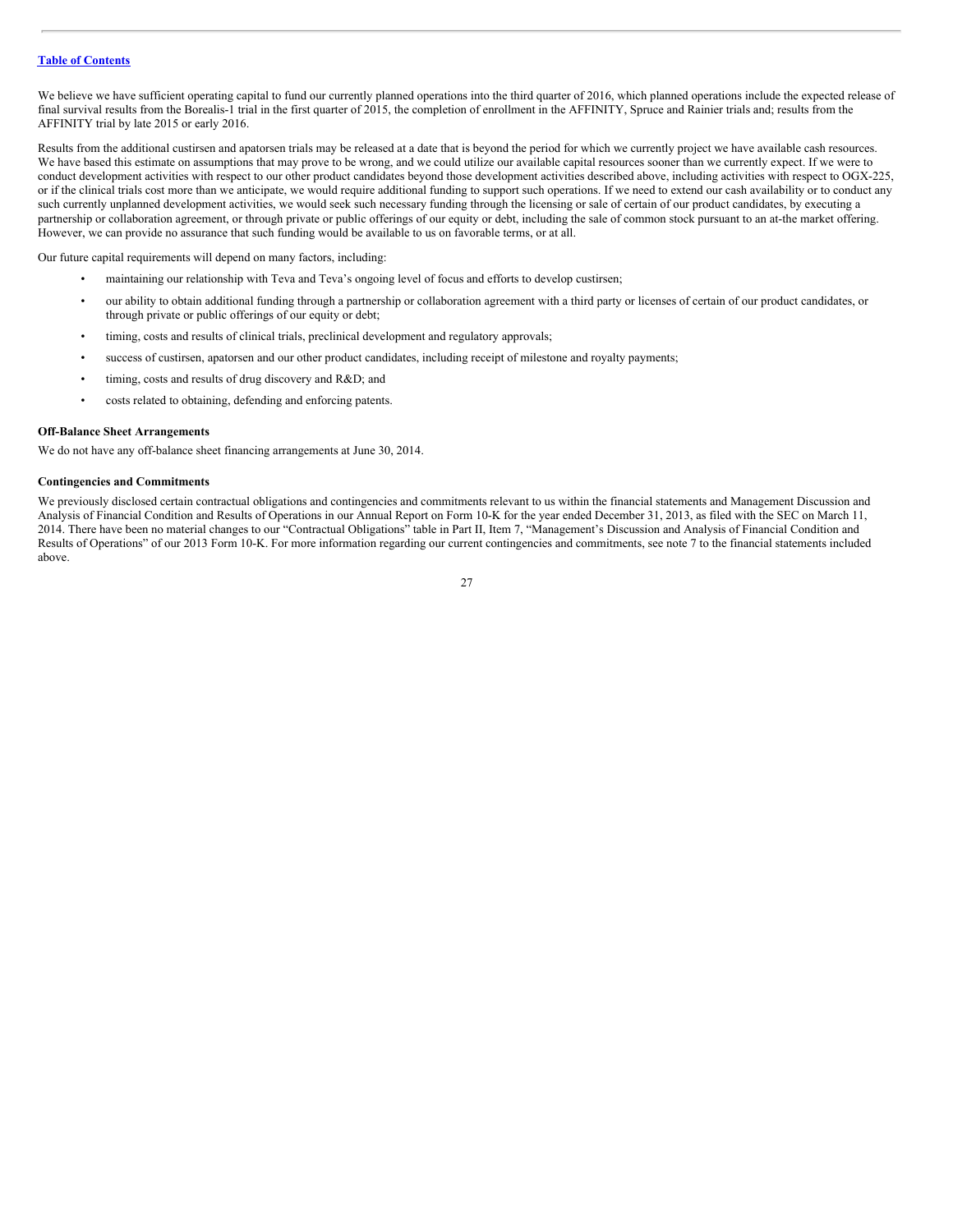# **Material Changes in Financial Condition**

|                   | <b>June 30,</b><br>2014 |    | December 31,<br>2013 |
|-------------------|-------------------------|----|----------------------|
| (In thousands)    |                         |    |                      |
| Total assets      | \$49,732                | S. | 55,689               |
| Total liabilities | 23.267                  |    | 18.478               |
| Total equity      | 26.465                  |    | 37.211               |

The decrease in assets at June 30, 2014 compared with December 31, 2013 primarily relates to a decrease in other receivables and prepaid expenses as these assets have been used to fund operations. The increase in liabilities at June 30, 2014 compared with December 31, 2013 is primarily due to higher clinical trial accruals associated with patient enrollment and treatment in the AFFINITY trial and our investigator sponsored trials evaluating apatorsen.

#### **Critical Accounting Policies and Estimates**

The preparation of financial statements in accordance with U.S. GAAP requires management to make estimates and assumptions that affect reported amounts and related disclosures. We have discussed those estimates that we believe are critical and require the use of complex judgment in their application in our Annual Report on Form 10-K for the year ended December 31, 2013, filed with the SEC on March 11, 2014. Since December 31, 2013, there have been no material changes to our critical accounting policies or the methodologies or assumptions we apply under them.

# **New Accounting Standards**

See Note 2, "Accounting Policies," of the consolidated financial statements for information related to the adoption of new accounting standards in 2014, none of which had a material impact on our financial statements, and the future adoption of recently issued accounting standards, which we do not expect to have a material impact on our financial statements.

# <span id="page-27-0"></span>**Item 3. Quantitative and Qualitative Disclosures About Market Risk**

#### **Interest Rate Risk**

Interest rate risk is the risk that the fair values and future cash flows of financial instruments will fluctuate because of the changes in market interest rates. We invest our cash in a variety of financial instruments, primarily in short-term bank deposits, money market funds, and domestic and foreign commercial paper and government securities. These investments are denominated in U.S. dollars, and we monitor our exposure to interest rate changes. We have very limited interest rate risk due to having only a few assets or liabilities subject to fluctuations in interest rates. Our investment portfolio includes only marketable securities with active secondary or resale markets to help ensure portfolio liquidity. Due to the nature of our highly liquid marketable securities, a change in interest rates would not materially change the fair market value. We have estimated the effect on our portfolio of a hypothetical increase in interest rates by one percent to be a reduction of approximately \$0.2 million in the fair value of our investments as of June 30, 2014.

# **Foreign Currency Exchange Risk**

We are exposed to risks associated with foreign currency transactions on certain contracts and payroll expenses related to our Canadian subsidiary, OncoGenex Technologies, denominated in Canadian dollars, and we have not hedged these amounts. As our unhedged foreign currency transactions fluctuate, our earnings might be negatively affected. Accordingly, changes in the value of the U.S. dollar relative to the Canadian dollar might have an adverse effect on our reported results of operations and financial condition, and fluctuations in exchange rates might harm our reported results and accounts from period to period. We have estimated the effect on our reported results of operations of a hypothetical increase of 10 percent in the exchange rate of the Canadian dollar against the U.S. dollar to be approximately \$0.1 million for the three months ended June 30, 2014.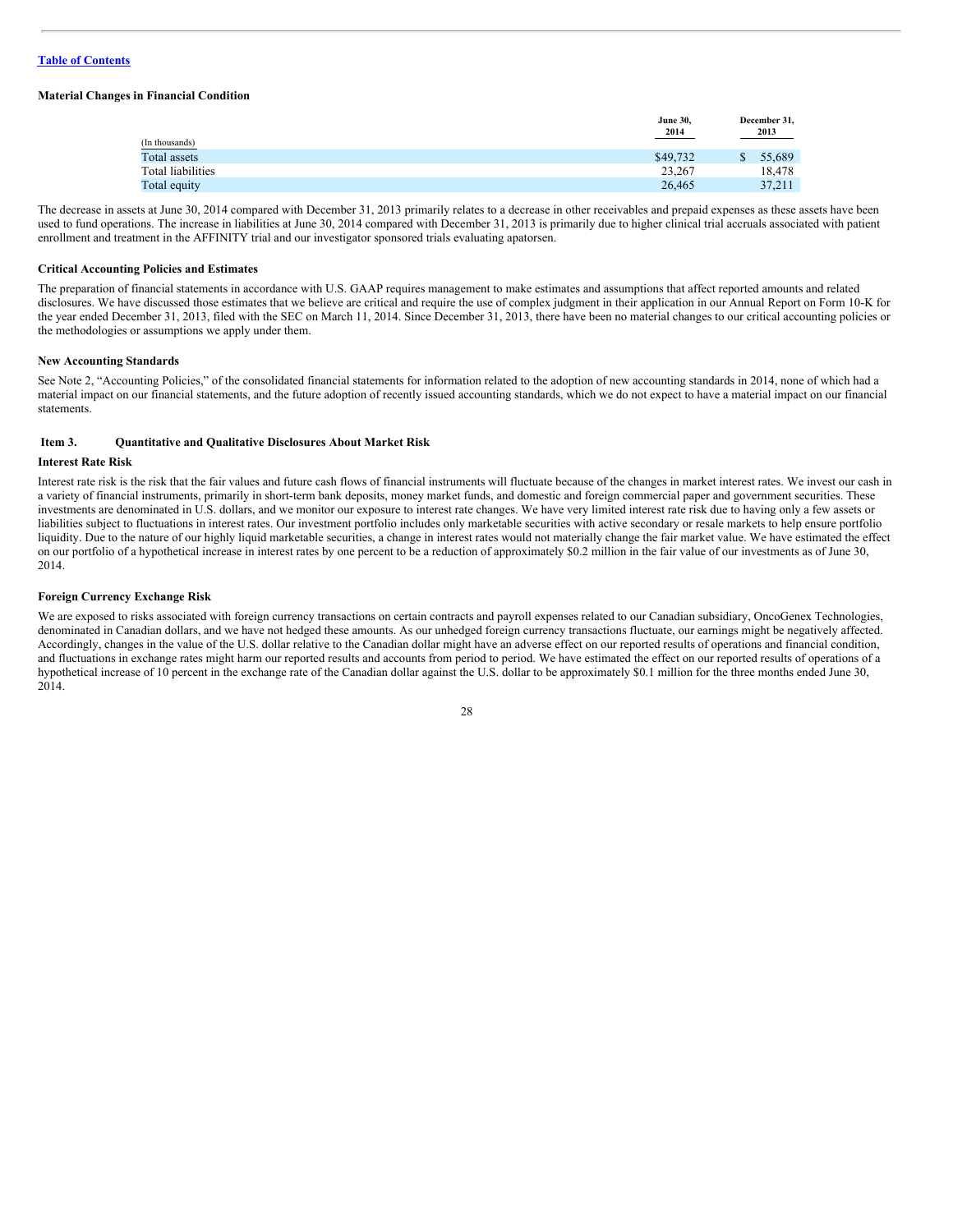# <span id="page-28-0"></span>**Item 4. Controls and Procedures**

#### **Evaluation of Disclosure Controls and Procedures**

We maintain disclosure controls and procedures that are designed to ensure that material information required to be disclosed in our periodic reports filed or submitted under the Securities Exchange Act of 1934, as amended, or the Exchange Act, is recorded, processed, summarized and reported within the time periods specified in the SEC's rules and forms. Our disclosure controls and procedures are also designed to ensure that information required to be disclosed in the reports we file or submit under the Exchange Act are accumulated and communicated to our management, including our principal executive officer and principal financial officer as appropriate, to allow timely decisions regarding required disclosure.

During the quarter ended June 30, 2014, we carried out an evaluation, under the supervision and with the participation of our management, including our principal executive officer and principal financial officer, of the effectiveness of the design and operation of our disclosure controls and procedures, as defined in Rules 13a-15(e) and 15d-15(e) under the Exchange Act. Based upon that evaluation, our principal executive officer and principal financial officer concluded that our disclosure controls and procedures were effective, as of the end of the period covered by this report.

# **Changes in Internal Control Over Financial Reporting**

We have not made any changes to our internal control over financial reporting (as defined in Rule 13a-15(f) and 15d-15(f) under the Exchange Act) during the quarter ended June 30, 2014 that have materially affected, or are reasonably likely to materially affect, our internal control over financial reporting.

# **Limitations on Effectiveness of Controls**

Our management does not expect that our disclosure controls and procedures or our internal controls will prevent all errors and all fraud. A control system, no matter how well conceived and operated, can provide only reasonable, not absolute, assurance that the objectives of the control system are met. Further, the design of a control system must reflect the fact that there are resource constraints, and the benefits of controls must be considered relative to their costs. Because of the inherent limitations in all control systems, no evaluation of controls can provide absolute assurance that all control issues and instances of fraud, if any, within our company have been detected.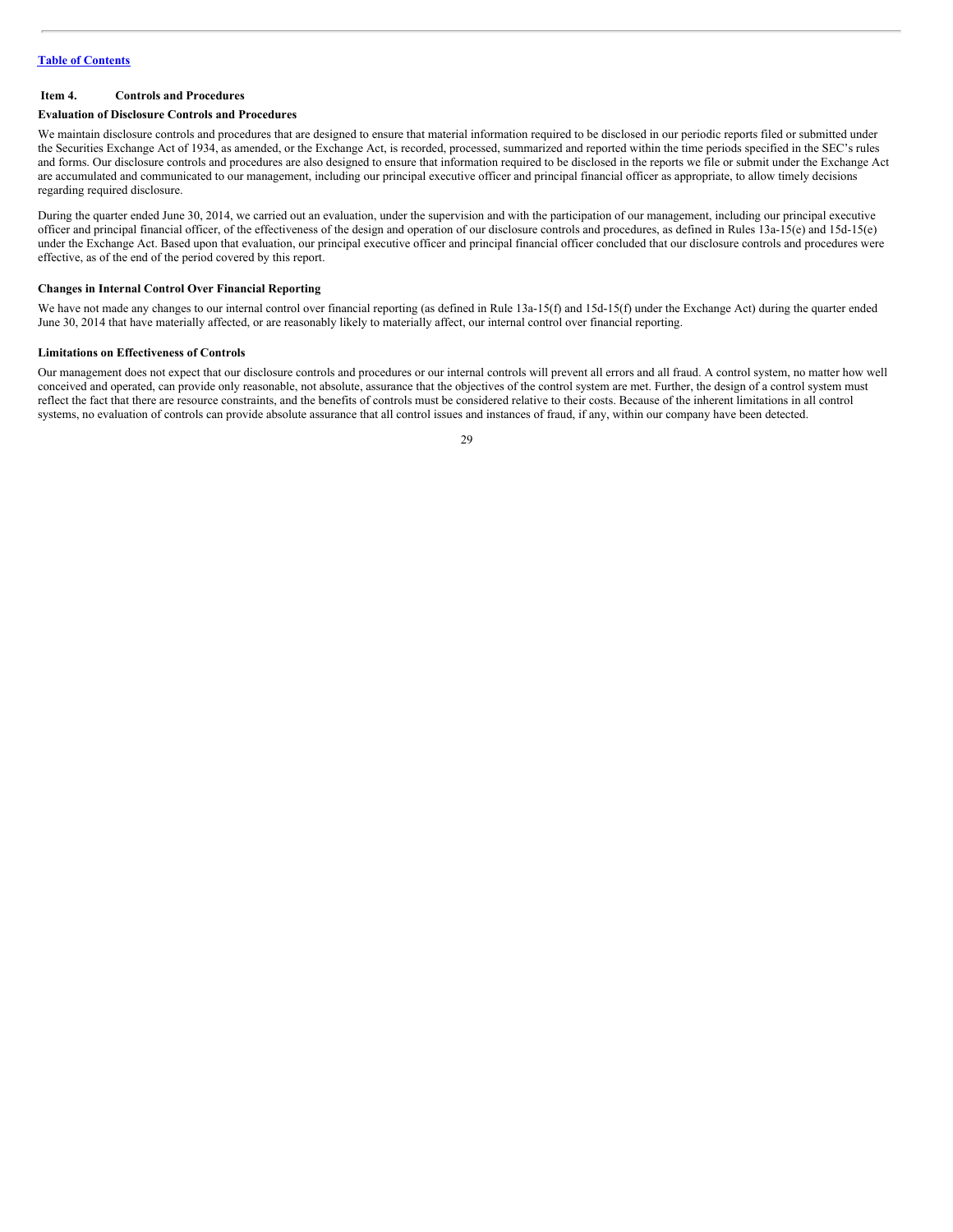# <span id="page-29-0"></span>**PART II. OTHER INFORMATION**

# <span id="page-29-1"></span>**Item 1A. Risk Factors**

#### **Risks Related to Our Business**

Investing in our common stock involves a high degree of risk. You should consider carefully the risks and uncertainties described below, together with all of the other information contained in this Quarterly Report on Form 10-Q and in the other periodic and current reports and other documents we file with the Securities and Exchange Commission, before deciding to invest in our common stock. If any of the following risks materialize, our business, financial condition, results of operation and future prospects will likely be materially and adversely affected. In that event, the market price of our common stock could decline and you could *lose all or part of your investment.*

# **Risks Related to Our Business**

# We have incurred losses since inception and anticipate that we will continue to incur losses for the foreseeable future. We have never had any products *available for commercial sale and we may never achieve or sustain profitability.*

We are a clinical-stage biopharmaceutical company, are not profitable, have incurred losses in each year since our inception and do not expect to become profitable in the foreseeable future. We have never had any products available for commercial sale, and we have not generated any revenue from product sales nor do we anticipate that we will generate revenue from product sales in the foreseeable future. Our revenue to date has been collaboration revenue under our collaboration agreement with Teva. We have not yet submitted any products for approval by regulatory authorities, and we continue to incur research and development and general and administrative expenses related to our operations. We expect to continue to incur losses for the foreseeable future, and we expect these losses to increase as we continue our research activities and conduct development of, and seek regulatory approvals for, our product candidates, and prepare for and begin to commercialize any approved products. If our product candidates fail in clinical trials or do not gain regulatory approval, or if our product candidates do not achieve market acceptance, we may never become profitable. Even if we achieve profitability in the future, we may not be able to sustain profitability in subsequent periods.

# *Clinical trials may not demonstrate a clinical benefit of our product candidates.*

Positive results from preclinical studies and early clinical trials, including those results from the custirsen or apatorsen clinical trials conducted to date, should not be relied on as evidence that later-stage or large-scale clinical trials will succeed. We will be required to demonstrate with substantial evidence through well-controlled clinical trials that our product candidates are safe and effective for use in a diverse population before we can seek regulatory approvals for their commercial sale. Success in early clinical trials does not mean that future clinical trials will be successful because product candidates in later-stage clinical trials may fail to demonstrate sufficient safety and efficacy to the satisfaction of the FDA and other non-U.S. regulatory authorities, despite having progressed through initial clinical trials. Further, preliminary results from our clinical trials may not be confirmed in final data, or may change materially.

Even after the completion of our planned Phase 3 clinical trials, the FDA or other non-U.S. regulatory authorities may disagree with our clinical trial design and our interpretation of data, and may require us to conduct additional clinical trials to demonstrate the efficacy of our product candidates.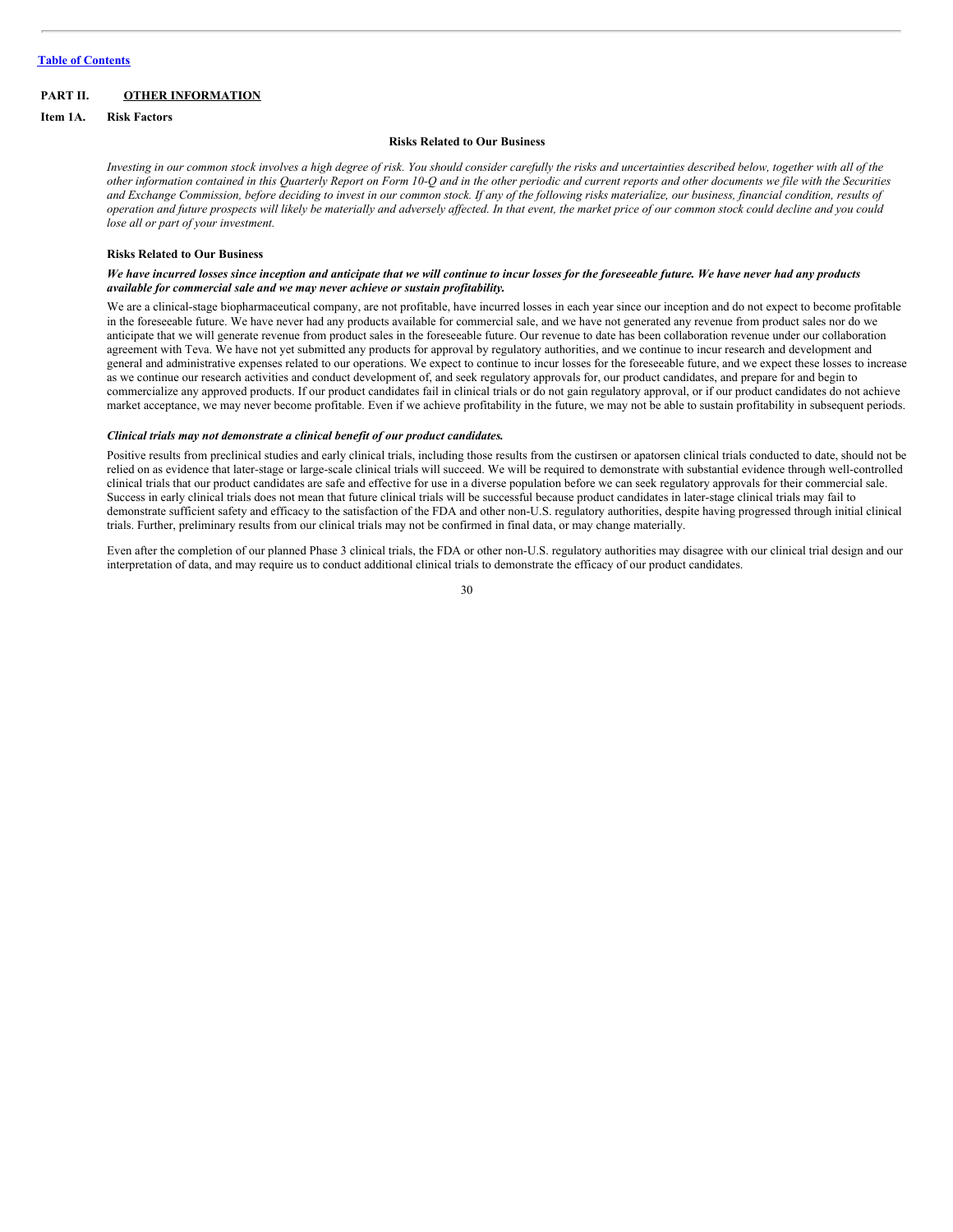# We are highly dependent on the success of our lead product candidates, custirsen and apatorsen, and we cannot give any assurance that they, or any of our *other product candidates, will receive regulatory approval or will be successfully commercialized.*

In order to market custirsen, we and Teva must, among other things, complete ongoing clinical trials, including Phase 3 or registration clinical trials, to demonstrate safety and efficacy. We have an ongoing registration trial with custirsen in patients with CRPC, referred to as the SYNERGY trial. In April 2014, we announced that top-line survival results indicated that the addition of custirsen to standard first-line docetaxel/prednisone therapy did not meet the primary endpoint of a statistically significant improvement in overall survival in men with metastatic CRPC, compared to docetaxel/prednisone alone. A thorough analysis of the data is underway. Based on this analysis, we may decide not to continue to advance the development and commercialization of custirsen or Teva may decide to terminate our collaboration agreement, either of which would harm or prevent the commercialization of this product candidate. The failure to further develop and eventually commercialize custirsen could have a material adverse effect on our business and financial condition.

In the second half of 2012, we initiated the AFFINITY trial, in combination with cabazitaxel as second-line chemotherapy in patients with CRPC and our partner, Teva, initiated an additional registration trial in patients with NSCLC, referred to as the ENSPIRIT trial.

Apatorsen has been evaluated in humans, although we have limited safety data and have not yet established efficacy in humans. Completing the additional chronic toxicity studies and clinical trials will be required for apatorsen to establish the safety and efficacy of this product candidate. We are conducting parallel clinical trials to evaluate apatorsen in several cancer indications and treatment combinations to accelerate the development of apatorsen.

OGX-225 has not been tested in humans. Our preclinical testing of this product candidate may not be favorable and we may not be able to clinically evaluate OGX-225.

Our clinical development programs for our product candidates may not receive regulatory approval either if such product candidates fail to demonstrate that they are safe and effective in clinical trials and consequently fail to obtain necessary approvals from the FDA, or similar non-U.S. regulatory agencies, or if we have inadequate financial or other resources to advance these product candidates through the clinical trial process. If competitive products developed by third parties show significant benefit in the cancer indications in which we are developing our product candidates, any planned supportive or primary registration trials may be delayed, altered or not initiated and custirsen, apatorsen and our other product candidates may never receive regulatory approval. Any failure to obtain regulatory approval of custirsen, apatorsen or our other product candidates could have a material and adverse effect on our business.

#### We depend on our collaborative relationship with Teva to further develop and commercialize custirsen, and if our relationship is not successful or is terminated, we may not be able to effectively develop and/or commercialize custirsen, which would have a material adverse effect on our business.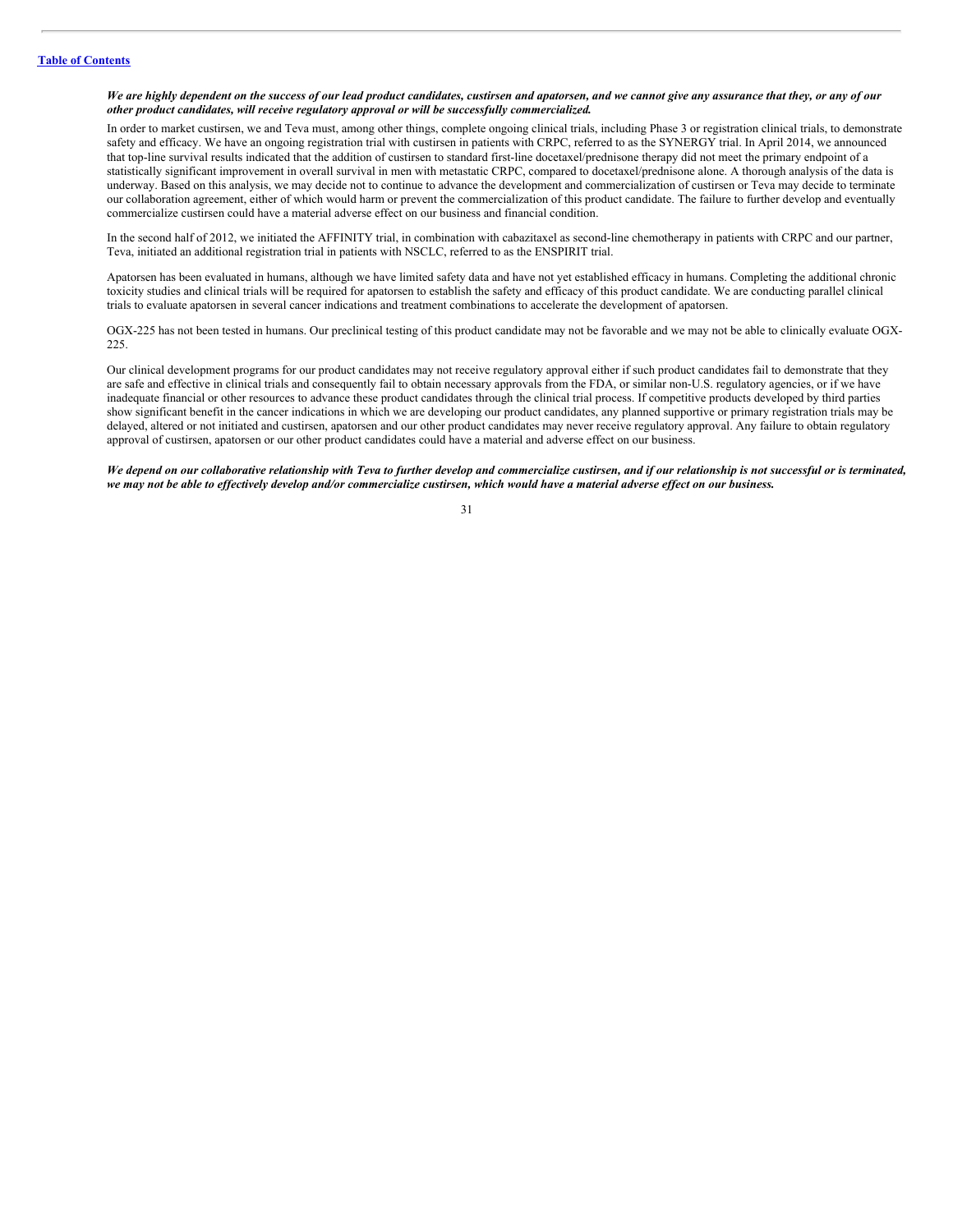We depend on Teva to collaborate with us in ongoing efforts to develop and eventually globally commercialize custirsen. Furthermore, under the collaboration agreement, we and Teva must agree on any changes to the clinical development plan for custirsen. As a result of our dependence on Teva, the eventual success or commercial viability of custirsen is largely beyond our control. The financial returns to us, if any, under the collaboration agreement depend in large part on the achievement of development and commercialization milestones, plus a share of any revenue from sales. Therefore, our success, and any associated financial returns to us and our investors, will depend in large part on Teva's performance under the collaboration agreement. We are subject to a number of additional specific risks associated with our dependence on our collaborative relationship with Teva, including:

- possible disagreements with Teva regarding the collaboration agreement, sharing of costs under the clinical development plan or ownership of proprietary rights;
- possible disagreements as to the timing, nature and extent of our development plans, including clinical trials or regulatory approval strategy or commercialization plan;
- adverse decisions by Teva or the Joint Steering Committee regarding the development and commercialization of custirsen;
- loss of significant rights if we fail to meet our obligations under the collaboration agreement;
- our limited control over clinical trials of custirsen; and
- changes in key management personnel at Teva, including in members of the Joint Steering Committee.

If we and Teva are unable to reach an agreement under our clinical development plan, or if either we or Teva fail to perform our respective obligations or effectively manage our relationship, any clinical trial, regulatory approval or development progress could be significantly delayed or halted, could result in costly or timeconsuming litigation or arbitration and could have a material adverse effect on our business.

Decisions by Teva to either reduce or eliminate its participation in the oncology field, to emphasize other competitive agents currently in its portfolio, to add additional competitive agents to its portfolio or to terminate the development of custirsen could result in a decision to terminate the collaboration agreement, in which event, among other things, we may be responsible for paying any remaining costs of all three Phase 3 clinical trials. Any such termination could adversely affect the timing and extent of our development and commercialization activities, which could cause significant delays and funding shortfalls for those activities and seriously harm our business.

# Our product candidates may cause undesirable and potentially serious side effects during clinical trials that could delay or prevent their regulatory approval or *commercialization.*

Since patients in our clinical trials have advanced stages of cancer, we expect that additional adverse events, including serious adverse events, will occur.

Undesirable side effects caused by any of our product candidates could cause us or regulatory authorities to interrupt, delay or halt clinical trials and could result in the denial of regulatory approval by the FDA or non-U.S. regulatory authorities for any or all targeted indications. This, in turn, could prevent us from commercializing our product candidates and generating revenue from their sale. In addition, if our product candidates receive marketing approval and we or others later identify undesirable side effects caused by the product:

- Teva may elect to terminate the ongoing clinical trials and cease development of custirsen;
- regulatory authorities may withdraw their approval of the product;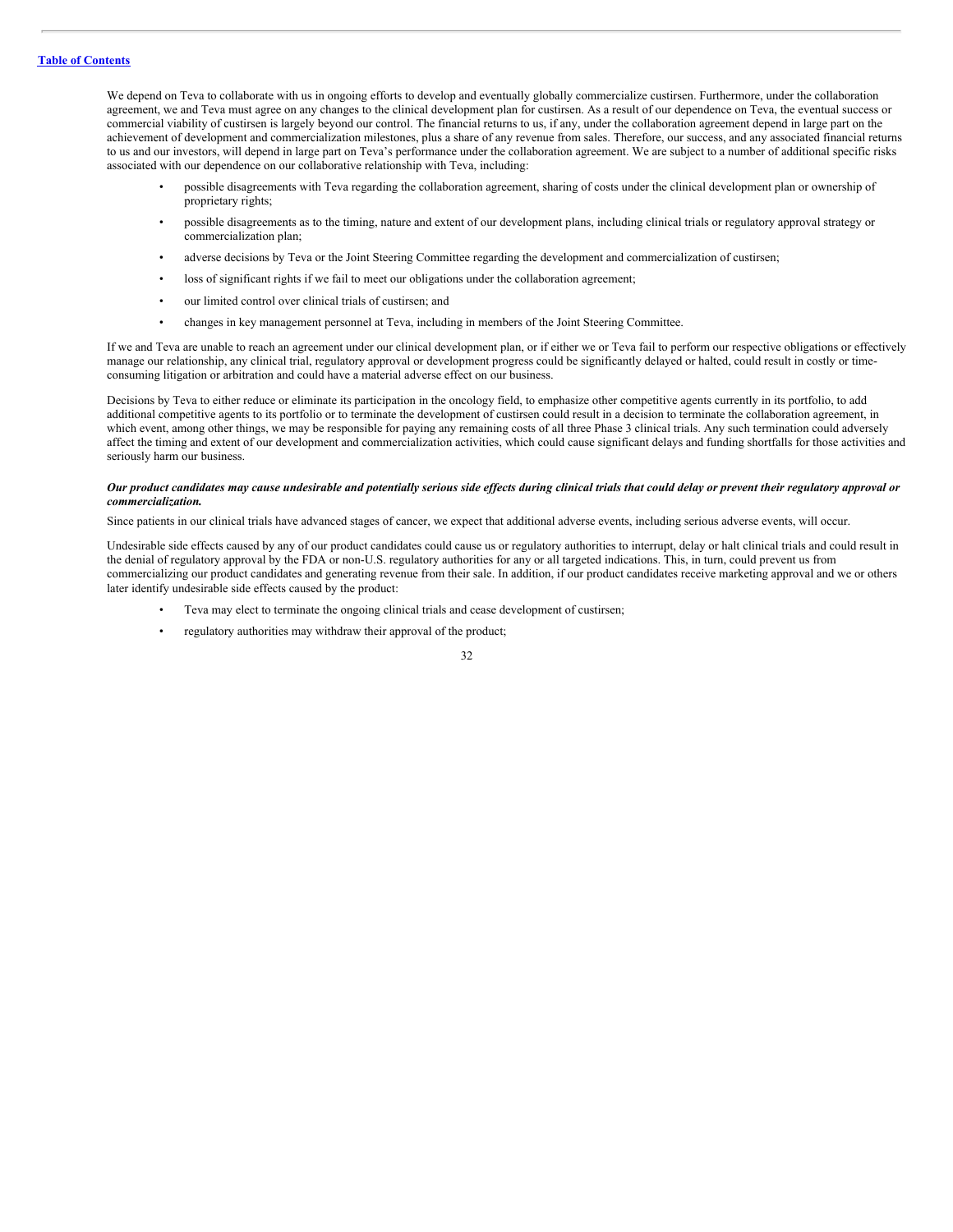- we may be required to recall the product, change the way the product is administered, conduct additional clinical trials or change the labeling of the product;
- a product may become less competitive and product sales may decrease; and
	- our reputation may suffer.

Any one or a combination of these events could prevent us from achieving or maintaining market acceptance of the affected product or could substantially increase the costs and expenses of commercializing the product, which in turn could delay or prevent us from generating significant revenue from the sale of the product. Recent events have raised questions about the safety of marketed drugs and may result in increased cautiousness by the FDA in reviewing new drugs based on safety, efficacy or other regulatory considerations and may result in significant delays in obtaining regulatory approvals, additional clinical trials being required, or more stringent product labeling requirements. Any delay in obtaining, or the inability to obtain, applicable regulatory approvals would prevent us from commercializing our product candidates.

#### Although we have entered into a collaboration agreement with Teva for custirsen, we have not yet partnered with third-party collaborators with respect to any of our other product candidates, and we cannot control whether we will be able to do so on favorable terms, if at all.

Our business strategy relies in part on potentially partnering successful product candidates with larger companies to complement our internal development and commercialization efforts. While we have successfully entered into a collaboration agreement with Teva with respect to custirsen, it may be difficult for us to find third parties that are willing to enter into a collaboration on acceptable economic terms, if at all, with respect to our other product candidates. We also will be competing with many other companies as we seek partners for our other product candidates and may not be able to compete successfully against those companies. If we are not able to enter into collaboration arrangements for our other product candidates and custirsen does not achieve regulatory approval or is delayed, we would be required to undertake and fund further development, clinical trials, manufacturing and commercialization activities solely at our own expense and risk. If we are unable to finance and/or successfully execute those expensive activities, our business could be materially and adversely affected, and we may be forced to discontinue clinical development of these product candidates.

#### Our clinical trials may be suspended or terminated at any time, including by the FDA, other regulatory authorities, a Data Safety Monitoring Board overseeing the clinical trial at issue, by a clinical trial site or investigator, by Teva in the case of custirsen or by us. Any failure or significant delay in completing clinical trials for our product candidates could materially harm our financial results and the commercial prospects for our product candidates.

We do not know whether any of our currently planned or on-going clinical trials for custirsen or apatorsen will proceed or be completed on schedule, if at all, or, with respect to our other product candidates, whether we will be able to initiate any future preclinical studies or clinical trials, as applicable, beyond those currently planned. The completion of our clinical trials currently in progress could also be substantially delayed or prevented by several factors, including:

- decrease in Teva's level of focus or a discontinuation of its efforts to develop custirsen;
- delay or failure to obtain required future additional funding, when needed, through private or public offerings of our equity securities, debt financings, or the execution of a licensing, partnership or collaboration agreement with a third party for any of our product candidates;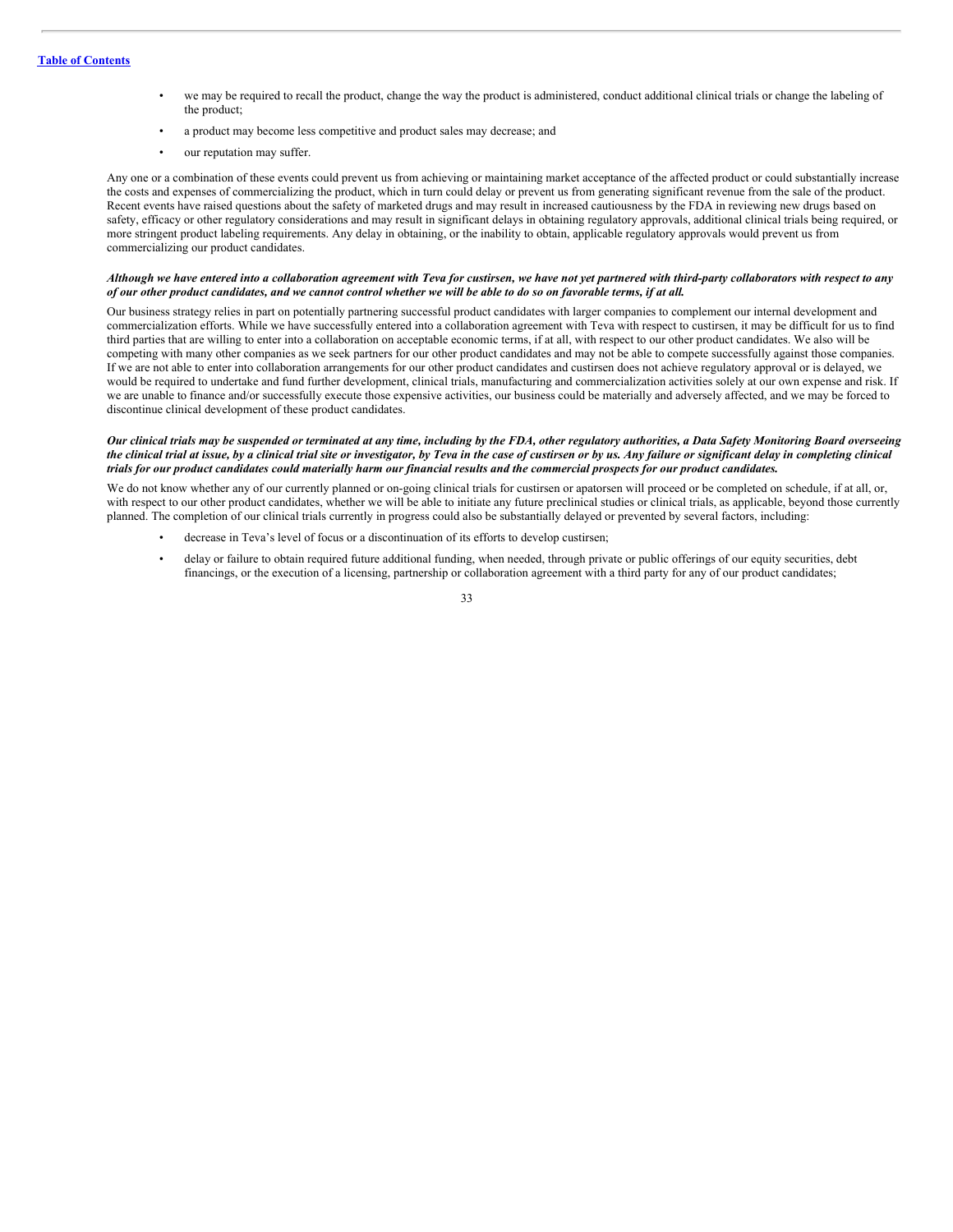- lack of efficacy evidenced during clinical trials;
- inadequate evidence of clinical benefit or futility;
- slower than expected rates of patient recruitment, enrollment and final analysis;
- failure of patients to complete the clinical trial;
- unforeseen safety issues;
- termination of our clinical trials by one or more clinical trial sites, investigators, data safety monitoring boards, or FDA;
- inability or unwillingness of patients or medical investigators to follow clinical trial protocols;
- inability to monitor patients adequately during or after treatment;
- introduction of competitive products that may impede our ability to retain patients in clinical trials; and
- delay or failure to obtain sufficient manufacturing supply of custirsen or apatorsen;

The completion or commencement of future preclinical studies or clinical trials could be substantially delayed or prevented by several factors, including:

- decrease in Teva's level of focus or a discontinuation of its efforts to develop custirsen;
- delay or failure to obtain required future additional funding, when needed, through private or public offerings of our equity securities, debt financings, or the execution of a licensing, partnership or collaboration agreement with a third party for any of our product candidates;
- limited number of, and competition for, suitable patients with the particular types of cancer required for enrollment in our clinical trials;
- limited number of, and competition for, suitable sites to conduct clinical trials;
- introduction of new product candidates to the market in therapeutic areas similar to those that we are developing for our product candidates;
- concurrent evaluation of new investigational product candidates in therapeutic areas similar to those that we are developing for our product candidates;
- delay or failure to obtain the FDA's or non-U.S. regulatory agencies' approval or agreement to commence a clinical trial, including our Phase 3 or registration clinical trials or amendment of those trials under a special protocol assessment;
- delay or failure to obtain sufficient manufacturing supply of custirsen or apatorsen;
- delay or failure to obtain sufficient supplies for our clinical trials; delay or failure to reach agreement on acceptable clinical trial agreement terms or clinical trial protocols with prospective sites or investigators;
- delay or failure to obtain the approval of the Institutional Review Board to conduct a clinical trial at a prospective site; and
- our decision to alter the development strategy for one or more clinical or preclinical products.

#### If we were to be successfully sued related to our products or operations, we could face substantial liabilities that may exceed our resources.

We may be held liable if any of our products or operations cause injury or death or are found otherwise unsuitable during product testing, manufacturing, marketing or sale. These risks are inherent in the development of pharmaceutical products. We currently maintain commercial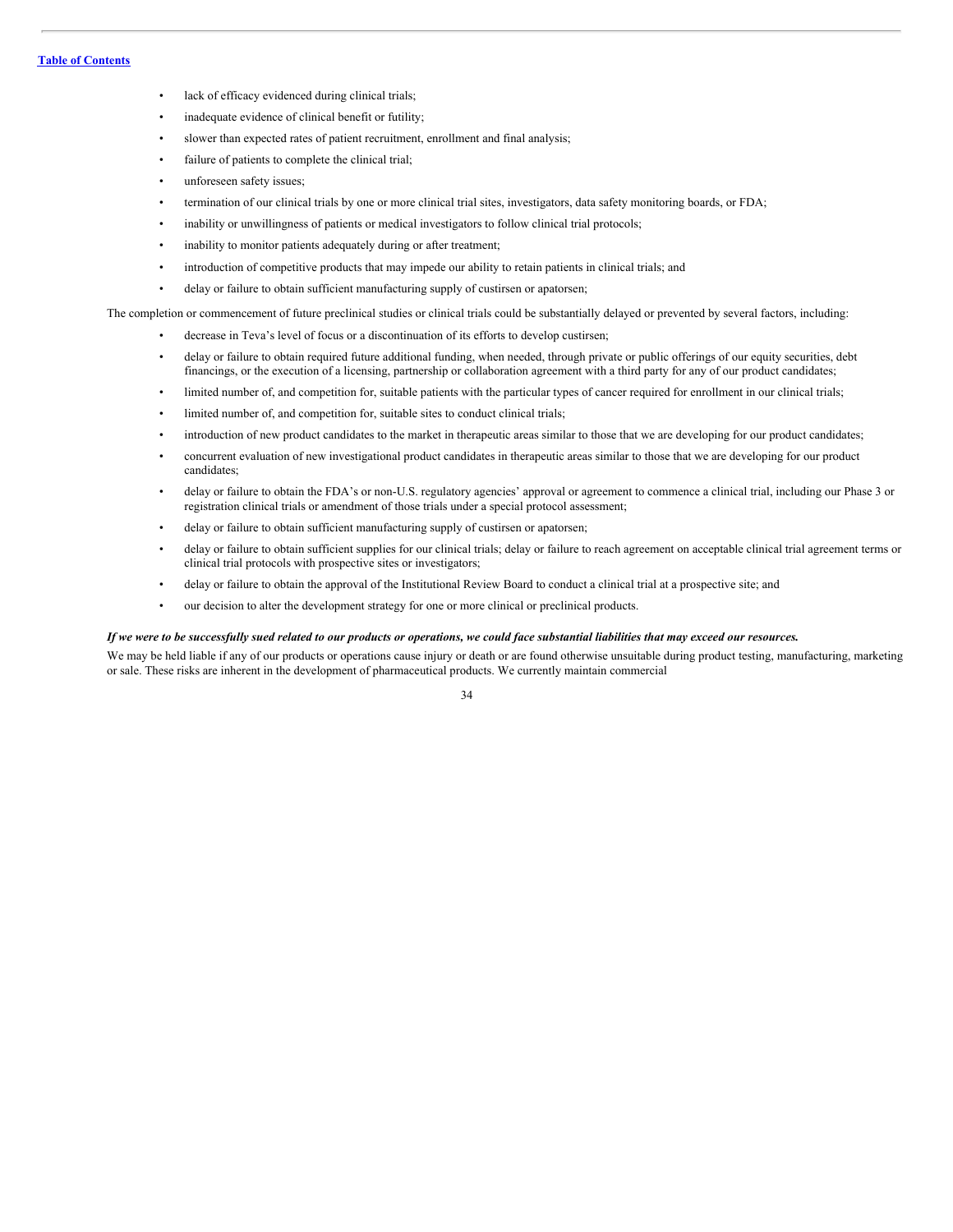general and umbrella liability policies with combined limits of \$10 million per occurrence and in the aggregate, in addition to a \$10 million per claim and annual aggregate product liability insurance policy related to our clinical trials consistent with industry standards. When necessary for our products, we intend to obtain additional product liability insurance. Insurance coverage may be prohibitively expensive, may not fully cover potential liabilities or may not be available in the future. Inability to obtain sufficient insurance coverage at an acceptable cost or otherwise to protect against potential product liability claims could prevent or inhibit the commercialization of our products. If we were to be sued for any injury caused by or associated with our products or operations, the litigation could consume substantial time and attention of our management, and the resulting liability could exceed our total assets.

# Because we depend on financing from third parties for our operations, our business may fail if such financing becomes unavailable or is not available on *commercially reasonable terms.*

To date, we have financed our operations primarily through the sale of our equity securities and from payments we receive pursuant to the collaboration agreement with Teva. We believe that our existing capital resources and interest on such resources will be sufficient to meet our current operating requirements into the third quarter of 2016. If, however, the collaboration agreement with Teva is terminated, Teva fails to fulfill its obligations under the collaboration agreement, patients live longer as a result of new or investigational therapies, the trials proceed slower than expected or are initiated later than expected, we change our development plans, acquire rights to new product candidates or cannot find third-party collaborators for our other product candidates, we may need additional capital sooner than we expect. Our future capital requirements will depend on many factors, including, without limitation:

- maintaining our partnership with Teva;
- the scope and results of our clinical trials and preclinical studies;
- whether we experience delays in our clinical and preclinical development programs, or slower-than-anticipated product development or rate of events;
- whether we are able to enter into additional third-party collaborative partnerships to develop and/or commercialize any of our other product candidates on terms that are acceptable to us;
- whether we are able to enter into additional third-party collaborative partnerships to develop and/or commercialize any of our other product candidates on terms that are acceptable to us;
- the timing and requirements of, and the costs involved in, conducting studies required to obtain regulatory approvals for our product candidates from the FDA and comparable foreign regulatory agencies;
- the availability of third parties to perform the key development tasks for our product candidates, including conducting preclinical studies and clinical trials and manufacturing our product candidates to be tested in those studies and trials and the associated costs of those services;
- the costs involved in preparing, filing, prosecuting, maintaining, defending the validity of and enforcing patent claims and other costs related to patent rights and other intellectual property rights, including litigation costs and the results of such litigation;
- whether we modify our development program, including terminating and starting new trials; and
- whether opportunities to acquire additional product candidates arise and the costs of acquiring and developing those product candidates.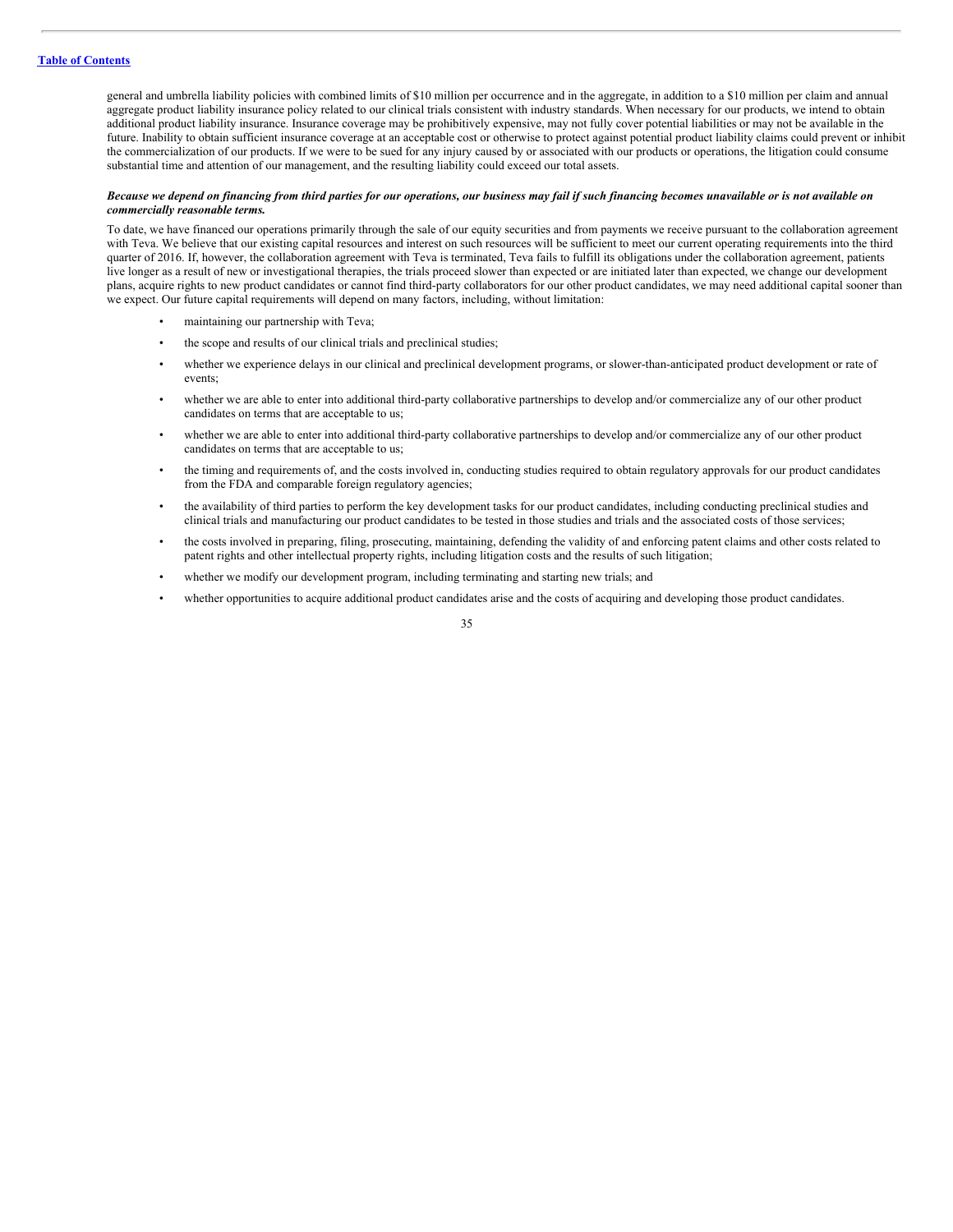If we are unable to raise funds on acceptable terms when it becomes necessary to do so, we may not be able to continue developing our product candidates, acquire or develop additional product candidates or respond to competitive pressures or unanticipated requirements. For these reasons, any inability to raise additional funds when we require it could have a material adverse effect on our business.

#### If our competitors develop and market products that are more effective, safer or less expensive than our future product candidates, our clinical trials and *commercial opportunities will be negatively af ected.*

The life sciences industry is highly competitive, and we face significant competition from many pharmaceutical, biopharmaceutical and biotechnology companies that are researching and marketing products designed to address cancer indications for which we are currently developing products or for which we may develop products in the future. We are aware of several other companies that are developing therapeutics that seek to promote tumor cell death. Any products we may develop in the future are also likely to face competition from other drugs and therapies. Many of our competitors have significantly greater financial, manufacturing, marketing and drug development resources than we do. Large pharmaceutical companies, in particular, have extensive experience in clinical testing and in obtaining regulatory approvals for drugs. These companies also have significantly greater research and marketing capabilities than we do. In addition, many universities and private and public research institutes are, or may become, active in cancer research, and develop products that may directly compete with ours. If our competitors market products that are more effective, safer or less expensive than our future product candidates, if any, or that reach the market sooner than our future product candidates, if any, we may not achieve commercial success.

# If new therapies become broadly used, we may need to conduct clinical trials of our product candidates in combination with these new therapies to demonstrate safety and efficacy of the combination. Additional trials will delay the development of our product candidates and increase our costs. The failure of certain of our product candidates to work in combination with these new therapies would have an adverse effect on our business.

Our intention is to combine certain of our product candidates with therapies that are broadly used by clinicians and considered highly effective. As new therapies are developed, we will need to assess these therapies to determine whether to conduct clinical trials of our product candidates in combination with them to demonstrate safety and efficacy of the combination. If we determine that it is appropriate to conduct additional clinical trials of our product candidates in combination with these new therapies, the development of our product candidates will be delayed and our costs will be increased. If these clinical trials generate safety concerns or lack of efficacy, our business would be adversely affected.

# We rely on third parties to manufacture and supply our product candidates and other agents used in our clinical trials. A decrease in the availability or quality of any of these products or agents could increase clinical trial costs, delay or halt clinical development or regulatory approval of our product candidates or commercialization of our future product candidates, resulting in additional losses and depriving us of potential product revenue.

We do not own or operate manufacturing facilities, and we depend on third-party contract manufacturers for production of all of our product candidates and rely on other companies and their manufacturers for other agents used in all of our clinical trials. We lack the resources and the capability to manufacture any of our product candidates ourselves. To date, our product candidates have been manufactured in limited quantities for preclinical studies and clinical trials. All active pharmaceutical ingredient, or API, and drug product for custirsen and apatorsen have been manufactured for us by third parties pursuant to a purchase order or short-term contract that has been fulfilled.

If, in the future, one of our product candidates is approved for commercial sale, we, or a pharmaceutical partner that has licensed such product candidate, will need to manufacture that product candidate in commercial quantities. We cannot provide assurance that the third-party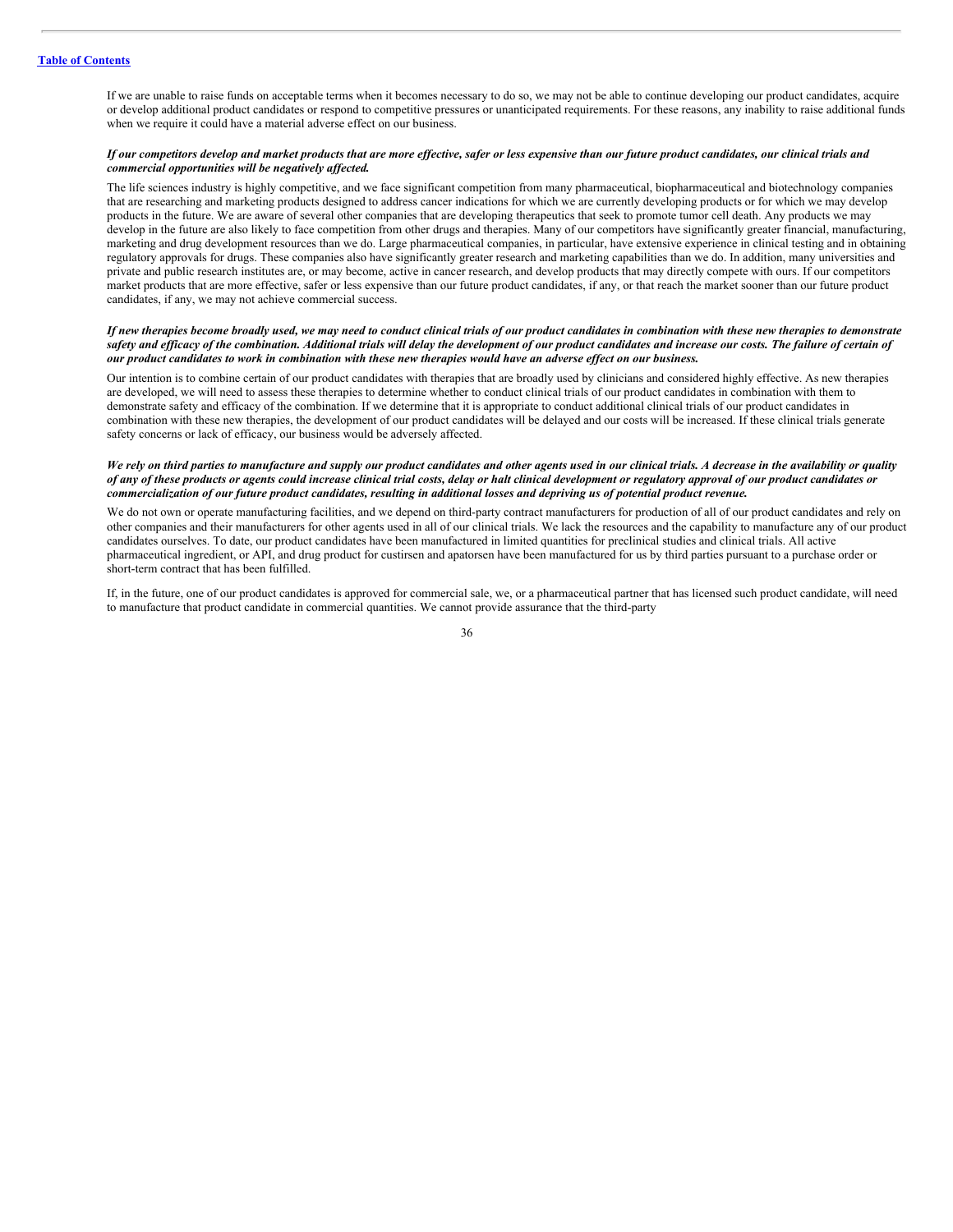manufacturers with which we have contracted in the past will have sufficient capacity to satisfy our future manufacturing needs, that we will be able to negotiate additional purchases of API or drug product from these or alternative manufacturers on terms favorable to us, if at all, or that a pharmaceutical partner that has licensed such product candidate will have sufficient capacity or expertise to satisfy future needs.

Third-party manufacturers may fail to perform under their contractual obligations, or may fail to deliver the required commercial quantities of bulk API or finished drug product on a timely basis and at commercially reasonable prices. We have experienced manufacturing quality issues resulting in an unusable lot of product candidate in the past. Any performance failure on the part of our contract manufacturers could delay clinical development or regulatory approval of our product candidates or commercialization of our future product candidates, depriving us of potential product revenue and resulting in additional losses. If we are required to identify and qualify an alternate manufacturer, we may be forced to delay or suspend our clinical trials, regulatory submissions, required approvals or commercialization of our product candidates, which may cause us to incur higher costs and could prevent us from commercializing our product candidates successfully. If we are unable to find one or more replacement manufacturers capable of production at a reasonably favorable cost, in adequate volumes, of adequate quality and on a timely basis, we would likely be unable to meet demand for our product candidates and our clinical trials could be delayed or we could lose potential revenue. Our ability to replace an existing API manufacturer may be difficult because the number of potential manufacturers is limited to approximately five manufacturers, and the FDA must inspect any replacement manufacturer and review information related to product produced at the manufacturer before they can begin manufacturing our product candidates. It may be difficult or impossible for us to identify and engage a replacement manufacturer on acceptable terms in a timely manner, if at all. We expect to continue to depend on third-party contract manufacturers for the foreseeable future.

Our product candidates require precise, high-quality manufacturing. Any of our contract manufacturers will be subject to ongoing periodic unannounced inspection by the FDA and non-U.S. regulatory authorities to ensure strict compliance with current Good Manufacturing Practices, or cGMP, and other applicable government regulations and corresponding standards. If our contract manufacturers fail to achieve and maintain high manufacturing standards in compliance with cGMP regulations, we may experience manufacturing errors resulting in patient injury or death, product recalls or withdrawals, delays or interruptions of production or failures in product testing or delivery, delay or prevention of filing or approval of marketing applications for our product candidates, cost overruns or other problems that could seriously affect our business.

Significant manufacturing scale-up may require additional validation studies, which the FDA must review and approve. Additionally, any third-party manufacturers we retain to manufacture our product candidates on a commercial scale must pass an FDA pre-approval inspection for conformance to cGMP regulations before we can obtain approval of our product candidates. If we are unable to successfully increase the manufacturing capacity for a product candidate in conformance with cGMP regulations, the regulatory approval or commercial launch of any related products may be delayed or there may be a shortage in supply.

We also rely on third-parties for the provision of other agents used in our clinical trials, and in some circumstances these agents are provided to us at no cost. We have no assurance that these third-parties will continue to provide their products to us at no cost.

We rely, in part, on third parties to conduct clinical trials for our product candidates and plan to rely on third parties to conduct future clinical trials. If these third parties do not successfully carry out their contractual duties or meet expected deadlines, we may be unable to obtain regulatory approval for or *commercialize our current and future product candidates.*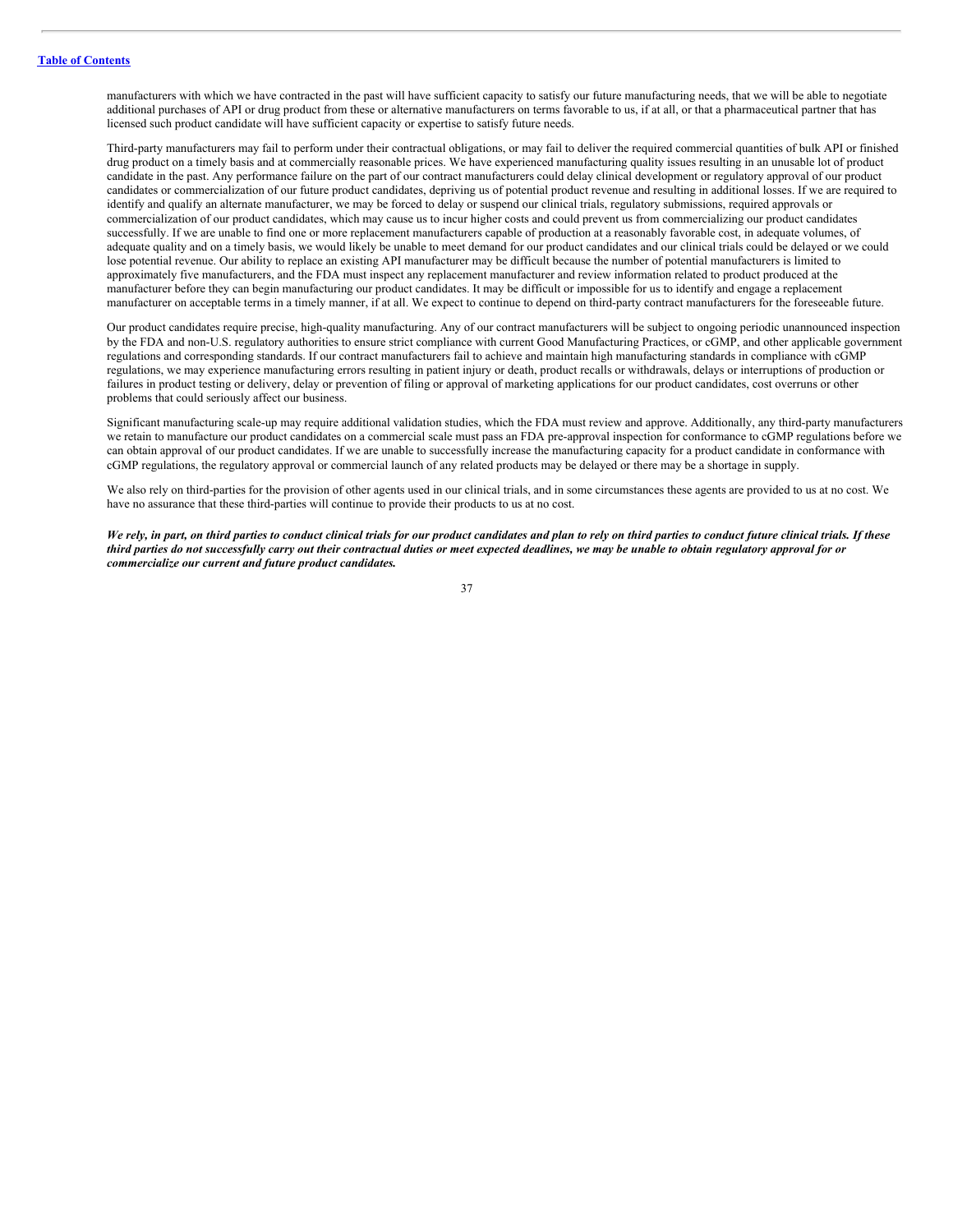To implement our product development strategies, we rely on third parties, such as collaborators, contract research organizations, medical institutions, clinical investigators and contract laboratories, to conduct clinical trials of our product candidates. In particular, we have limited control over the two custirsen Phase 3 trials over which Teva has primary oversight. Although we rely on third parties to conduct our clinical trials, we are responsible for ensuring that each of our clinical trials is conducted in accordance with our investigational plan and protocol. Moreover, the FDA and non-U.S. regulatory authorities require us to comply with regulations and standards, commonly referred to as Good Clinical Practices, or GCPs, for conducting, monitoring, recording and reporting the results of clinical trials to ensure that the data and results are scientifically credible and accurate and that the clinical trial subjects are adequately informed of the potential risks of participating in clinical trials. Our reliance on third parties does not relieve us of these responsibilities and requirements. If the third parties conducting our clinical trials do not perform their contractual duties or obligations, do not meet expected deadlines or need to be replaced or if the quality or accuracy of the clinical data they obtain is compromised due to the failure to adhere to GCPs or for any other reason, we may need to enter into new arrangements with alternative third parties and our clinical trials may be extended, delayed or terminated. In addition, a failure by such third parties to perform their obligations in compliance with GCPs may cause our clinical trials to fail to meet regulatory requirements, which may require us to repeat our clinical trials.

#### Even if we or Teva receive regulatory approval to market our product candidates, the market may not be receptive to our products.

Even if our product candidates obtain regulatory approval, they may not gain market acceptance among physicians, patients, healthcare payors and/or the medical community. We believe that the degree of market acceptance will depend on a number of factors, including:

- timing of market introduction of competitive products;
- safety and efficacy of our products;
- prevalence and severity of any side effects;
- potential advantages or disadvantages over alternative treatments;
- strength of marketing and distribution support;
- price of our products, both in absolute terms and relative to alternative treatments; and
- availability of coverage and reimbursement from government and other third-party payors.

If our future product candidates fail to achieve market acceptance, we may not be able to generate significant revenue or achieve or sustain profitability.

# If we fail to acquire and develop products or product candidates at all or on commercially reasonable terms, we may be unable to grow our business.

We currently do not have internal discovery capabilities and depend on pharmaceutical and biotechnology companies and other researchers to sell or license products or product candidates to us. To date, three of our product candidates have been derived from technologies discovered by the Vancouver Prostate Centre and licensed to us by UBC. We intend to continue to rely on research institutions and other biotechnology or pharmaceutical companies as sources of product candidates. We cannot guarantee that the Vancouver Prostate Centre or UBC will continue to develop new product candidate opportunities, that we will continue to have access to such opportunities or that we will be able to purchase or license these product candidates on commercially reasonable terms, if at all. If we are unable to purchase or license new product candidates from the Vancouver Prostate Centre or UBC, we will be required to identify alternative sources of product candidates.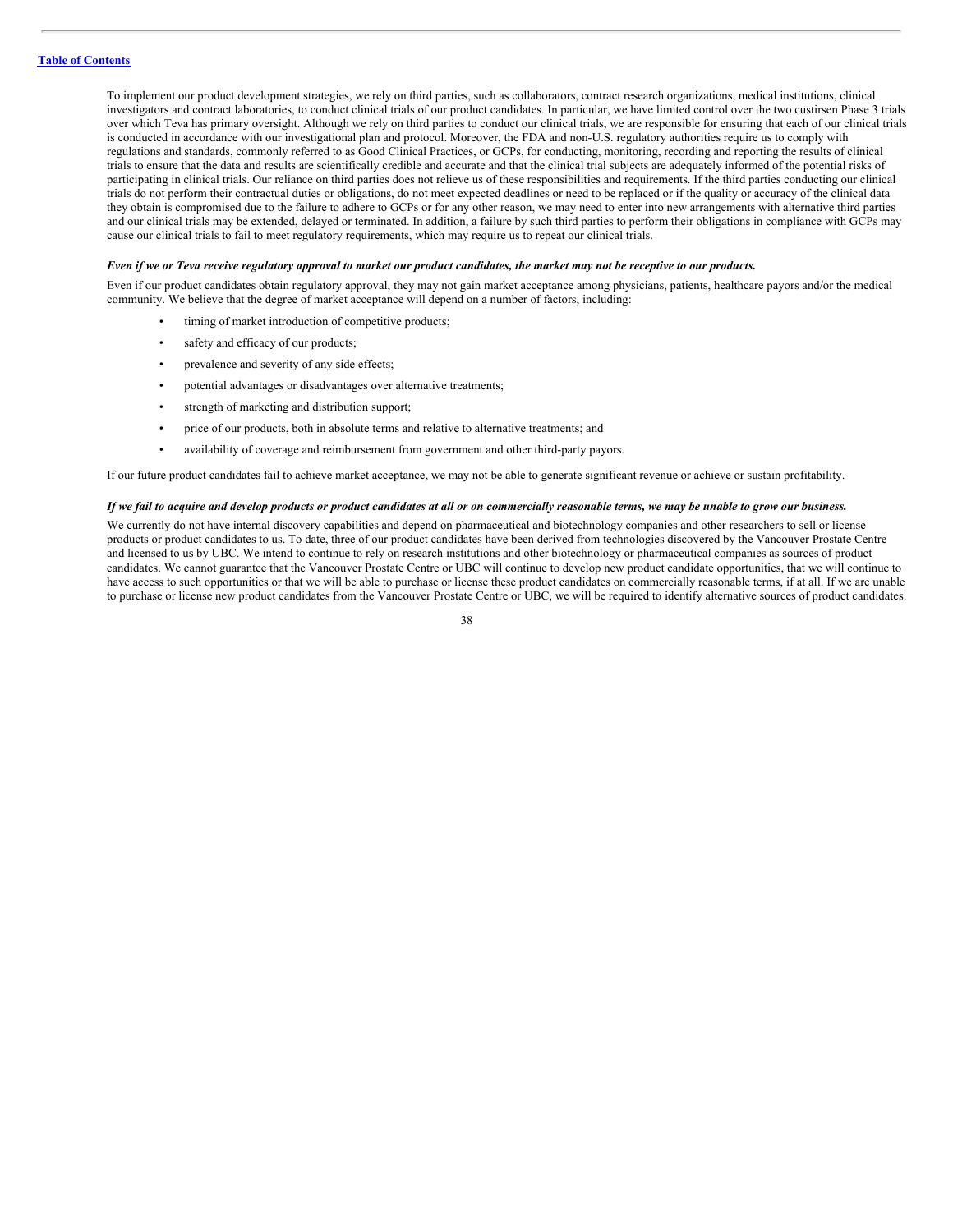The success of our product pipeline strategy depends on our ability to identify, select and acquire pharmaceutical product candidates. Proposing, negotiating and implementing an economically viable product acquisition or license is a lengthy and complex process. We compete for partnering arrangements and license agreements with pharmaceutical and biotechnology companies and academic research institutions. Our competitors may have stronger relationships with third parties with whom we are interested in collaborating and/or may have more established histories of developing and commercializing products. As a result, our competitors may have a competitive advantage in entering into partnering arrangements with such third parties. In addition, even if we find promising product candidates, and generate interest in a partnering or strategic arrangement to acquire such product candidates, we may not be able to acquire rights to additional product candidates or approved products on terms that we find acceptable, if at all. If we fail to acquire and develop product candidates from others, we may be unable to grow our business.

We expect that any product candidate that we acquire rights to will require additional development efforts prior to commercial sale, including extensive clinical evaluation and approval by the FDA and non-U.S. regulatory authorities. All product candidates are subject to the risks of failure inherent in pharmaceutical product development, including the possibility that the product candidate will not be shown to be sufficiently safe and effective for approval by regulatory authorities. Even if the product candidates are approved, we can make no assurance that we would be capable of economically producing the product or that the product would be commercially successful.

# We will need to retain additional personnel and expand our other resources in order to develop our other product candidates. If we fail to effectively expand our operations, including attracting and retaining key management and scientific personnel, we may be unable to successfully develop or commercialize our *product candidates and our business may be materially adversely af ected.*

We will need to expand and effectively manage our managerial, operational, financial, development and other resources in order to successfully pursue our development and commercialization efforts for our existing and future product candidates. Our success depends on our continued ability to attract, retain and motivate highly qualified personnel, such as management, clinical and preclinical personnel, including our executive officers Scott Cormack and Cindy Jacobs. In addition, although we have entered into employment agreements with each of Mr. Cormack and Dr. Jacobs, such agreements permit the executive to terminate his or her employment with us at any time, subject to providing us with advance written notice.

Should custirsen receive marketing approval in the United States and Canada, we would need to hire a substantial number of specialized personnel, including fieldbased medical affairs representatives. In turn, we would need to increase our administrative headcount to support such expanded development and commercialization operations with respect to our product candidates. Our ability to attract and retain qualified personnel in the future is subject to intense competition for qualified personnel among biotechnology, pharmaceutical and other businesses and our current financial position. The loss of the services of any of our senior management could delay or prevent the development and commercialization of our product candidates, or have other adverse effects on our business for an indefinite term. In particular, if we lose any members of our current senior management team, we may not be able to find suitable replacements in a timely fashion, if at all, and our business may be harmed as a result. If any of such events were to occur, among other things, we may not be able to comply with our contractual obligations to Teva under our collaboration agreement or advance our product candidates, which could have a material adverse effect on our business.

We have scientific and clinical advisors who assist us in formulating our development and clinical strategies. These advisors are not our employees and may have commitments to, or consulting or advisory contracts with, other entities that may limit their availability to us. In addition, our advisors may have arrangements with other companies to assist those companies in developing products or technologies that may compete with ours.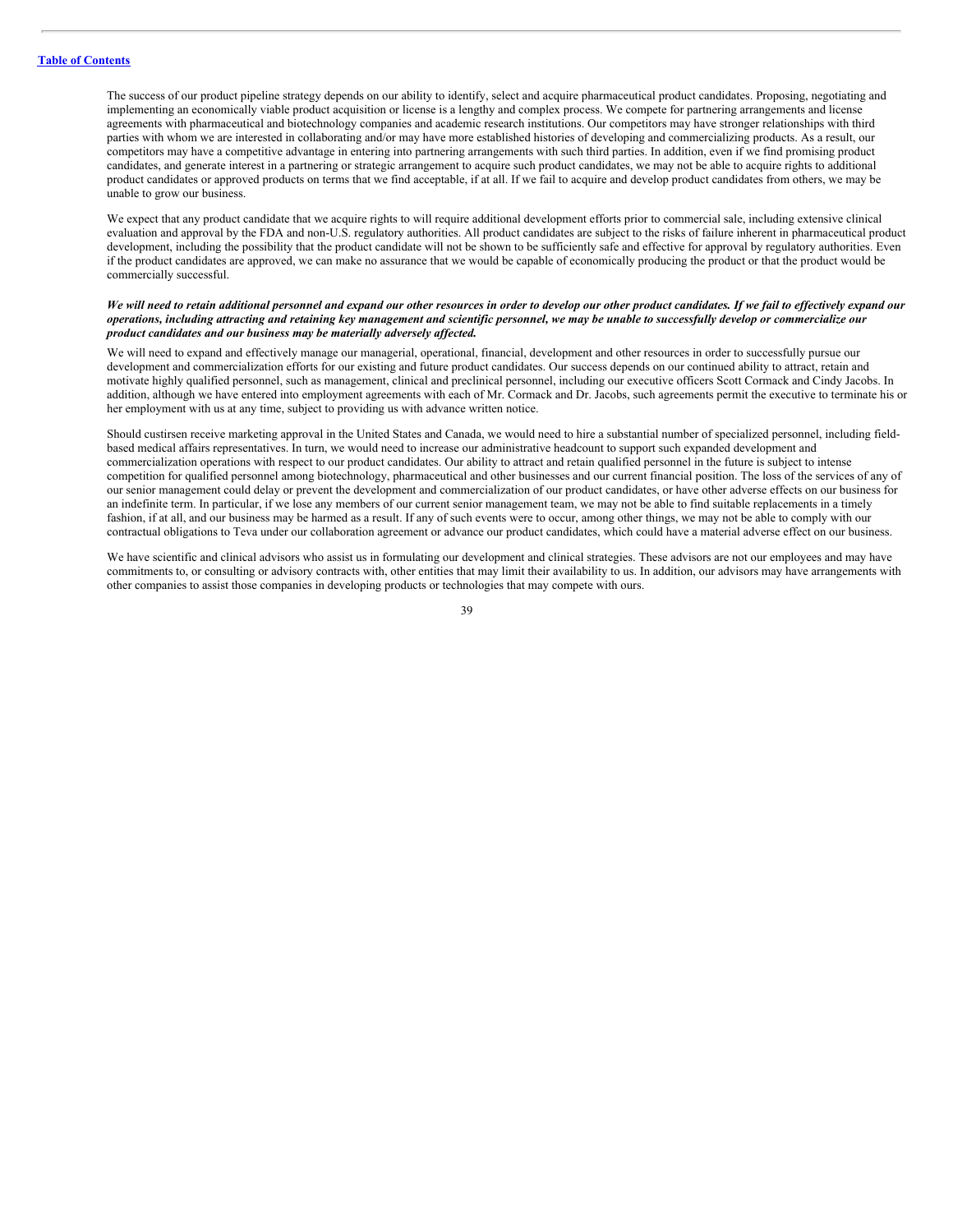# *We may encounter dif iculties in managing our expected growth and in expanding our operations successfully.*

As we advance our product candidates through development, we will need to develop or expand our development, regulatory, manufacturing, marketing and sales capabilities or contract with third parties to provide these capabilities for us. Maintaining additional relationships and managing our future growth will impose significant added responsibilities on members of our management. We must be able to manage our development efforts effectively, manage our clinical trials effectively, hire, train and integrate additional management, development, administrative and sales and marketing personnel, improve our managerial, development, operational and finance systems, and expand our facilities, all of which may impose a strain on our administrative and operational infrastructure.

Under our collaboration agreement with Teva, Teva is responsible for the commercialization costs associated with custirsen. In addition, as we have primary responsibility for the oversight of the second-line chemotherapy trial in CRPC, we must be able to manage our development responsibilities effectively, which may impose a strain on our administrative and operational infrastructure.

Furthermore, we may acquire additional businesses, products or product candidates that complement or augment our existing business. Integrating any newly acquired business, product or product candidate could be expensive and time-consuming. We may not be able to integrate any acquired business, product or product candidate successfully or operate any acquired business profitably. Our future financial performance will depend, in part, on our ability to manage any future growth effectively and our ability to integrate any acquired businesses. We may not be able to accomplish these tasks, which failure could prevent us from successfully growing our business.

# *We may be adversely af ected if our controls over financial reporting fail or are circumvented.*

We regularly review and update our internal controls, disclosure controls and procedures, and corporate governance policies. In addition, we are required under the Sarbanes Oxley Act of 2002 to report annually on our internal control over financial reporting. If it were to be determined that our internal control over financial reporting is not effective, such shortcoming could have an adverse effect on our business and financial results and the price of our common stock could be negatively affected. This reporting requirement could also make it more difficult or more costly for us to obtain certain types of insurance, including director and officer liability insurance, and we may be forced to accept reduced policy limits and coverage or incur substantially higher costs to obtain the same or similar coverage. Any system of internal controls, however well designed and operated, is based in part on certain assumptions and can provide only reasonable, not absolute, assurances that the objectives of the system are met. Any failure or circumvention of the controls and procedures or failure to comply with regulation concerning control and procedures could have a material effect on our business, results of operation and financial condition. Any of these events could result in an adverse reaction in the financial marketplace due to a loss of investor confidence in the reliability of our financial statements, which ultimately could negatively affect the market price of our shares, increase the volatility of our stock price and adversely affect our ability to raise additional funding. The effect of these events could also make it more difficult for us to attract and retain qualified persons to serve on our Board and our Board committees and as executive officers.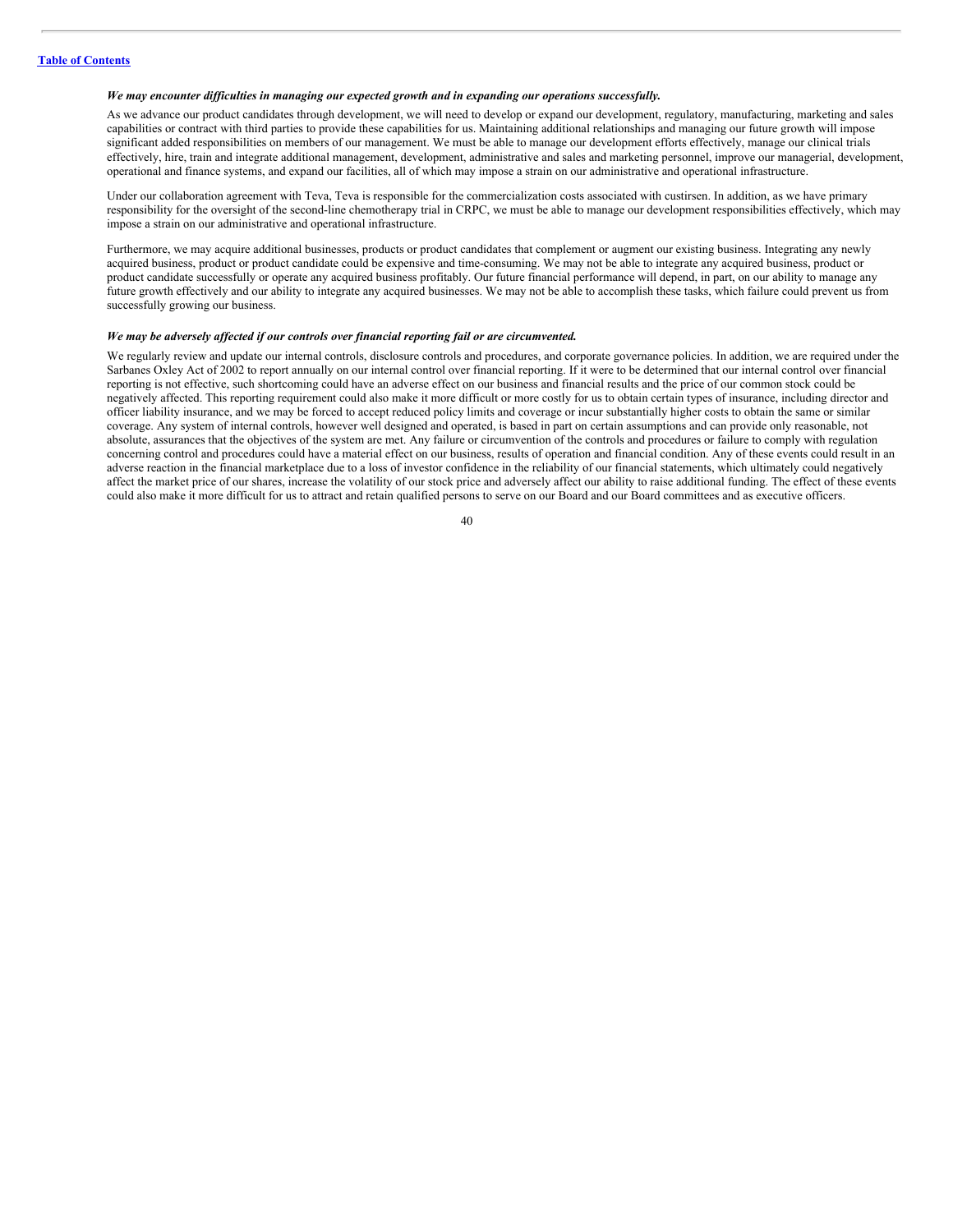# **Risks Related to Our Intellectual Property**

#### *Our proprietary rights may not adequately protect our technologies and product candidates.*

Our commercial success will depend on our ability to obtain patents and/or regulatory exclusivity and maintain adequate protection for our technologies and product candidates in the United States and other countries. We will be able to protect our proprietary rights from unauthorized use by third parties only to the extent that our proprietary technologies and future product candidates are covered by valid and enforceable patents or are effectively maintained as trade secrets.

We and our collaborators, including Teva, intend to apply for additional patents covering both our technologies and product candidates, as we deem appropriate. We or our collaborators may, however, fail to apply for patents on important technologies or product candidates in a timely fashion, if at all. Our existing patents and any future patents we or our collaborators obtain may not be sufficiently broad to prevent others from practicing our technologies or from developing competing products and technologies. In addition, we do not always control the patent prosecution of subject matter that we license from others. Accordingly, we are sometimes unable to exercise a significant degree of control over such intellectual property as we would over our own.

Moreover, the patent positions of biopharmaceutical companies are highly uncertain and involve complex legal and factual questions for which important legal principles remain unresolved. As a result, the validity and enforceability of our patents cannot be predicted with certainty. In addition, the U.S. Supreme Court has recently revised certain tests regarding granting patents and assessing the validity of patents to make it more difficult to obtain patents. As a consequence, issued patents may be found to contain invalid claims according to the newly revised standards. Some of our patents or those of our collaborators may be subject to challenge and subsequent invalidation or significant narrowing of claim scope in a re-examination proceeding, or during litigation, under the revised criteria. We cannot guarantee that:

- we or our licensors were the first to make the inventions covered by each of our issued patents and pending patent applications;
- we or our licensors were the first to file patent applications for these inventions;
- others will not independently develop similar or alternative technologies or duplicate any of our technologies;
- any of our or our licensors' pending patent applications will result in issued patents;
- any of our or our licensors' patents will be valid or enforceable;
- any patents issued to us or our licensors and collaboration partners will provide us with any competitive advantages, or will not be challenged by third parties; and
- we will develop additional proprietary technologies that are patentable, or the patents of others will not have an adverse effect on our business.

The actual protection afforded by a patent varies on a product-by-product basis, from country to country and depends on many factors, including the type of patent, the scope of its coverage, the availability of regulatory related extensions, the availability of legal remedies in a particular country and the validity and enforceability of the patents. Our ability or the ability of our collaborators to maintain and solidify our proprietary position for our product candidates will depend on our success in obtaining effective claims and enforcing those claims once granted. Our issued patents and those that may issue in the future, or those licensed to us or our collaborators, may be challenged, invalidated, unenforceable or circumvented, and the rights granted under any issued patents may not provide us with proprietary protection or competitive advantages against competitors with similar products. Due to the extensive amount of time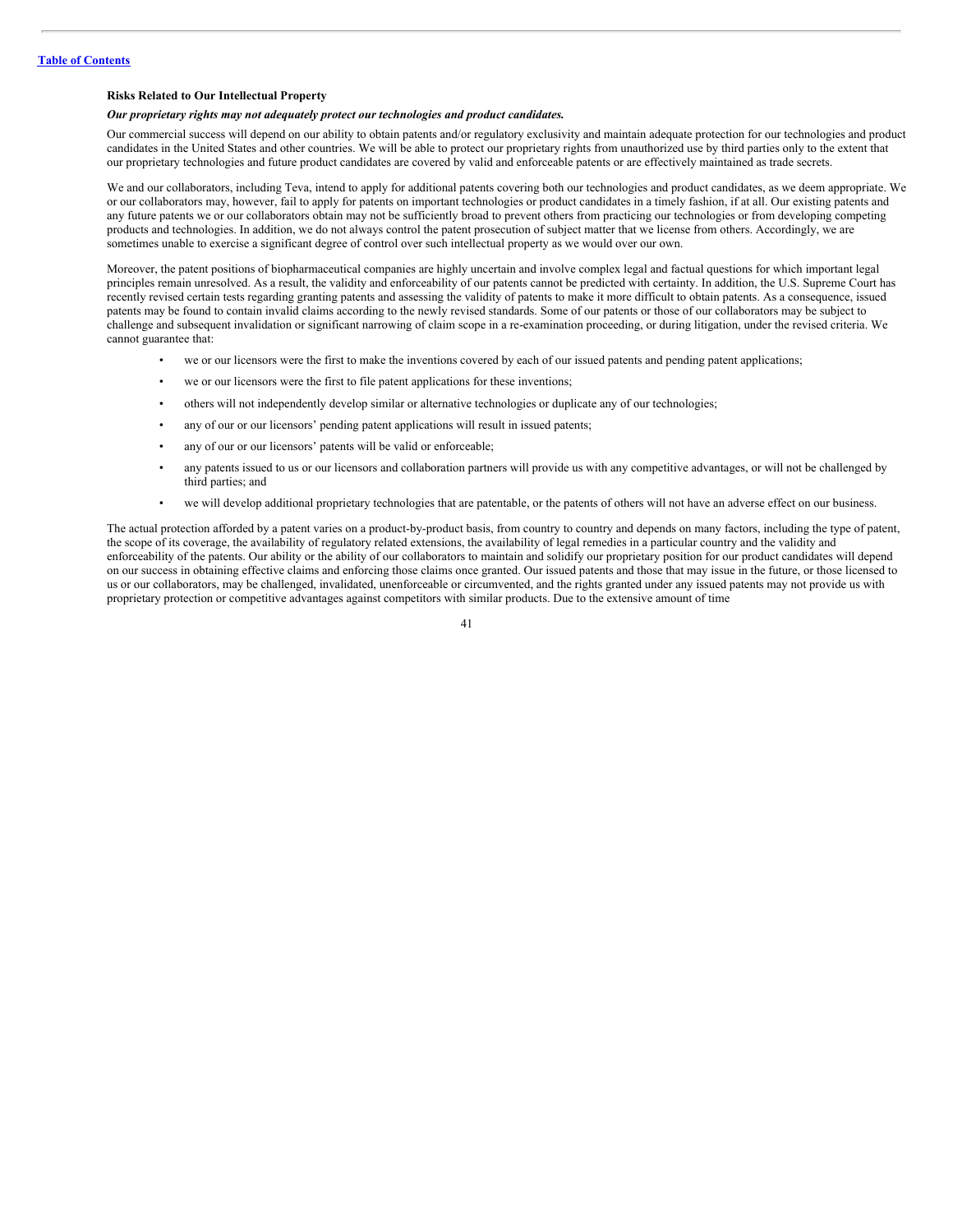required for the development, testing and regulatory review of a potential product, it is possible that, before any of our product candidates can be commercialized, any related patent may expire or remain in force for only a short period following commercialization, thereby reducing any advantage of the patent.

We and our collaborators, including Teva, also rely on trade secrets to protect some of our technology, especially where it is believed that patent protection is appropriate or obtainable. However, trade secrets are difficult to maintain. While we use reasonable efforts to protect our trade secrets, our or our collaboration partners' employees, consultants, contractors or scientific and other advisors may unintentionally or willfully disclose our proprietary information to competitors. Enforcement of claims that a third party has illegally obtained and is using trade secrets is expensive, time consuming and uncertain. In addition, non-U.S. courts are sometimes less willing than U.S. courts to protect trade secrets. If our competitors independently develop equivalent knowledge, methods and know-how, we would not be able to assert our trade secrets against them and our business could be harmed.

#### We and our collaborators, including Teva, may not be able to protect our intellectual property rights throughout the world.

Filing, prosecuting and defending patents on all of our product candidates and products, when and if we have any, in every jurisdiction would be prohibitively expensive. Competitors may use our technologies in jurisdictions where we or our licensors have not obtained patent protection to develop their own products. These products may compete with our products, when and if we have any, and may not be covered by any of our or our licensors' patent claims or other intellectual property rights.

The laws of some non-U.S. countries do not protect intellectual property rights to the same extent as the laws of the United States, and many companies have encountered significant problems in protecting and defending such rights in foreign jurisdictions. The legal systems of certain countries, particularly certain developing countries, do not favor the enforcement of patents and other intellectual property protection, particularly those relating to biotechnology and/or pharmaceuticals, which could make it difficult for us to stop the infringement of our patents. Proceedings to enforce our patent rights in foreign jurisdictions could result in substantial cost and divert our efforts and attention from other aspects of our business.

# We may become involved in disputes with Teva or potential future collaborators over intellectual property ownership, and publications by our research collaborators and scientific advisors could impair our ability to obtain patent protection or protect our proprietary information, which, in either case, could *have a significant ef ect on our business.*

Inventions discovered under research, material transfer or other such collaborative agreements, including our collaboration agreement with Teva, may become jointly owned by us and the other party to such agreements in some cases and the exclusive property of either party in other cases. Under some circumstances, it may be difficult to determine who owns a particular invention, or whether it is jointly owned, and disputes could arise regarding ownership of those inventions. These disputes could be costly and time consuming and an unfavorable outcome could have a significant adverse effect on our business if we were not able to protect or license rights to these inventions. In addition, our research collaborators and scientific advisors generally have contractual rights to publish our data and other proprietary information, subject to our prior review. Publications by our research collaborators and scientific advisors containing such information, either with our permission or in contravention of the terms of their agreements with us, may impair our ability to obtain patent protection or protect our proprietary information, which could significantly harm our business.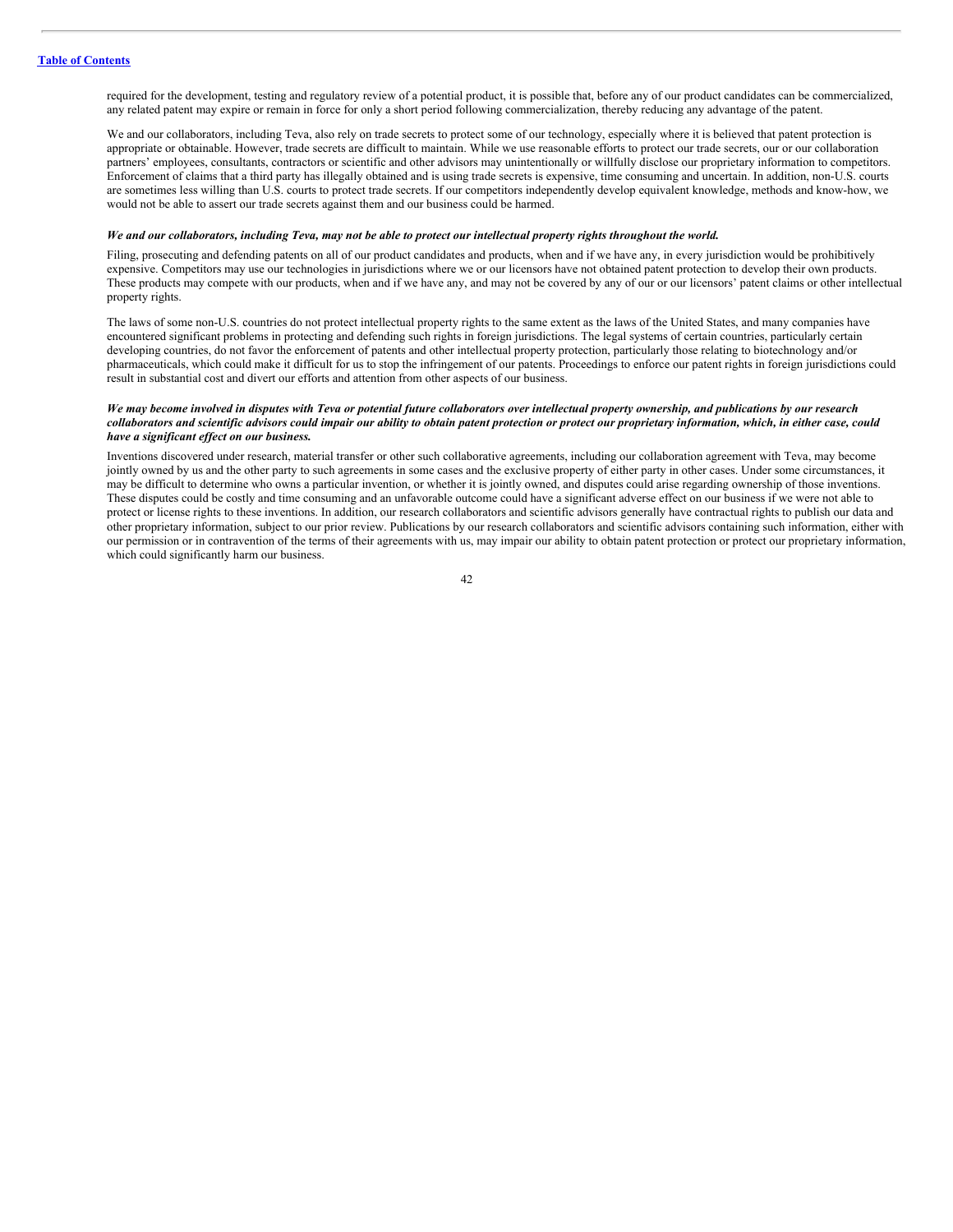# *The intellectual property protection for our product candidates depends on third parties.*

With respect to custirsen, apatorsen and OGX-225, we have exclusively licensed from UBC certain issued patents and pending patent applications covering the respective antisense sequences underlying these product candidates and their commercialization and use, and we have licensed from Isis certain issued patents and pending patent applications directed to product compositions and chemical modifications used in product candidates for commercialization, use and the manufacturing thereof, as well as some alternative antisense sequences. We have also received a sublicense from Isis under certain third-party patent portfolios directed to such modifications.

The patents and pending patent applications underlying our licenses do not cover all potential product candidates, modifications and uses. In the case of patents and patent applications licensed from Isis, we do not have and have not had any control over the filing, prosecution or enforcement of these patents or patent applications. We cannot be certain that such prosecution efforts have been or will be conducted in compliance with applicable laws and regulations or will result in valid and enforceable patents. We also cannot be assured that our licensors or their respective licensing partners will agree to enforce any such patent rights at our request or devote sufficient efforts to attain a desirable result. Any failure by our licensors or any of their respective licensing partners to properly protect the intellectual property rights relating to our product candidates could have a material adverse effect on our financial condition and results of operation.

# The patent protection for our product candidates or products may expire before we are able to maximize their commercial value, which may subject us to *increased competition and reduce or eliminate our opportunity to generate product revenue.*

The patents for our product candidates have varying expiration dates and, when these patents expire, we may be subject to increased competition and we may not be able to recover our development costs. For example, certain of the U.S. patents directed to custirsen and its use that have been licensed from UBC are scheduled to expire in 2020 and 2021. In some of the larger economic territories, such as the United States and Europe, patent term extension/restoration may be available to compensate for time taken during aspects of the product candidate's regulatory review. We cannot, however, be certain that an extension will be granted or, if granted, what the applicable time period or the scope of patent protection afforded during any extended period will be. In addition, even though some regulatory agencies may provide some other exclusivity for a product candidate under its own laws and regulations, we may not be able to qualify the product candidate or obtain the exclusive time period.

If we are unable to obtain patent term extension/restoration or some other exclusivity, we could be subject to increased competition and our opportunity to establish or maintain product revenue could be substantially reduced or eliminated. Furthermore, we may not have sufficient time to recover our development costs prior to the expiration of our U.S. and non-U.S. patents.

# We may incur substantial costs as a result of litigation or other proceedings relating to patent and other intellectual property rights and we may be unable to *protect our rights to, or use of, our technology.*

If we choose to go to court to stop someone else from using the inventions claimed in our patents or our licensed patents, that individual or company has the right to ask the court to rule that these patents are invalid and/or should not be enforced against that third party. These lawsuits are expensive and would consume time and other resources even if we were successful in stopping the infringement of these patents. In addition, there is a risk that the court will decide that these patents are invalid or unenforceable and that we do not have the right to stop the other party from using the inventions. The U.S. Supreme Court has revised certain tests regarding granting patents and assessing the validity of patents to make it more difficult to obtain patents. Some of our issued patents may be subject to challenge and subsequent invalidation under the revised criteria. There is also the risk that, even if the validity or unenforceability of these patents is upheld, the court will narrow the scope of our claim or will refuse to stop the other party on the grounds that such other party's activities do not infringe our rights.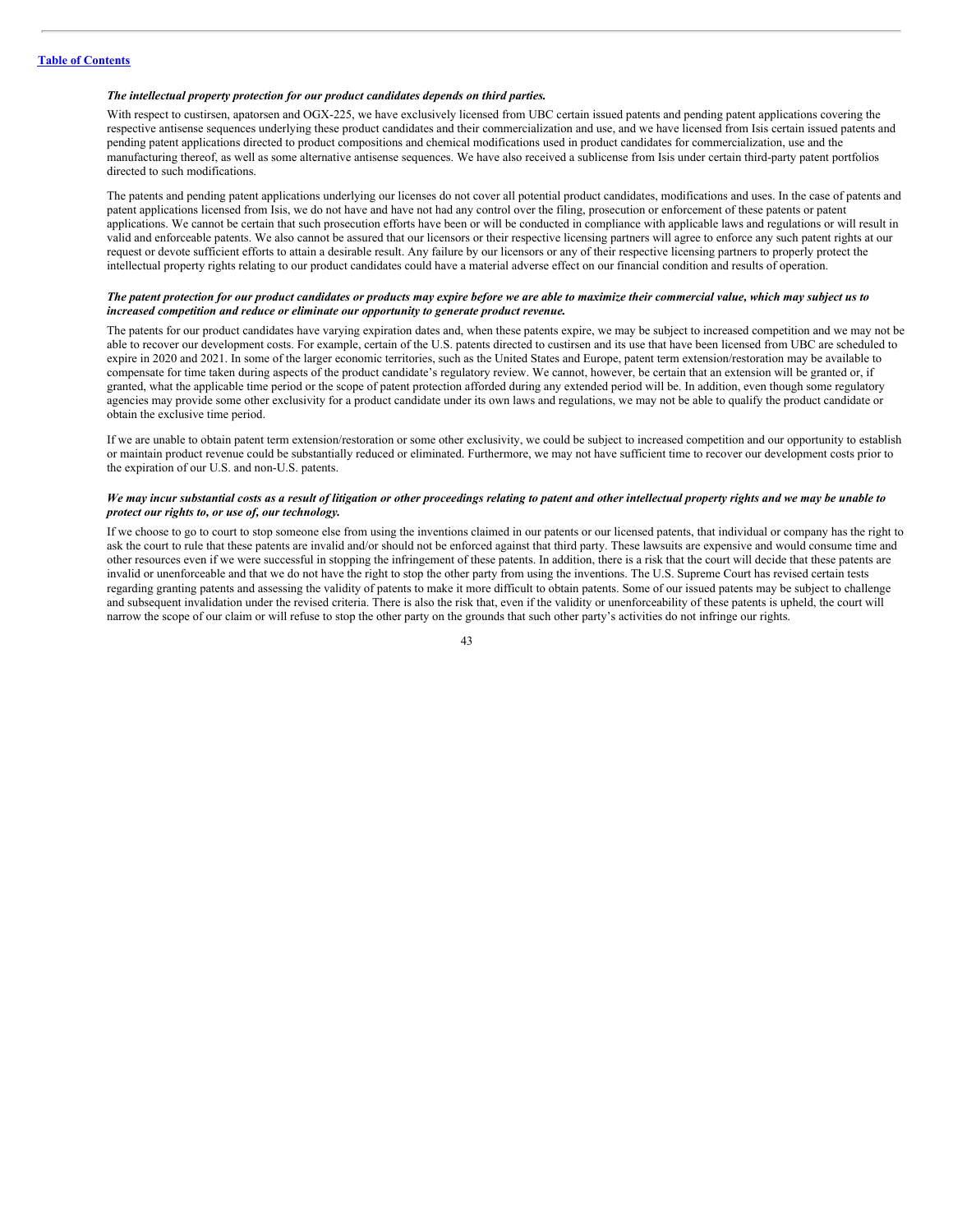If we wish to use the technology or compound claimed in issued and unexpired patents owned by others, we will need to obtain a license from the owner, enter into litigation to challenge the validity or enforceability of the patents or incur the risk of litigation in the event that the owner asserts that we infringed its patents. The failure to obtain a license to technology or the failure to challenge an issued patent that we may require to discover, develop or commercialize our product candidates may have a material adverse effect on us.

If a third party asserts that we infringed its patents or other proprietary rights, we could face a number of risks that could seriously harm our results of operations, financial condition and competitive position, including:

- patent infringement and other intellectual property claims, which would be costly and time consuming to defend, whether or not the claims have merit, and which could delay the regulatory approval process and divert management's attention from our business;
- substantial damages for past infringement, which we may have to pay if a court determines that our product candidates or technologies infringe a competitor's patent or other proprietary rights;
- a court prohibiting us from selling or licensing our technologies or future drugs unless the third party licenses its patents or other proprietary rights to us on commercially reasonable terms, which it is not required to do; and
- if a license is available from a third party, we may have to pay substantial royalties or lump-sum payments or grant cross licenses to our patents or other proprietary rights to obtain that license.

The biotechnology industry has produced a proliferation of patents, and it is not always clear to industry participants, including us, which patents cover various types of products or methods of use. The coverage of patents is subject to interpretation by the courts, and the interpretation is not always uniform. If we are sued for patent infringement, we would need to demonstrate that our product candidates or methods of use either do not infringe the patent claims of the relevant patent, and/or that the patent claims are invalid, and/or that the patent is unenforceable and we may not be able to do this. Proving invalidity, in particular, is difficult since it requires a showing of clear and convincing evidence to overcome the presumption of validity enjoyed by issued patents.

U.S. patent laws as well as the laws of some foreign jurisdictions provide for provisional rights in published patent applications beginning on the date of publication, including the right to obtain reasonable royalties, if a patent subsequently issues and certain other conditions are met.

Because some patent applications in the United States may be maintained in secrecy until the patents are issued, because patent applications in the United States and many foreign jurisdictions are typically not published until 18 months after filing and because publications in the scientific literature often lag behind actual discoveries, we cannot be certain that others have not filed patent applications for technology covered by our licensors' issued patents or our pending applications or our licensors' pending applications, or that we or our licensors were the first to invent the technology.

Patent applications filed by third parties that cover technology similar to ours may have priority over our or our licensors' patent applications and could further require us to obtain rights to issued patents covering such technologies. If another party files a U.S. patent application on an invention similar to ours, we may elect to participate in or be drawn into an interference proceeding declared by the U.S. Patent and Trademark Office to determine priority of invention in the United States. The costs of these proceedings could be substantial, and it is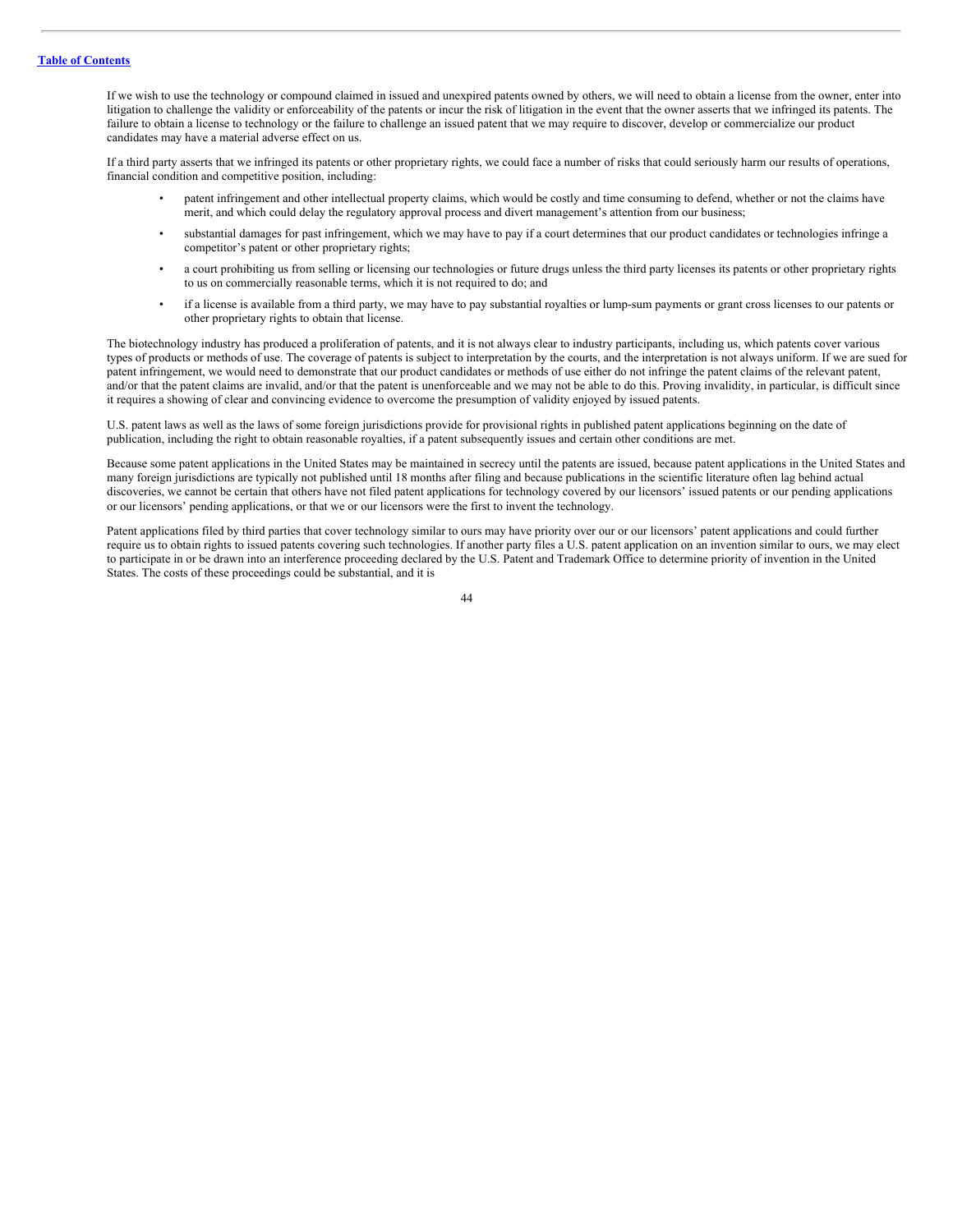possible that such efforts would be unsuccessful, resulting in a loss of our U.S. patent position with respect to such inventions. Some of our competitors may be able to sustain the costs of complex patent litigation more effectively than we can because they have substantially greater resources. In addition, any uncertainties resulting from the initiation and continuation of any litigation could have a material adverse effect on our ability to raise the funds necessary to continue our operations. We cannot predict whether third parties will assert these claims against us or against the licensors of technology licensed to us, or whether those claims will harm our business. If we are forced to defend against these claims, whether they are with or without any merit and whether they are resolved in favor of or against us or our licensors, we may face costly litigation and diversion of management's attention and resources. As a result of these disputes, we may have to develop costly non-infringing technology, or enter into licensing agreements. These agreements, if necessary, may be unavailable on terms acceptable to us, if at all, which could seriously harm our business or financial condition.

#### If we breach any of the agreements under which we license rights to our product candidates or technology from third parties, we could lose license rights that are important to our business. Certain of our license agreements may not provide an adequate remedy for a breach by the licensor.

We license the development and commercialization rights for most of our product candidates, including custirsen, apatorsen and OGX-225, and we expect to enter into similar licenses in the future. Under such licenses, we are subject to various obligations such as sublicensing, royalty and milestone payments, annual maintenance fees, limits on sublicensing, insurance obligations and the obligation to use commercially reasonable best efforts to develop and exploit the licensed technology. If we fail to comply with any of these obligations or otherwise breach these agreements, our licensors may have the right to terminate the license in whole or in part or to terminate the exclusive nature of the license. Loss of any of these licenses or the exclusivity rights provided by the licenses could harm our financial condition and results of operations. In addition, certain of our license agreements with UBC eliminate our ability to obtain money damages in respect of certain claims against UBC.

Under the terms of our collaboration agreement with Teva, we are required to use commercially reasonable efforts to maintain and not to breach in any material manner certain of our third-party license agreements relating to custirsen. If we, or our third party licensors, breach any of these agreements in a material manner, we may be in breach of the collaboration agreement, which may allow Teva to terminate the collaboration agreement.

# We may be subject to damages resulting from claims that we, or our employees or consultants, have wrongfully used or disclosed alleged trade secrets of third *parties.*

Many of our employees were previously employed, and certain of our consultants are currently employed, at universities or biotechnology or pharmaceutical companies, including our competitors or potential competitors. Although we have not received any claim to date, we may be subject to claims that these employees or consultants or we have inadvertently or otherwise used or disclosed trade secrets or other proprietary information of these current or former employers. Litigation may be necessary to defend against these claims. If we fail in defending such claims, in addition to paying monetary damages, we may lose valuable intellectual property rights or personnel. We may be subject to claims that employees of our partners or licensors of technology licensed by us have inadvertently or otherwise used or disclosed trade secrets or other proprietary information of their former employers. We may become involved in litigation to defend against these claims. If we fail in defending such claims, in addition to paying monetary damages, we may lose valuable intellectual property rights or personnel.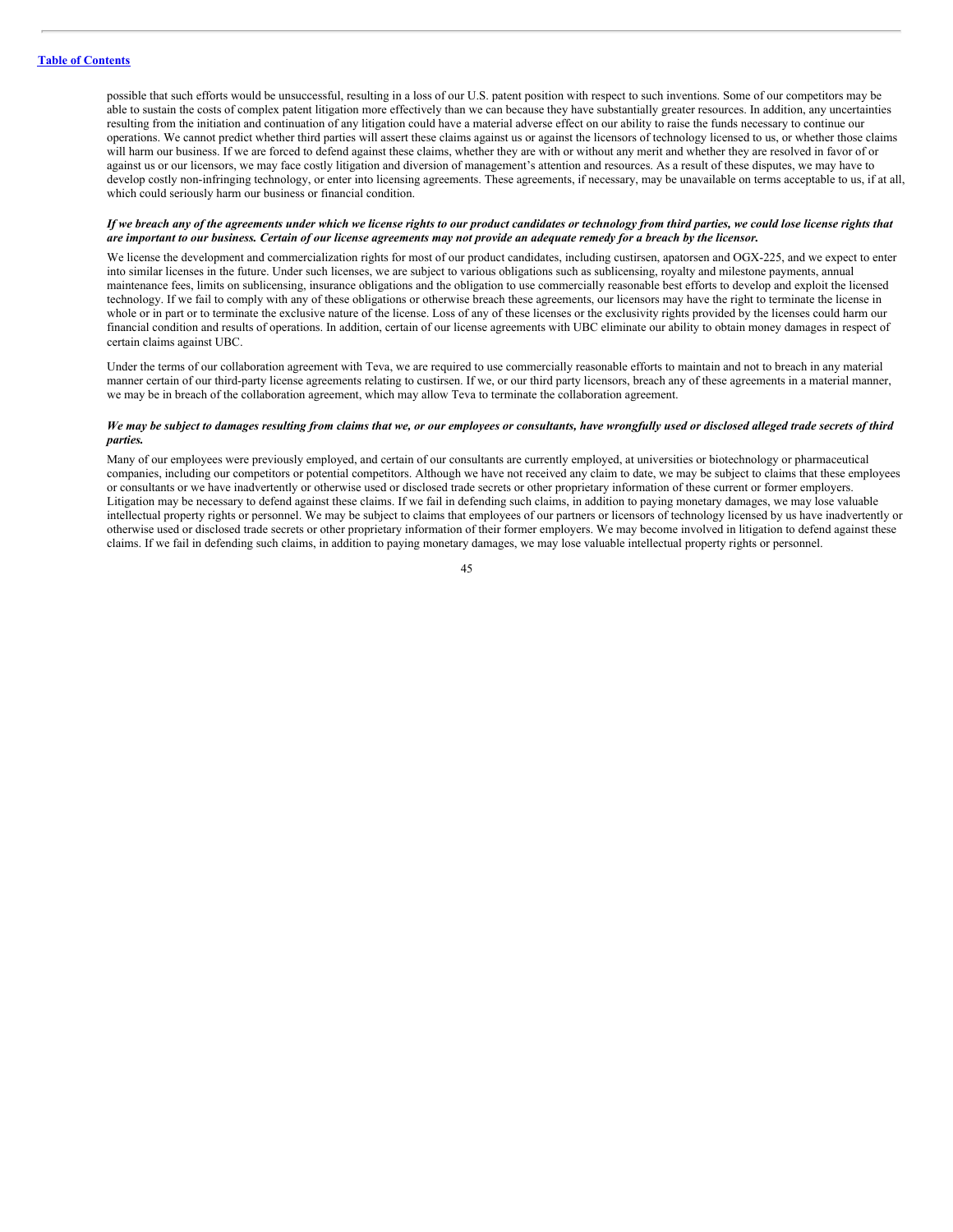# **Risks Related to our Common Stock**

#### *The price for our common stock is volatile.*

The market prices for our common stock and that of emerging life science companies generally have historically been highly volatile. For example, after the announcement of the top line survival results of our Phase 3 SYNERGY trial, we experienced a significant decrease in our stock price. Future announcements concerning us, the results of our clinical trials or our competitors may also have a significant effect on the market price of our common stock. The stock markets also experience significant price and volume fluctuation unrelated to the operating performance of particular companies. These market fluctuations may also adversely affect the market price of our common stock.

An increase in the market price of our common stock, which is uncertain and unpredictable, may be the sole source of gain from an investment in our common stock. An investment in our common stock may not be appropriate for investors who require dividend income. We have never declared or paid cash dividends on our capital stock and do not anticipate paying any cash dividends on our capital stock in the foreseeable future. We currently intend to retain all available funds and any future earnings to fund the development and growth of our business. As a result, capital appreciation, if any, of our common stock will be the sole source of gain for stockholders for the foreseeable future. Accordingly, an investment in our common stock may not be appropriate for investors who require dividend income or investors who are not prepared to bear a significant risk of losses from such an investment.

# *We are at risk of securities class action litigation.*

In the past, securities class action litigation has often been brought against a company following a decline in the market price of its securities, including in circumstances where such declines occur in close proximity to the announcement of clinical trial results. This risk is especially relevant for us because our stock price and those of other biotechnology and biopharmaceutical companies have experienced significant stock price volatility in recent years. If we face such litigation, it could result in substantial costs and a diversion of management's attention and resources, which could harm our business.

# If we raise additional capital, the terms of the financing transactions may cause dilution to existing stockholders or contain terms that are not favorable to us.

To date, our sources of cash have been limited primarily to proceeds from the private or public placement of our securities and proceeds from the collaboration agreement with Teva. In the future, we may seek to raise additional financing through private placements or public offerings of our equity or debt securities. We cannot be certain that additional funding will be available on acceptable terms, if at all. To the extent that we raise additional financing by issuing equity securities, we may do so at a price per share that represents a discount to the then-current per share trading price of our common stock and our stockholders may experience significant dilution. Any debt financing, if available, may involve restrictive covenants, such as limitations on our ability to incur additional indebtedness, limitations on our ability to acquire or license intellectual property rights and other operating restrictions that could adversely affect our ability to conduct our business.

#### The sale of shares of common stock through our at-the-market equity offering program may cause the price of our common stock to decline and result in *dilution to our existing stockholders***.**

Pursuant to our at-the-market equity offering program, we may sell shares of our common stock having aggregate sales proceeds of up to \$25,000,000 from time to time through MLV & Co. LLC, or MLV, as our sales agent. As of June 30, 2014, we had offered and sold 809,214 shares of our common stock pursuant to our "at the market" equity offering program, resulting in net proceeds to us of approximately \$2.9 million. Shares of our common stock having a value of approximately \$22.0 million remain available for sale under this program. When we

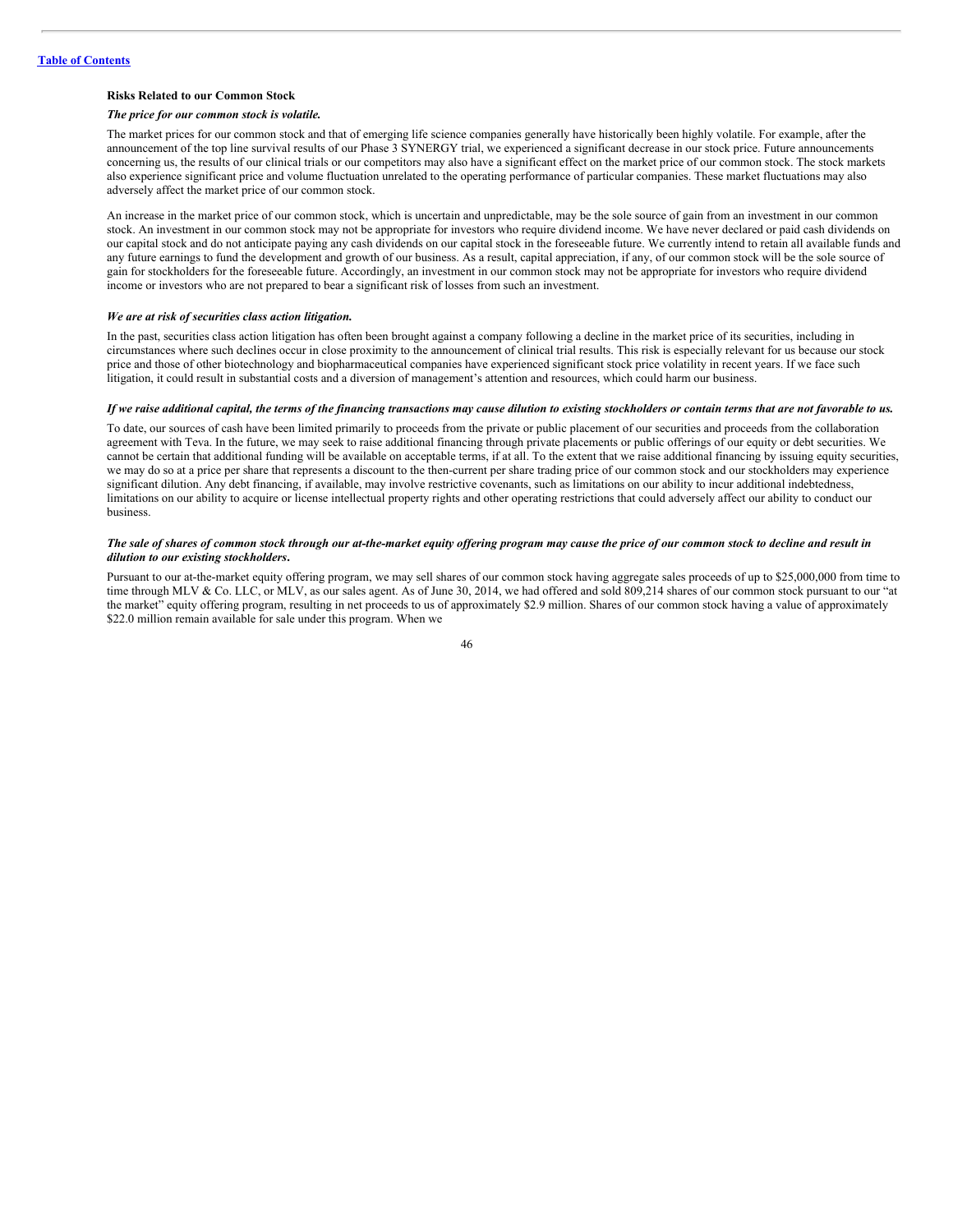access the at-the-market equity offering program, we will set the parameters for the sale of shares, including the number of shares to be issued, the time period during which sales are requested to be made, limitation on the number of shares that may be sold in any one trading day and any minimum price below which sales may not be made. Subject to the terms and conditions of our Sales Agreement with MLV, they may sell the shares by methods deemed to be an "at the market" offering as defined in Rule 415 under the Securities Act, including by means of ordinary brokers' transactions on The NASDAQ Capital Market or otherwise at market prices prevailing at the time of sale, in block transactions, or as otherwise agreed upon by us and MLV. The sale of additional shares of our common stock pursuant to our Sales Agreement with MLV will have a dilutive impact on our existing stockholders. Sales by us through MLV could cause the market price of our common stock to decline significantly. Sales of our common stock under the Sales Agreement, or the perception that such sales will occur, could also encourage short sales by third parties, which could contribute to the further decline of our stock price. Additionally, the sale of a substantial number of shares of our common stock under the Sales Agreement, or the perception that such sales will occur, could make it more difficult for us to sell equity or equity-related securities in the future at a time and at a price that we might otherwise wish.

#### Anti-takeover provisions in our stockholder rights plan, our charter documents and under Delaware law could make a third-party acquisition of us difficult.

We have a stockholder rights plan that may have the effect of discouraging unsolicited takeover proposals. Specifically, the rights issued under the stockholder rights plan could cause significant dilution to a person or group that attempts to acquire us on terms not approved in advance by our Board. In addition, our certificate of incorporation and bylaws contain provisions that may discourage unsolicited takeover proposals that stockholders may consider to be in their best interests. These provisions include the ability of our Board to designate the terms of and issue new series of preferred stock and the ability of our Board to amend our bylaws without stockholder approval. In addition, as a Delaware corporation, we are subject to Section 203 of the Delaware General Corporation Law, which generally prohibits a Delaware corporation from engaging in any business combination with any interested stockholder for a period of three years following the date that the stockholder became an interested stockholder, unless certain specific requirements are met as set forth in Section 203. Collectively, these provisions could make a third-party acquisition of us difficult or could discourage transactions that otherwise could involve payment of a premium over prevailing market prices for our common stock.

# **Risks Related to Our Industry**

# *There is a high risk that our drug development activities will not result in commercial products.*

Our product candidates are in various stages of development and are prone to the risks of failure inherent in drug development. We will need to complete significant additional clinical trials before we can demonstrate that our product candidates are safe and effective to the satisfaction of the FDA and non-U.S. regulatory authorities. Clinical trials are expensive and uncertain processes that take years to complete. Failure can occur at any stage of the process, and successful early clinical trials do not ensure that later clinical trials will be successful. Product candidates in later-stage clinical trials may fail to show desired efficacy and safety traits despite having progressed through initial clinical trials. For example, in April 2014, we announced that top-line survival results indicated that the addition of custirsen to standard first-line docetaxel/prednisone therapy did not meet the primary endpoint of a statistically significant improvement in overall survival in men with metastatic CRPC, compared to docetaxel/prednisone alone. A thorough analysis of the data is underway. A number of companies in the pharmaceutical industry have suffered significant setbacks in advanced clinical trials, even after obtaining promising results in earlier clinical trials. In addition, a clinical trial may prove successful with respect to a secondary objective, but fail to demonstrate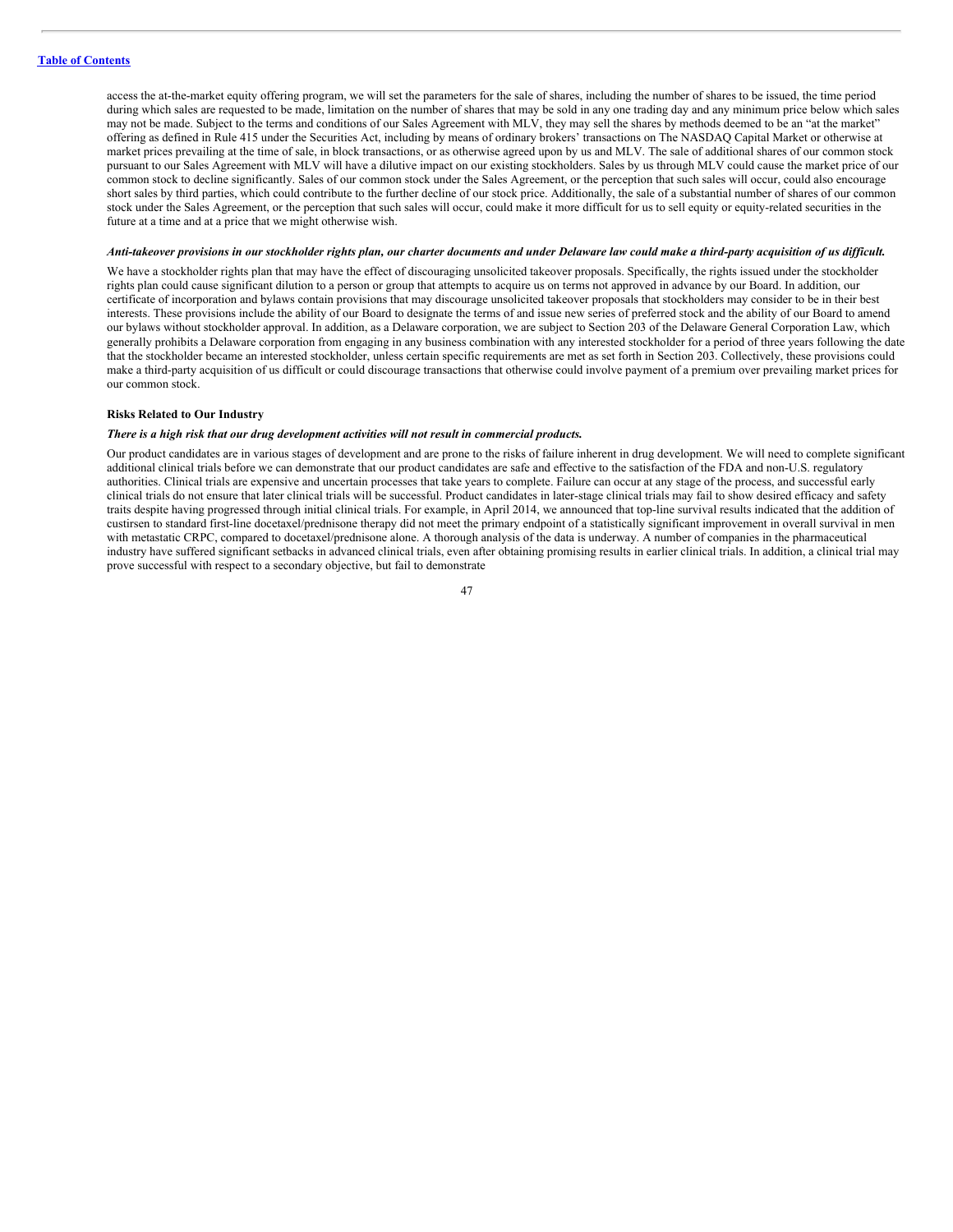clinically significant benefits with respect to a primary objective. Failure to satisfy a primary objective in a Phase 3 clinical trial (registration trial) would generally mean that a product candidate would not receive regulatory approval.

# The regulatory approval process is expensive, time consuming and uncertain and may prevent us from obtaining approvals for the commercialization of some *or all of our product candidates.*

The research, testing, manufacturing, labeling, approval, selling, marketing and distribution of drug products are subject to extensive regulation by the FDA and non-U.S. regulatory authorities, which regulations differ from country to country. We are not permitted to market our product candidates in the United States until we receive approval of an NDA from the FDA. We have not submitted an application for or received marketing approval for any of our product candidates. Obtaining approval of an NDA can be a lengthy, expensive and uncertain process. In addition, failure to comply with FDA, non-U.S. regulatory authorities' or other applicable United States and non-U.S. regulatory requirements may, either before or after product approval, if any, subject us to administrative or judicially imposed sanctions, including:

- restrictions on the products, manufacturers or manufacturing process;
- warning letters;
- civil and criminal penalties;
- injunctions;
- suspension or withdrawal of regulatory approvals;
- product seizures, detentions or import bans;
- voluntary or mandatory product recalls and publicity requirements;
- total or partial suspension of production;
- imposition of restrictions on operations, including costly new manufacturing requirements; and
- refusal to approve pending NDAs or supplements to approved NDAs.

Regulatory approval of an NDA or NDA supplement is not guaranteed, and the approval process is expensive and may take several years. The FDA also has substantial discretion in the drug approval process. Despite the time and expense exerted, failure can occur at any stage, and we could encounter problems that could cause us to abandon clinical trials or to repeat or perform additional preclinical studies and clinical trials. The number of preclinical studies and clinical trials that will be required for FDA approval varies depending on the drug candidate, the disease or condition that the drug candidate is designed to address, and the regulations applicable to any particular drug candidate. The FDA can delay, limit or deny approval of a drug candidate for many reasons, including:

- a drug candidate may not be deemed safe or effective;
- the FDA may not find the data from preclinical studies and/or clinical trials sufficient;
- the FDA might not approve our third-party manufacturer's processes or facilities;
- the FDA may change its approval policies or adopt new regulations; and
- third-party products may enter the market and change approval requirements.

Even if we obtain regulatory approvals for our product candidates, the terms of approvals and ongoing regulation of our product candidates may limit how we *manufacture and market our product candidates, which could materially af ect our ability to generate revenue.*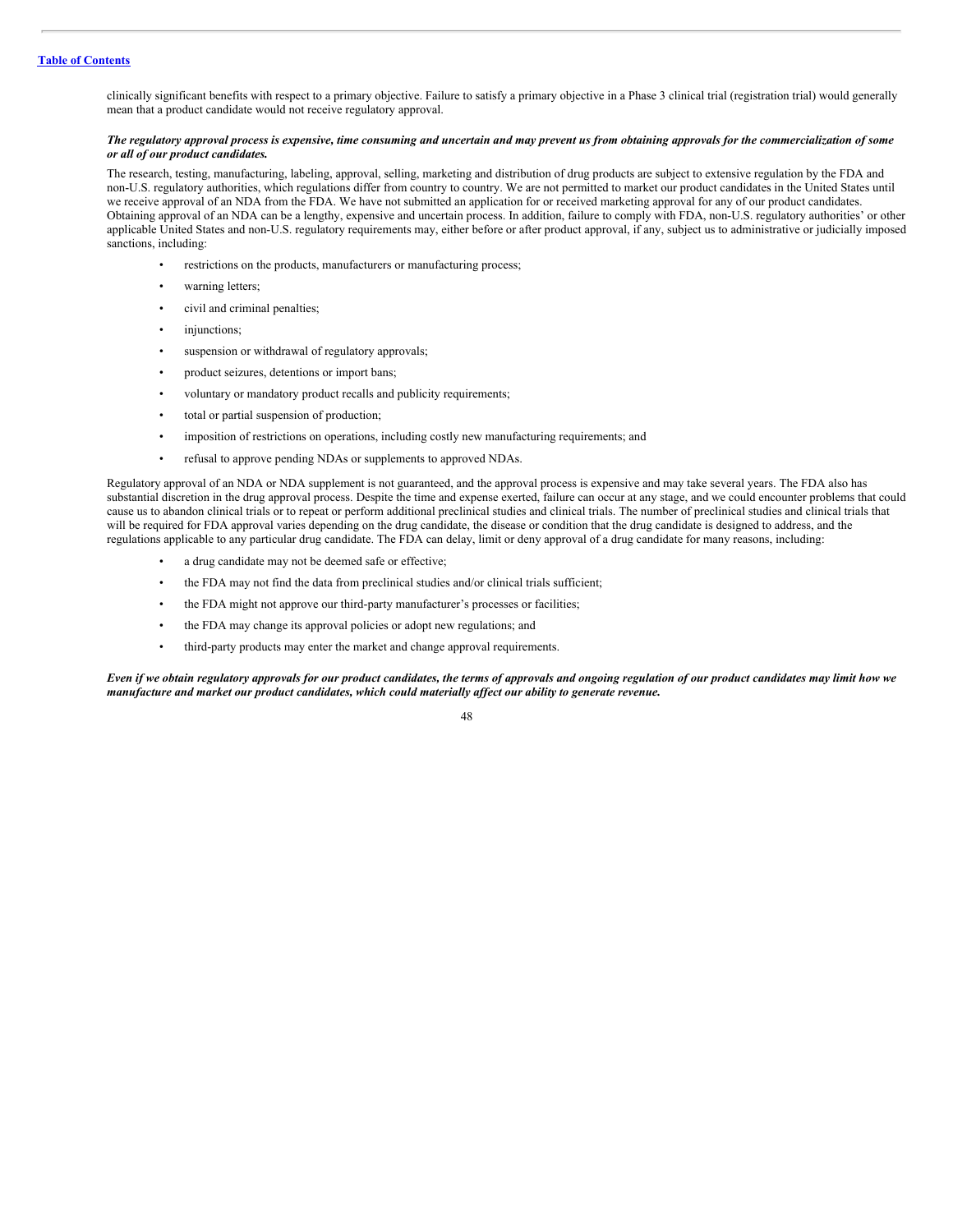If any of our product candidates are approved, the approved product and its manufacturer will be subject to continual review. Any regulatory approval that we receive for a product candidate is likely to be subject to limitations on the indicated uses for which the end product may be marketed, or include requirements for potentially costly post-approval follow-up clinical trials. In addition, if the FDA and/or non-U.S. regulatory authorities approve any of our product candidates, the labeling, packaging, adverse event reporting, storage, advertising and promotion for the end product will be subject to extensive regulatory requirements. We and the manufacturers of our products, when and if we have any, will also be required to comply with cGMP regulations, which include requirements relating to quality control and quality assurance, as well as the corresponding maintenance of records and documentation. Further, regulatory agencies must approve these manufacturing facilities before they can be used to manufacture our products, when and if we have any, and these facilities are subject to ongoing regulatory inspection. If we fail to comply with the regulatory requirements of the FDA and other non-U.S. regulatory authorities, or if previously unknown problems with our products, when and if we have any, manufacturers or manufacturing processes are discovered, we could be subject to administrative or judicially imposed sanctions, including:

- restrictions on the products, manufacturers or manufacturing process;
- warning letters:
- civil or criminal penalties or fines;
- injunctions;
- product seizures, detentions or import bans;
- voluntary or mandatory product recalls and publicity requirements;
- suspension or withdrawal of regulatory approvals;
- total or partial suspension of production;
- imposition of restrictions on operations, including costly new manufacturing requirements; and
- refusal to approve pending NDAs or supplements to approved NDAs.

In addition, the FDA and non-U.S. regulatory authorities may change their policies and additional regulations may be enacted that could prevent or delay regulatory approval of our product candidates. We cannot predict the likelihood, nature or extent of government regulation that may arise from future legislation or administrative action, either in the United States, Canada or abroad. If we are not able to maintain regulatory compliance, we would likely not be permitted to market our future product candidates and we may not achieve or sustain profitability.

# If government and third-party payors fail to provide coverage and adequate reimbursement rates for our product candidates, our revenue and potential for *profitability will be reduced.*

In the United States and elsewhere, our product revenue will depend principally on the reimbursement rates established by third-party payors, including government health administration authorities, managed-care providers, public health insurers, private health insurers and other organizations. These third-party payors are increasingly challenging the price, and examining the cost-effectiveness, of medical products and services. In addition, significant uncertainty exists as to the reimbursement status, if any, of newly approved drugs, pharmaceutical products or product indications. We may need to conduct post-marketing clinical trials in order to demonstrate the cost-effectiveness of our products, if any. Such clinical trials may require us to commit a significant amount of management time and financial and other resources. If reimbursement of such product is unavailable or limited in scope or amount or if pricing is set at unsatisfactory levels, our revenue could be reduced.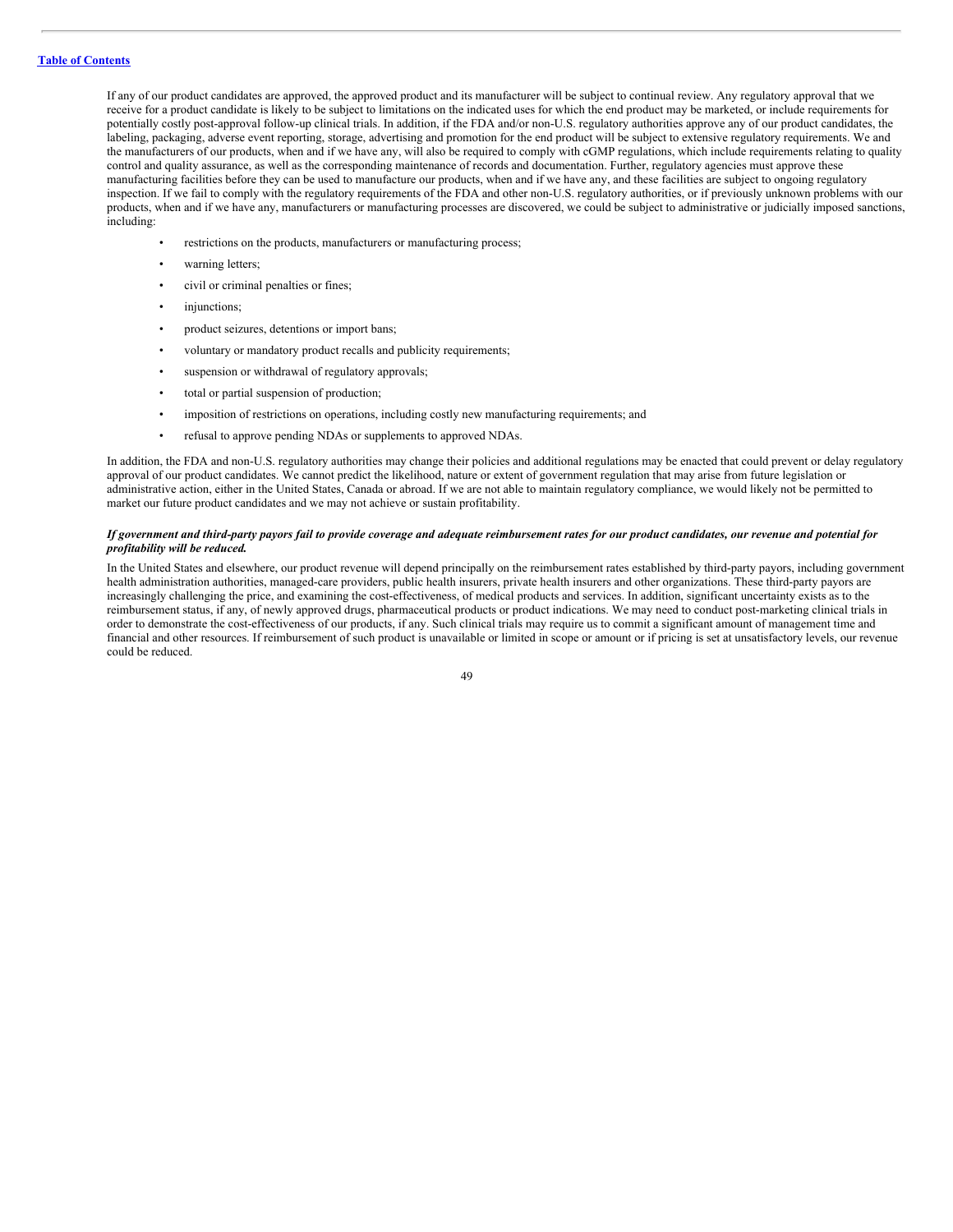In some countries other than the United States, particularly the countries of the European Union and Canada, the pricing of prescription pharmaceuticals is subject to governmental control. In these countries, obtaining pricing approval from governmental authorities can take six to 12 months or longer after the receipt of regulatory marketing approval of a product for an indication. To obtain reimbursement or pricing approval in some countries, we may be required to conduct a clinical trial that compares the cost-effectiveness of one of our product candidates to other available therapies. If reimbursement of such product candidate is unavailable or limited in scope or amount or if pricing is set at unsatisfactory levels, our revenue could be reduced.

Domestic and foreign governments continue to propose and pass legislation designed to reduce the cost of healthcare, including drugs. In the United States, there have been, and we expect that there will continue to be, federal and state proposals to implement similar governmental control. In addition, increasing emphasis on managed care in the United States will continue to put pressure on the pricing of pharmaceutical products. For example, the Medicare Prescription Drug Improvement and Modernization Act of 2003 reforms the way Medicare will cover and reimburse pharmaceutical products. The legislation expands Medicare coverage for drug purchases by the elderly and eventually will introduce a new reimbursement methodology based on average sales prices for certain drugs. In addition, the legislation provides authority for limiting the number of outpatient drugs that will be covered in any therapeutic class. As a result of the new legislation and the expansion of federal coverage of drug products, we expect that there will be additional pressure to contain and reduce costs. The Medicaid program and state healthcare laws and regulations may also be modified to change the scope of covered products and/or reimbursement methodology. Cost control initiatives could decrease the established reimbursement rates that we receive for any products in the future, which would limit our revenue and profitability. Legislation and regulations affecting the pricing of pharmaceutical products, including custirsen, may change at any time, which could further limit or eliminate reimbursement rates for custirsen or other product candidates.

#### Failure to obtain regulatory approval outside of the United States and Canada would prevent us or Teva from marketing our product candidates abroad.

We intend to market certain of our existing and future product candidates outside of the United States and Canada. In order to market our existing and future product candidates in the European Union and many other non-North American markets, we must obtain separate regulatory approvals. We have had limited interactions with non-North American regulatory authorities. Approval procedures vary among countries and can involve additional testing, and the time required to obtain approval may differ from that required to obtain FDA approval. Approval by the FDA or other regulatory authorities does not ensure approval by regulatory authorities in other countries, and approval by one or more non-North American regulatory authorities does not ensure approval by regulatory authorities in other countries or by the FDA. The non-North American regulatory approval process may include all of the risks associated with obtaining FDA approval. We may not obtain non-North American regulatory approvals on a timely basis, if at all. We may not be able to file for non-North American regulatory approvals and may not receive necessary approvals to commercialize our existing and future product candidates in any market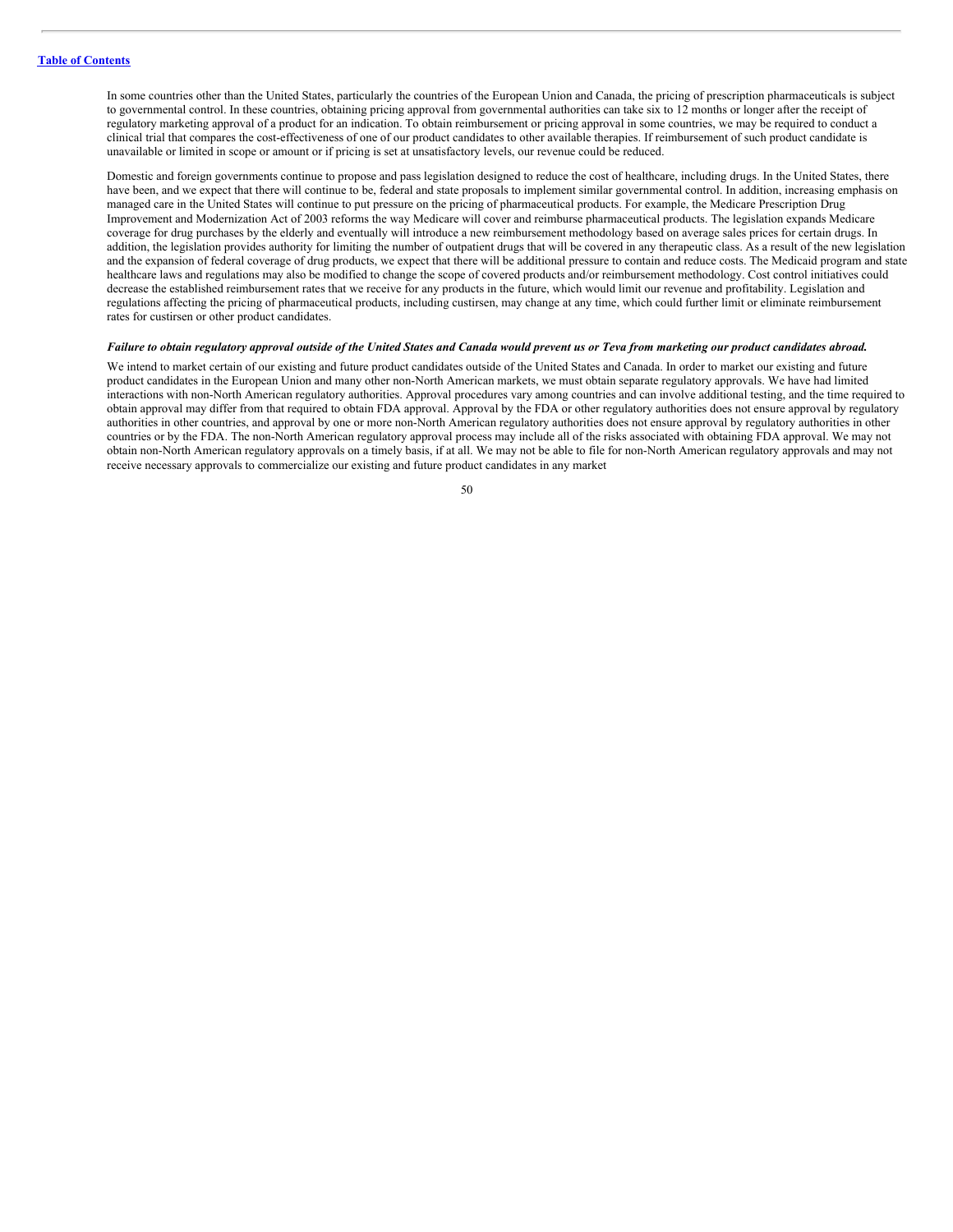<span id="page-50-0"></span>

| Item 6.           | <b>Exhibits</b>                                                                                                                                                                                                                             |
|-------------------|---------------------------------------------------------------------------------------------------------------------------------------------------------------------------------------------------------------------------------------------|
| Exhibit<br>Number | <b>Description</b>                                                                                                                                                                                                                          |
| 4.1               | Form of Series A Warrant (incorporated by reference to Exhibit 4.1 to the Registrant's Current Report on Form 8-K (File No. 033-80623) filed on June 27,<br>2014)                                                                           |
| 4.2               | Form of Pre-Funded Series B Warrant (incorporated by reference to Exhibit 4.2 to the Registrant's Current Report on Form 8-K (File No. 033-80623) filed on<br>June 27, 2014)                                                                |
| 4.3               | Form of Series B Warrant (incorporated by reference to Exhibit 4.3 to the Registrant's Current Report on Form 8-K (File No. 033-80623) filed on June 27,<br>2014)                                                                           |
| 10.1              | OncoGenex Pharmaceuticals, Inc. 2010 Performance Incentive Plan, as amended (incorporated by reference to Appendix A to the Registrant's Definitive Proxy<br>Statement on Schedule 14A (File No. 033-80623) filed on April 24, 2014)        |
| 31.1              | Certification of President, Chief Executive Officer and Principal Financial Officer pursuant to Rule 13a-14(a) or 15d-14(a) of the Securities Exchange Act of<br>1934, as adopted pursuant to Section 302 of the Sarbanes-Oxley Act of 2002 |
| $32.1*$           | Certification of President, Chief Executive Officer and Principal Financial Officer pursuant to 18 U.S.C. Section 1350, as adopted pursuant to Section 906 of the<br>Sarbanes-Oxley Act of 2002                                             |
| 101.INS           | <b>XBRL Instance Document</b>                                                                                                                                                                                                               |
| 101.SCH           | XBRL Taxonomy Extension Schema Document                                                                                                                                                                                                     |
| 101.CAL           | XBRL Taxonomy Extension Calculation Linkbase Document                                                                                                                                                                                       |
| 101.DEF           | XBRL Taxonomy Extension Definition Linkbase Document                                                                                                                                                                                        |
| 101.LAB           | XBRL Taxonomy Extension Label Linkbase Document                                                                                                                                                                                             |
| 101.PRE           | XBRL Taxonomy Extension Presentation Linkbase Document                                                                                                                                                                                      |

\* The certification attached as Exhibit 32.1 accompanies this Quarterly Report on Form 10-Q pursuant to 18 U.S.C. Section 1350, as adopted pursuant to Section 906 of the Sarbanes-Oxley Act of 2002, and shall not be deemed filed for purposes of Section 18 of the Securities Exchange Act of 1934, as amended.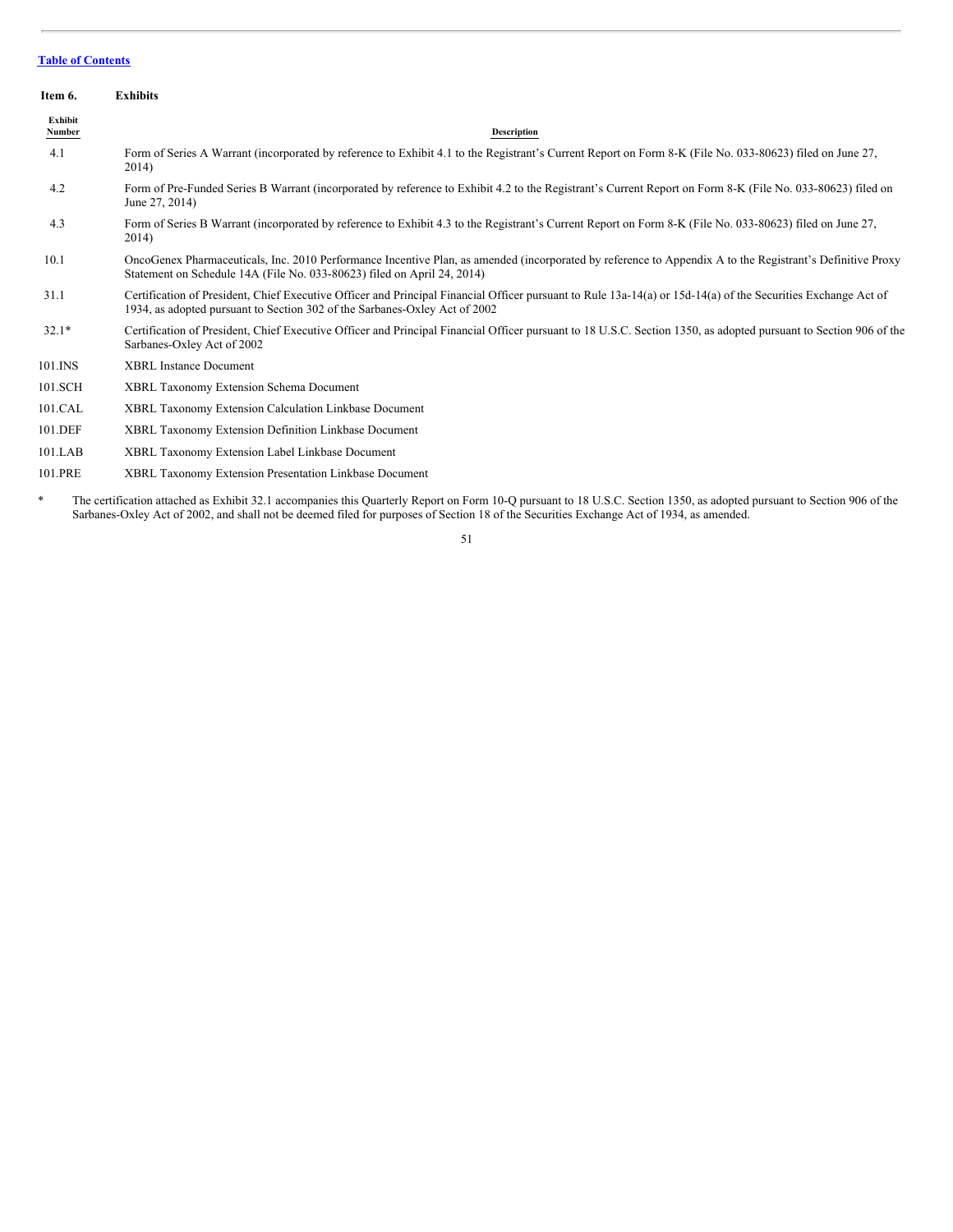# <span id="page-51-0"></span>**SIGNATURES**

Pursuant to the requirements of the Securities Exchange Act of 1934, the registrant has duly caused this report to be signed on its behalf by the undersigned, thereunto duly authorized.

# **ONCOGENEX PHARMACEUTICALS, INC.**

Date: August 7, 2014 By: /s/ Scott Cormack

Scott Cormack

President, Chief Executive Officer and Principal Financial Officer *(authorized of icer and principal financial of icer)*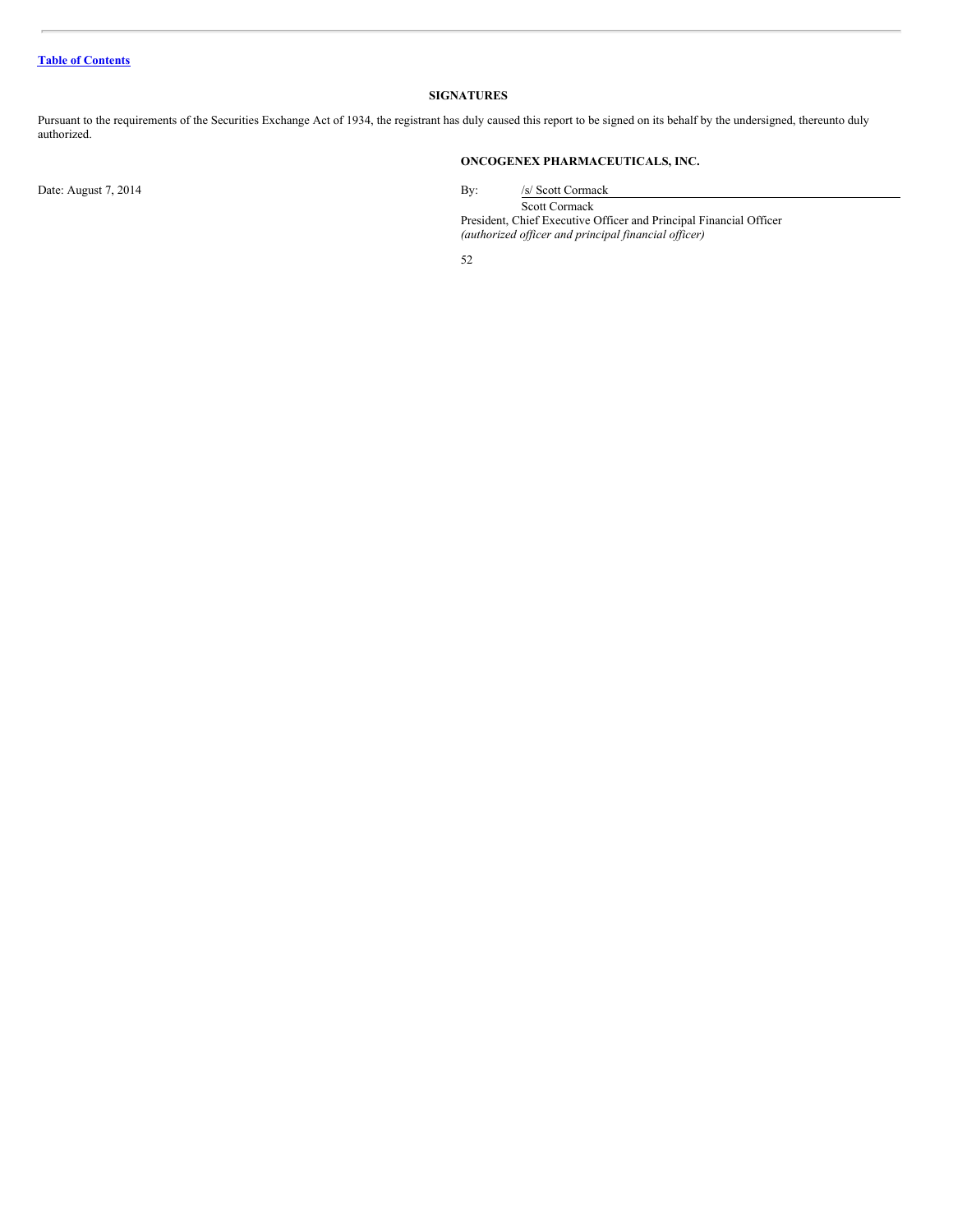# <span id="page-52-0"></span>**EXHIBIT INDEX**

| Exhibit<br>Number | <b>Description</b>                                                                                                                                                                                                                          |
|-------------------|---------------------------------------------------------------------------------------------------------------------------------------------------------------------------------------------------------------------------------------------|
| 4.1               | Form of Series A Warrant (incorporated by reference to Exhibit 4.1 to the Registrant's Current Report on Form 8-K (File No. 033-80623) filed on June 27,<br>2014)                                                                           |
| 4.2               | Form of Pre-Funded Series B Warrant (incorporated by reference to Exhibit 4.2 to the Registrant's Current Report on Form 8-K (File No. 033-80623) filed on<br>June 27, 2014)                                                                |
| 4.3               | Form of Series B Warrant (incorporated by reference to Exhibit 4.3 to the Registrant's Current Report on Form 8-K (File No. 033-80623) filed on June 27,<br>2014)                                                                           |
| 10.1              | OncoGenex Pharmaceuticals, Inc. 2010 Performance Incentive Plan, as amended (incorporated by reference to Appendix A to the Registrant's Definitive Proxy<br>Statement on Schedule 14A (File No. 033-80623) filed on April 24, 2014)        |
| 31.1              | Certification of President, Chief Executive Officer and Principal Financial Officer pursuant to Rule 13a-14(a) or 15d-14(a) of the Securities Exchange Act of<br>1934, as adopted pursuant to Section 302 of the Sarbanes-Oxley Act of 2002 |
| $32.1*$           | Certification of President, Chief Executive Officer and Principal Financial Officer pursuant to 18 U.S.C. Section 1350, as adopted pursuant to Section 906 of the<br>Sarbanes-Oxley Act of 2002                                             |
| 101.INS           | <b>XBRL Instance Document</b>                                                                                                                                                                                                               |
| 101.SCH           | XBRL Taxonomy Extension Schema Document                                                                                                                                                                                                     |
| 101.CAL           | XBRL Taxonomy Extension Calculation Linkbase Document                                                                                                                                                                                       |
| 101.DEF           | XBRL Taxonomy Extension Definition Linkbase Document                                                                                                                                                                                        |
| 101.LAB           | XBRL Taxonomy Extension Label Linkbase Document                                                                                                                                                                                             |
| 101.PRE           | XBRL Taxonomy Extension Presentation Linkbase Document                                                                                                                                                                                      |

\* The certification attached as Exhibit 32.1 accompanies this Quarterly Report on Form 10-Q pursuant to 18 U.S.C. Section 1350, as adopted pursuant to Section 906 of the Sarbanes-Oxley Act of 2002, and shall not be deemed filed for purposes of Section 18 of the Securities Exchange Act of 1934, as amended.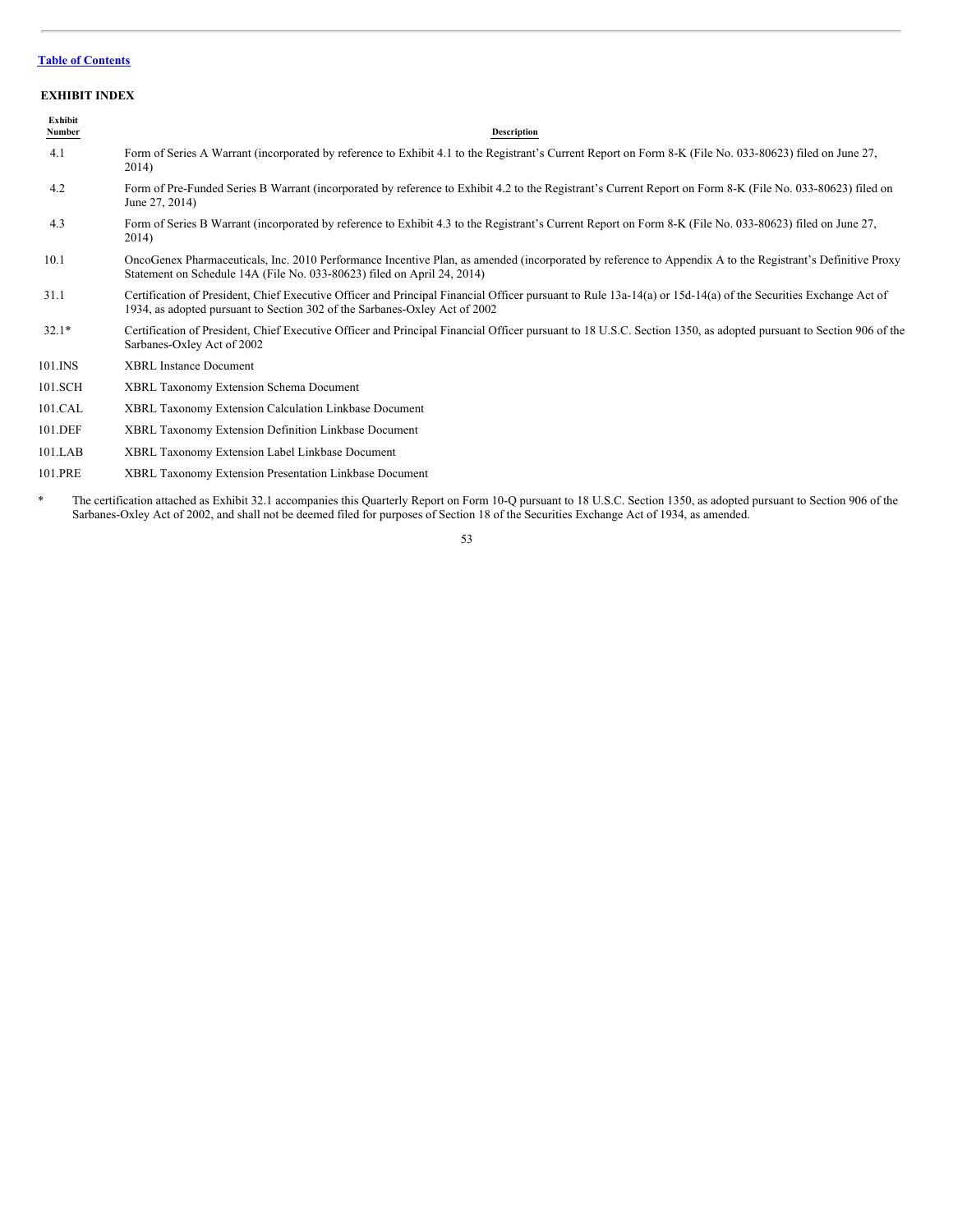# **Certification Pursuant to Rule 13a-14(a) or Rule 15d-14(a) of the Securities Exchange Act of 1934**

I, Scott Cormack, certify that:

1. I have reviewed this quarterly report on Form 10-Q of OncoGenex Pharmaceuticals, Inc.;

2. Based on my knowledge, this report does not contain any untrue statement of a material fact or omit to state a material fact necessary to make the statements made, in light of the circumstances under which such statements were made, not misleading with respect to the period covered by this report;

3. Based on my knowledge, the financial statements, and other financial information included in this report, fairly present in all material respects the financial condition, results of operations and cash flows of the registrant as of, and for, the periods presented in this report;

4. I am responsible for establishing and maintaining disclosure controls and procedures (as defined in Exchange Act Rules 13a-15(e) and 15d-15(e)) and internal control over financial reporting (as defined in Exchange Act Rules 13a-15(f) and 15d-15(f)) for the registrant and have:

(a) Designed such disclosure controls and procedures, or caused such disclosure controls and procedures to be designed under our supervision, to ensure that material information relating to the registrant, including its consolidated subsidiaries, is made known to us by others within those entities, particularly during the period in which this report is being prepared;

(b) Designed such internal control over financial reporting, or caused such internal control over financial reporting to be designed under our supervision, to provide reasonable assurance regarding the reliability of financial reporting and the preparation of financial statements for external purposes in accordance with generally accepted accounting principles;

(c) Evaluated the effectiveness of the registrant's disclosure controls and procedures and presented in this report our conclusions about the effectiveness of the disclosure controls and procedures, as of the end of the period covered by this report based on such evaluation; and

(d) Disclosed in this report any change in the registrant's internal control over financial reporting that occurred during the registrant's most recent fiscal quarter (the registrant's fourth fiscal quarter in the case of an annual report) that has materially affected, or is reasonably likely to materially affect, the registrant's internal control over financial reporting; and

5. I have disclosed, based on our most recent evaluation of internal control over financial reporting, to the registrant's auditors and the audit committee of the registrant's board of directors (or persons performing the equivalent functions):

(a) all significant deficiencies and material weaknesses in the design or operation of internal control over financial reporting which are reasonably likely to adversely affect the registrant's ability to record, process, summarize and report financial information; and

(b) any fraud, whether or not material, that involves management or other employees who have a significant role in the registrant's internal control over financial reporting.

Date: August 7, 2014

/s/ Scott Cormack

Scott Cormack President, Chief Executive Officer and Principal Financial Officer